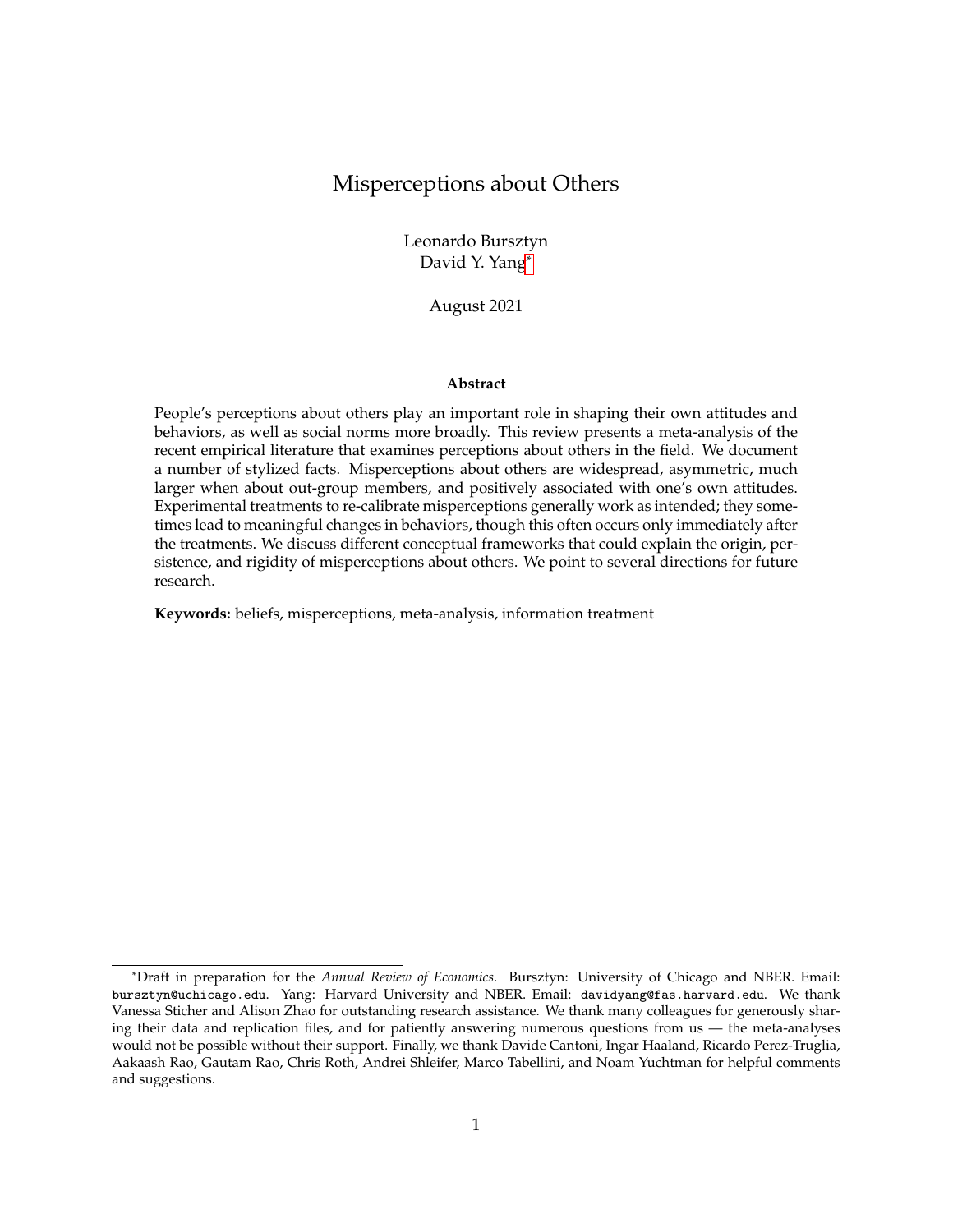## **I Introduction**

A long literature on peer effects, social learning, and coordination has established that people are influenced by friends, peers, and other members of society. In principle, people's *perceptions* about others should play an important role in these environments — such perceptions could in turn shape people's own attitudes, behaviors, and social norms.

A recent and growing body of evidence has documented widespread *misperceptions* in a variety of settings. Across societies, individuals widely misperceive what others think, what others do, and even who others are. This ranges from perceptions about the size of immigrant population in a society, to perceptions of partisans' political opinions, to perceptions of the vaccination behaviors of others in the community. This review presents a meta-analysis of the recent empirical literature that has examined (mis)perceptions about others in the field.<sup>[1](#page-1-0)</sup> This meta-analysis aims to answer a number of questions. What do misperceptions about others typically look like? What happens if such misperceptions are re-calibrated?

We compile the recent empirical studies that elicit perceptions about others in the field. We cover 79 papers published over the past 20 years. These papers examine perceptions across a range of domains: economic topics, such as beliefs about others' income; political topics, such as partisan beliefs; and social topics, such as beliefs on gender.

We establish a number of stylized facts. First, we document four facts on the pattern of misperceptions. *(I)* Misperceptions about others are widespread across domains, and they do not merely stem from measurement errors. *(II)* Misperceptions about others are very asymmetric, namely, beliefs are disproportionately concentrated on one side relative to the truth. *(III)* Misperceptions regarding in-group members are substantially smaller than those regarding out-group members. *(IV)* One's own attitudes and beliefs are strongly, positively associated with (mis)perceptions about others' attitudes and beliefs on the same issues.

Second, we present three patterns on the effects of re-calibrating misperceptions. *(I)* Experimental treatments to re-calibrate misperceptions generally work as intended. *(II)* Treatments that are qualitative and narrative in nature tend to have larger effects on correcting misperceptions. *(III)* While some treatments lead to important changes in behaviors, large changes in behaviors often only occur in studies that examine behavioral adjustments immediately after the interventions, suggesting a potential rigidity in the mapping between misperceptions and some behaviors.

The origin, persistence, and rigidity of misperceptions about others can in principle be explained by different conceptual frameworks, such as stereotyping (e.g., Bordalo et al. 2016), moti-

<span id="page-1-0"></span><sup>&</sup>lt;sup>1</sup>This means that our review does not cover the large literature on misperceptions about others in laboratory settings. Important examples of lab studies include analyses of perceptions of gender stereotypes (e.g., Bordalo et al. 2019), of voters' beliefs of others' behaviors in response to policy change (e.g., Dal Bó, Dal Bó and Eyster 2018), in addition to work in the context of games of public goods contribution (e.g., Fischbacher and Gächter 2010), and of altruism and dictator games (e.g., Di Tella et al. 2015). Our review also does not cover misperceptions about facts; see Nyhan (2020) for a recent review on this topic.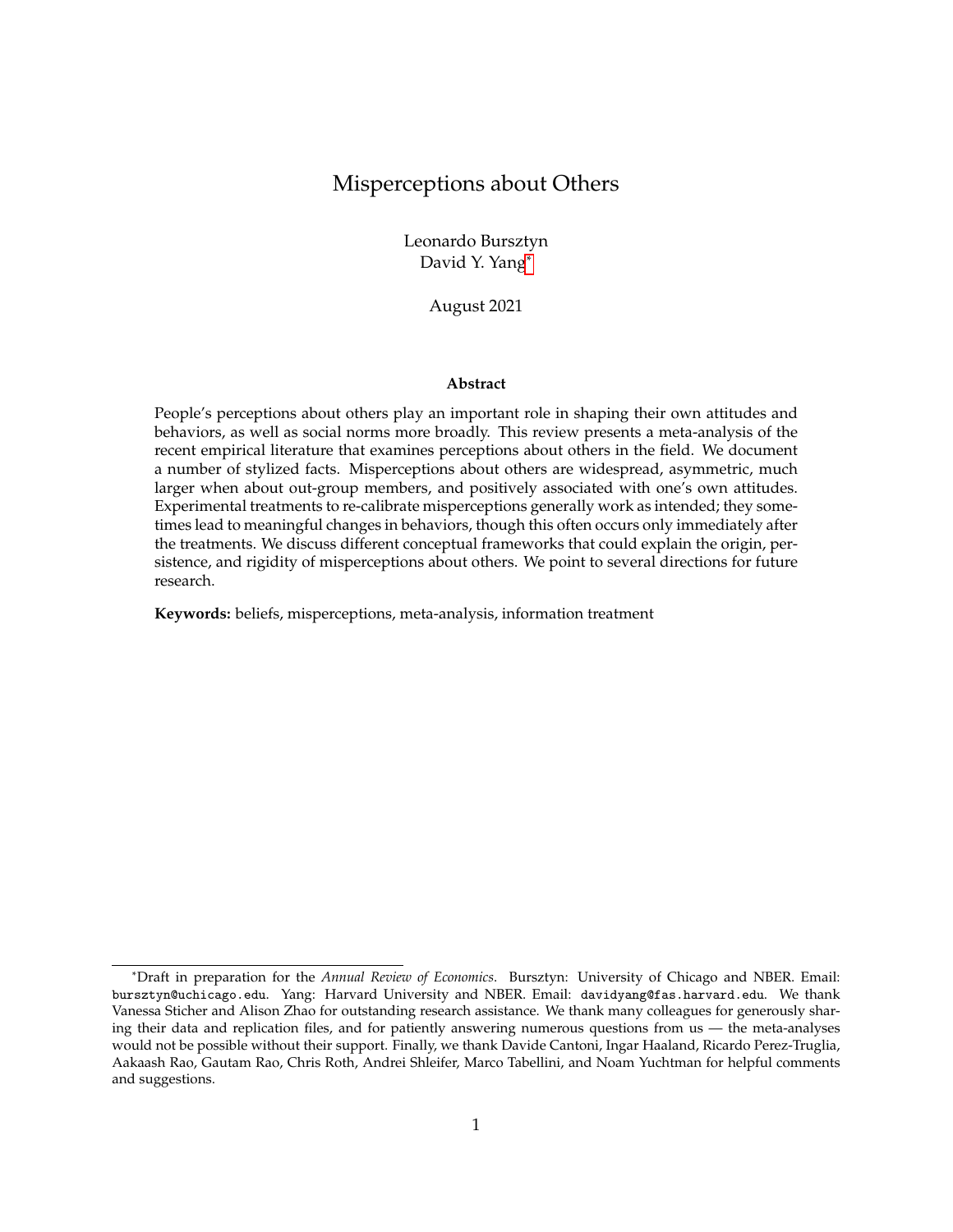vated reasoning (e.g., Benabou and Tirole 2016), and pluralistic ignorance (e.g., Kuran 1997; Bursztyn, Egorov and Fiorin 2020; Bursztyn, González and Yanagizawa-Drott 2020). While this review is primarily empirical, the findings we document support these major classes of models — each would predict (several of) the key facts that we document, and most of the existing study designs do not allow one to adjudicate among these models.

We end with a discussion of important directions for future research. First, more work is needed to explicitly identify the sources of misperceptions, and examine the patterns of misperceptions more directly to rule in and rule out existing theories. The patterns that we document may also generate the need for additional theoretical frameworks on the origin of misperceptions. Second, more work is needed to understand the different ways in which misperceptions could be re-calibrated, and under what conditions such re-calibrated misperception may actually lead to behavioral changes. Third, an important direction for future research is to consider the welfare implications of widespread misperceptions and of their correction — when should misperceptions be re-calibrated, and how?

The remainder of this paper proceeds as follows. Section [II](#page-2-0) describes the scope of the metaanalyses; Section III presents stylized facts on the patterns of misperceptions about others; Section IV presents stylized facts on re-calibrating such misperceptions. Section V concludes with a discussion on the potential future directions of research on this topic.

#### <span id="page-2-0"></span>**II Scope of the Meta-Analysis**

We aim to select, as comprehensively as we can, papers studying people's perceptions about others in the field that are published after 2000 and primarily in the discipline of Economics and Finance.

Specifically, we begin with a number of top journals in Economics and Finance (American Economic Review, Quarterly Journal of Economics, Journal of Political Economy, Econometrica, Review of Economic Studies, American Economic Journals, and Journal of Finance), as well as top working paper repositories (NBER, IZA, SSRN, and EconPapers). We supplement these outlets with a selected set of top journals in Political Science and Psychology (American Journal of Political Science, American Political Science Review, Political Analysis, Political Psychology, and Psychological Bulletin). We conduct keyword searches on "beliefs," "perception," "bias," "misperception," "misbelief," "impression," and "evaluation," and we screen out the papers manually to zoom in on the relevant topics. We then search for keywords "field experiment," "quasiexperiment," and "survey" to focus on papers that examine these topics in field settings. For each paper that we select based on these criteria, we also review the work cited by the authors and supplement the list of papers to be included in the analyses. Importantly, our paper selection criteria is not explicitly and exclusively focused on misperceptions; rather, we aim to include any papers that elicit beliefs about others in the field.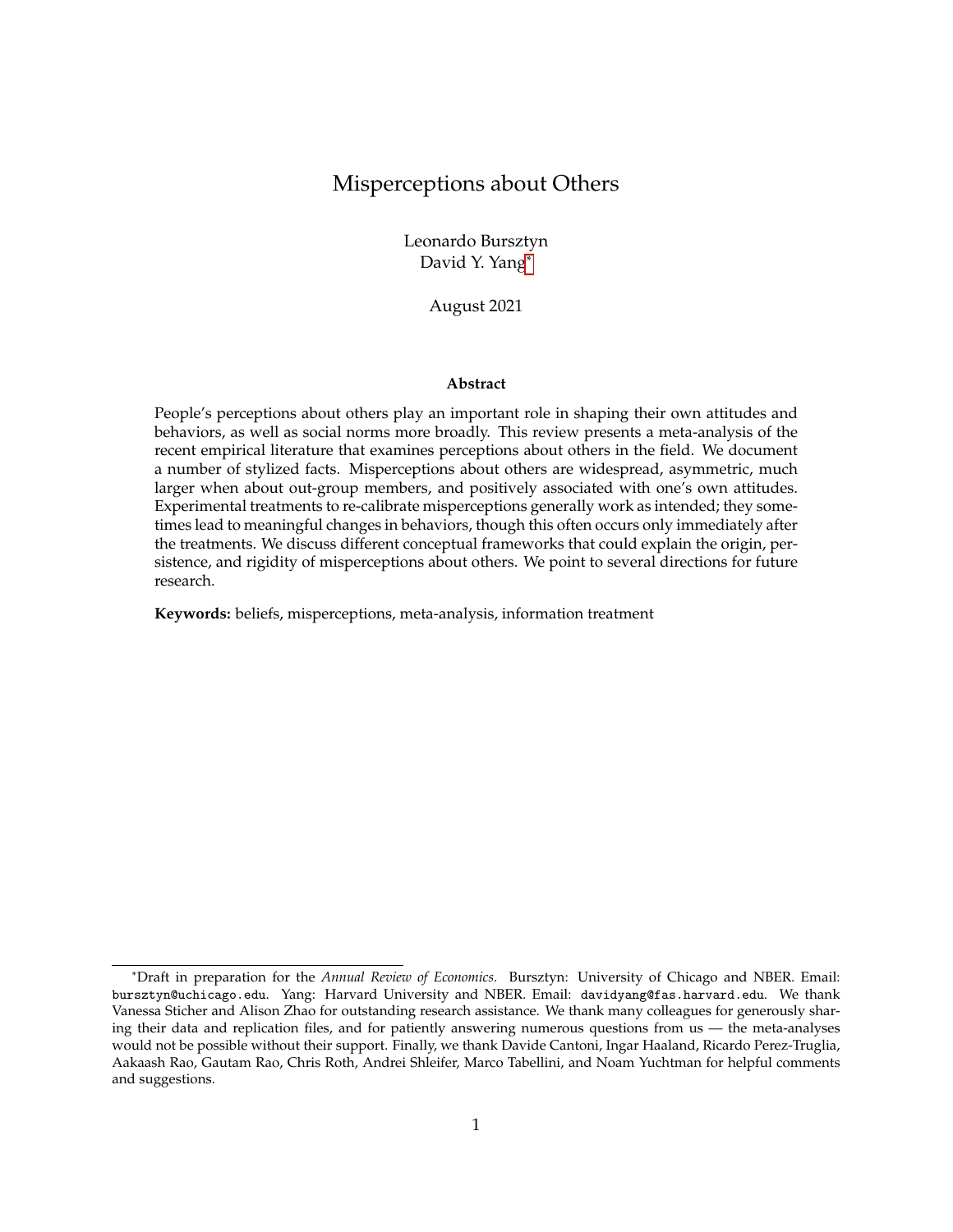Overall, this yields 79 papers that we include in the review. A subset of them, 51, are included in the primary components of the meta-analysis — this is because not all papers elicit the relevant variables needed for the meta-analysis, and not all papers provide sufficient replication data that allow us to calculate the necessary statistics. Table [1](#page-4-0) lists the papers included in the primary components of the meta-analysis; Appendix Table A.1 provides additional details on these papers; and finally, Appendix Table A.2 lists in addition the papers included in the review but not in the meta-analysis.

These papers cover a diverse set of topics. A large group of papers focus on the domain of politics, ranging from beliefs about others' political opinions and partisan characteristics, to beliefs about others' political participation behaviors, to beliefs about politicians. Another large group of them falls into the broad category of socioeconomics, ranging from those that analyze beliefs about others' income, to others' charitable giving choices, to others' socioeconomic characteristics such as gender and race, to stigma perceived by others regarding social programs, to others' tax evading behaviors, to others' expectation on inflation. Finally, a sizable body of work focuses on beliefs about others concerning topics of education, gender, immigration, and health. Appendix Table A.3 presents counts of the papers and elicited beliefs across topics.

Alongside the classification by topic domains, we can categorize papers by the types of beliefs about others that they study. Some focus on beliefs about others' opinions and attitudes (e.g., political attitudes, gender norms); some focus on beliefs about others' beliefs (e.g., beliefs about others' beliefs about people using food stamps); some focus on beliefs about others' characteristics (e.g., race, income); and some others focus on beliefs about others' actions (e.g., voting, charitable giving, behaviors in strategic games). Appendix Table A.4 presents counts of the papers and elicited beliefs across types.

Beliefs about others can also be differentiated based on different targets groups with respect to whom the beliefs are elicited. While some papers focus on beliefs about a general population (e.g., beliefs about the racial composition of the US population), the majority of papers focus on beliefs about a specific in-group or out-group from the perspectives of the respondents. For example, Bursztyn, González and Yanagizawa-Drott (2020) focus on beliefs of men about other men's opinions (in-group); Alesina, Miano and Stantcheva (2018) study perceptions of a native population about immigrants (out-group). A number of papers contrast beliefs about in-groups and out-groups. For example, Graham, Nosek and Haidt (2012) measure perceptions of Democrats and Republicans about their respective in-groups' and out-groups' political opinions. Appendix Table A.5 presents counts of the papers and elicited beliefs by targets.

Moreover, we note that the papers we review represent a variety of methods in eliciting beliefs about others. One dimension of methods relates to incentives for reporting perceptions accurately and truthfully. Certain papers elicit perception in an incentivized manner. For example, Cantoni et al. (2019) incentivize the elicitation of beliefs, rewarding respondents if their reported beliefs are within a certain range around the truth. Other papers refrain from incentivizing their belief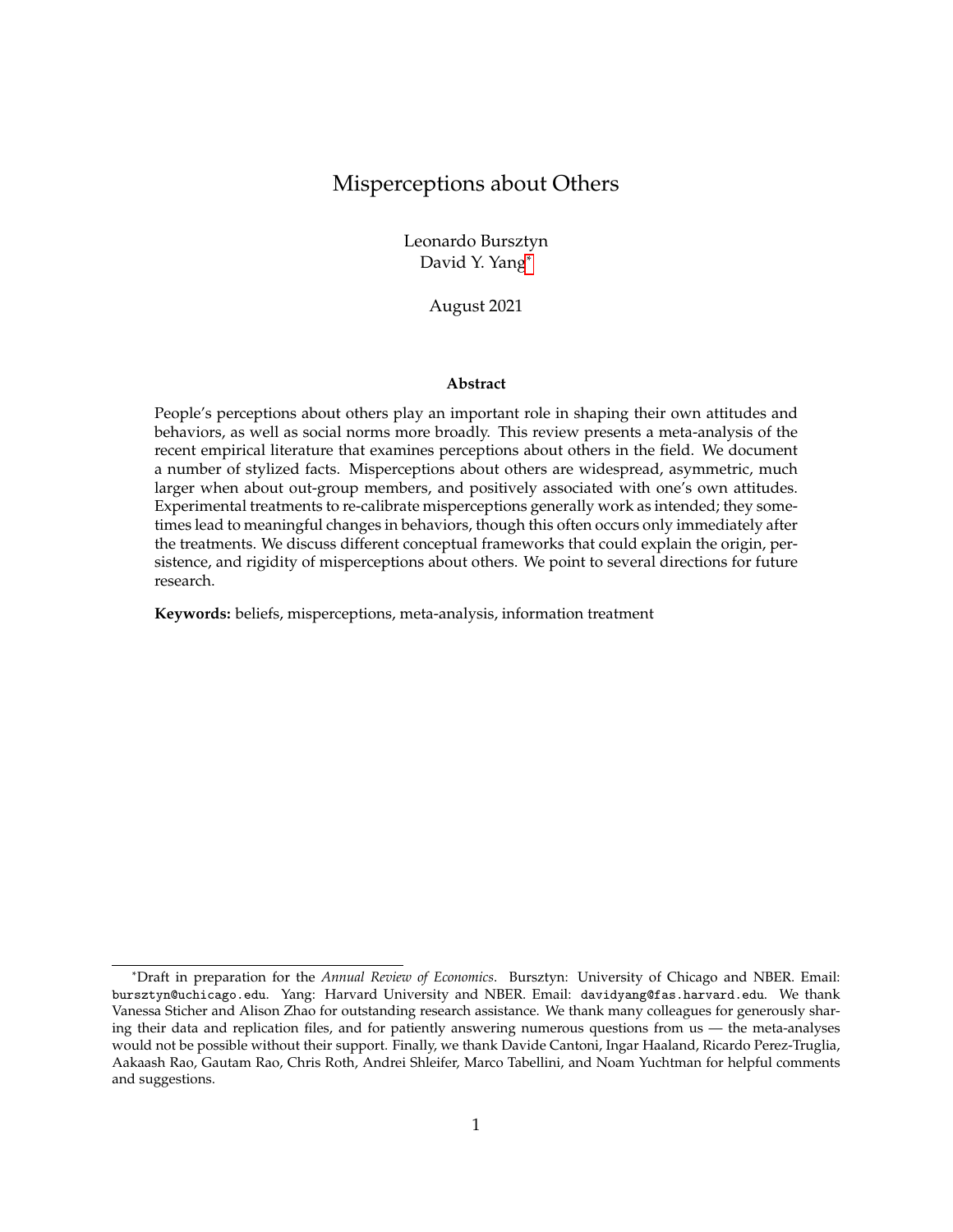Label Context Primary beliefs Treatment A-14 voters in California partisan differerences in political opinions no ABL-20 parents in Zambia daughter's ability and behavior yes AMR-21 households in Mozambique support for social distancing during COVID-19 pandemic yes AMS-18 non-immigrants in European countries and US immigrants' characteristics yes AMS-21 university staff members in Ethiopia female and male leader's ability yes AR-21 US representative sample stigma about food stamps yes AS-18 a sample of US population by party-stereotypical characteristics containing the sample of US population BC-12 poor families in Brazil high school and college graduate wages no BCG-16 self-identified liberals and conservatives in the US partisan differerences in political opinions no BFP-18 married couples in India gender norms on women working no BGY-20 married young men in Saudi Arabia women working outside of home yes BLP-20 taxpayers in Uruguay tax evasion behavior no BPT-20 senior medical students in the US position in the income distribution yes BS-18 state legislative candidates in the US public opinion about political issues no BTY-20 self-identified liberals and conservatives in the US partisan differerences in political opinions no CGK-21 firm managers in New Zealand inflation expectations yes CH-21 US representative sample probability for voting for Trump yes CPT-13 households in Argentina share of low income population no CPT-18 employees at a Southeast Asian corporation peers' and manager's salary no CYY-17 students at an university in Hong Kong anti-authoritarian attitudes no CYY-19 students at an university in Hong Kong protest participations yes DM-21 US sample donations yes DR-19 households in Malawi child's school performance yes F-18 students at an university in California present bias no FHW-15 a sample of villagers in Liberia project contribution ves

<span id="page-4-0"></span>**Table 1:** Overview of papers included in the meta-analyses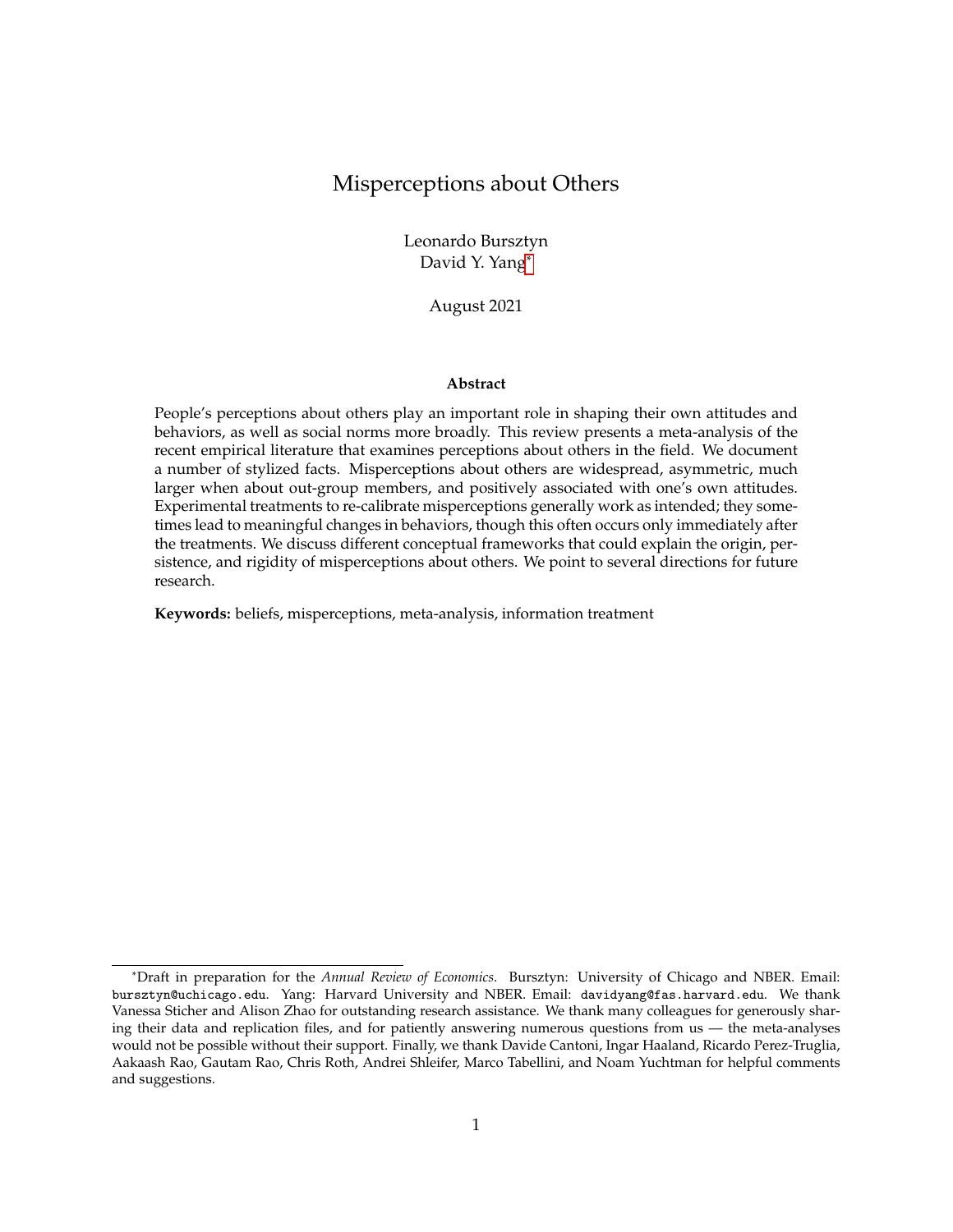| Label         | Context                                                    | Primary beliefs                                                              | Treatment |
|---------------|------------------------------------------------------------|------------------------------------------------------------------------------|-----------|
| <b>FM-04</b>  | university students in Switzer-<br>land                    | donations                                                                    | yes       |
| <b>FMP-19</b> | Germany representative sample                              | position in the income distribution                                          | yes       |
| GHM-20        | US representative sample                                   | closeness of elections, voting for<br>Democratic or Republican gover-<br>nor | yes       |
| <b>GNH-12</b> | US online sample                                           | partisan moral values                                                        | no        |
| <b>GRU-20</b> | US online sample                                           | immigrants' characteristics                                                  | yes       |
| <b>HFM-19</b> | senior legislative staff in the US                         | constituents' political opinions                                             | yes       |
| <b>HHH-19</b> | party supporters in a Western<br>European country          | canvassing behavior during elec-<br>tion campaign                            | yes       |
| <b>HNO-20</b> | CEOs and non-CEOs in China                                 | CEOs' and non-CEOs' strategic de-<br>cisions                                 | yes       |
| $HSC-18$      | non-Hispanic Americans                                     | size of immigrant population                                                 | yes       |
| $JO-09$       | women in five Indian states                                | women's status: acceptability of<br>husband beating his wife                 | yes       |
| $JO-20$       | Denmark representative sample                              | immigrant's characteristics                                                  | yes       |
| $K-21$        | parents in Sierra Leone                                    | child vaccination                                                            | yes       |
| <b>KNT-15</b> | voters in Italy                                            | politicians' ideology and compe-<br>tence                                    | yes       |
| $KP-21$       | US representative sample of par-<br>ents                   | child's skills reading and math<br>skills                                    | no        |
| $LM-16$       | US representative sample                                   | partisan differerences in political<br>opinions                              | no        |
| $LMB-13$      | male students at a US university                           | hand washing behavior                                                        | yes       |
| $LPR-20$      | taxpayers in Peru                                          | donation                                                                     | yes       |
| $LS-14$       | US sample                                                  | population characteristics                                                   | yes       |
| MT-19         | Chinese and US samples                                     | climate change: beliefs and policy<br>opinions                               | no        |
| $N-18$        | US representative sample                                   | global income distribution                                                   | yes       |
| <b>RF-18</b>  | high-risk students in the US                               | child's school absences                                                      | yes       |
| RLD-18        | parents in school districts on the<br><b>US West Coast</b> | child's school absences                                                      | yes       |
| <b>TS-18</b>  | students at a US university                                | students' mental health                                                      | yes       |
| $W-20$        | US representative sample                                   | Muslims' patriotism; attitudes to-<br>wards Muslims                          | yes       |
| $WZ-15$       | students at a US university                                | income depending on gender and<br>college major                              | yes       |
| $Y-19$        | Mozambique<br>representative<br>sample                     | HIV stigma                                                                   | yes       |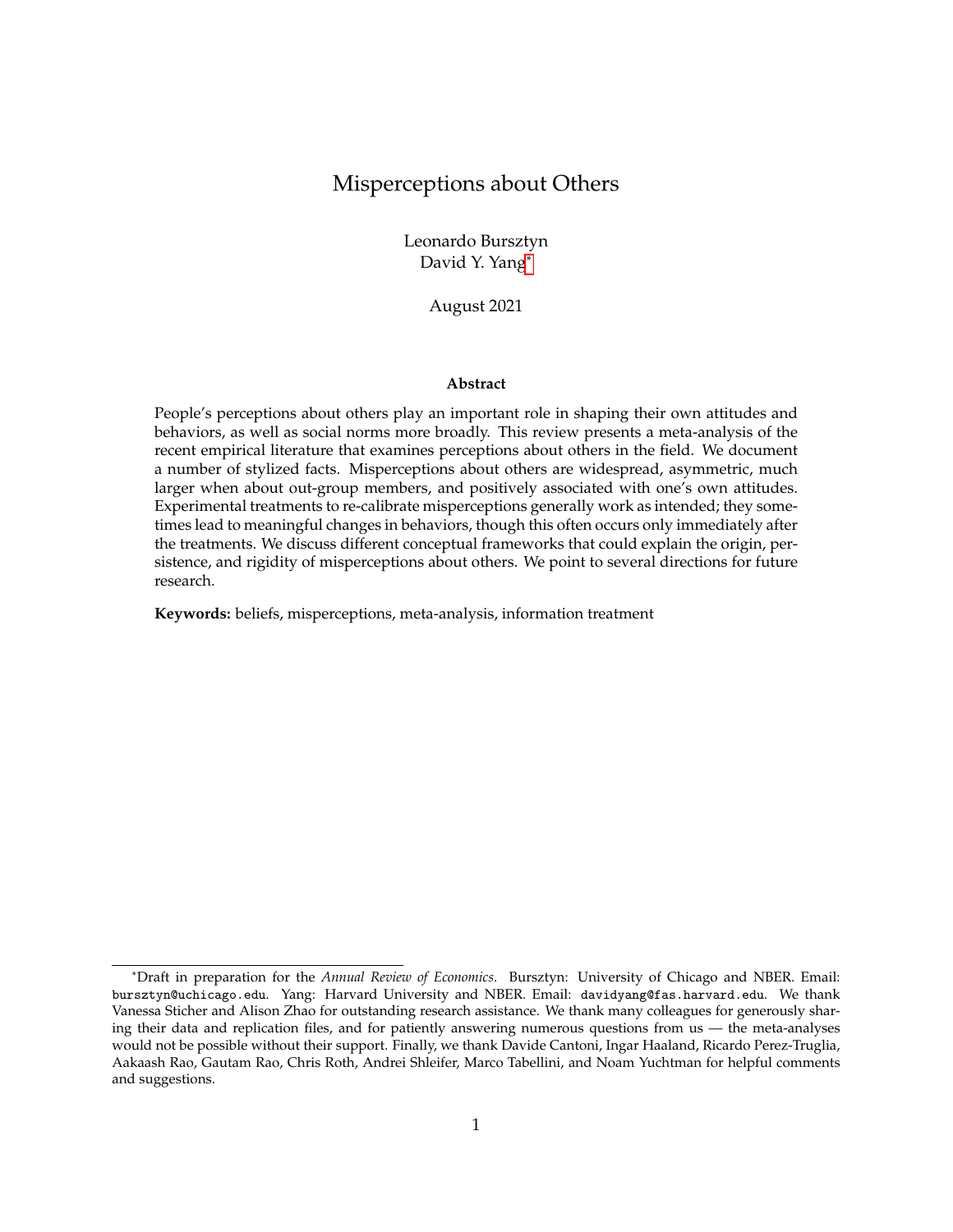elicitation. Appendix Table A.6 presents counts of the papers and elicited beliefs depending on whether the elicitation involves incentives. A second dimension of methods concerns the units of measure of the perception. Many papers measure perceptions about shares, e.g., perceptions about the share of people with a certain characteristic, agreeing with a statement, or taking an action. Another set of papers measures perceptions as absolute values, e.g., perceptions about others' (average) political opinions on ordinal scales or others' income. A few papers measure perceptions as binary indicators. For example, Kinsler and Pavan (2021) study beliefs regarding whether children's school performance is above average. We will examine whether patterns of beliefs about others depend systematically on the methods of the underlying belief elicitation. Appendix Table A.7 presents counts of the papers and elicited beliefs by units of measure.

Finally, the examined papers use various methods to assess changes in beliefs about others. A substantial share of papers implement experimental treatments explicitly aimed at changing respondents' beliefs about others (as indicated by the last column in Table [1,](#page-4-0) and which are explicitly reviewed in Section IV). The experimental designs vary across papers, ranging from eliciting beliefs both before and after the treatment (thus allowing for within-subject comparisons), to only eliciting beliefs after the treatment for the treated subjects (thus being constrained to betweensubject comparisons) potentially to mitigate anchoring and other unintended effects. While a number of papers aim to use experimental treatments to study the effects of belief manipulation about others on downstream behaviors, several studies focus exclusively on the effects on beliefs themselves (e.g., Jørgensen and Osmundsen (2020) study how information provision about non-Western immigrants' welfare dependency rate, crime rate, and population share affects respondents' opinions about immigrants; Jensen and Oster (2009) study how the access to cable TV changes women's acceptability of domestic violence). Appendix Table A.8 presents counts of the papers that involve treatment interventions, and Appendix Table A.9 presents counts depending on whether beliefs are elicited before and/or after the treatments.

Beliefs are the unit of analyses in our meta-analysis, and we aim to achieve balanced representation of papers. Our meta-analysis includes comparable numbers of studies for each major topic of beliefs about others. However, the number of beliefs differs substantially across types. For example, papers on beliefs about others' opinions elicit many more beliefs than papers on beliefs about others' characteristics and actions. We distinguish primary and secondary beliefs for each paper based on its focus, and restrict the main analyses just to the primary beliefs in cases that multiple beliefs are elicited in the paper. The stylized facts that we present remain unchanged if we include secondary beliefs to the analyses as well (see Appendix Figures A.1-A.3).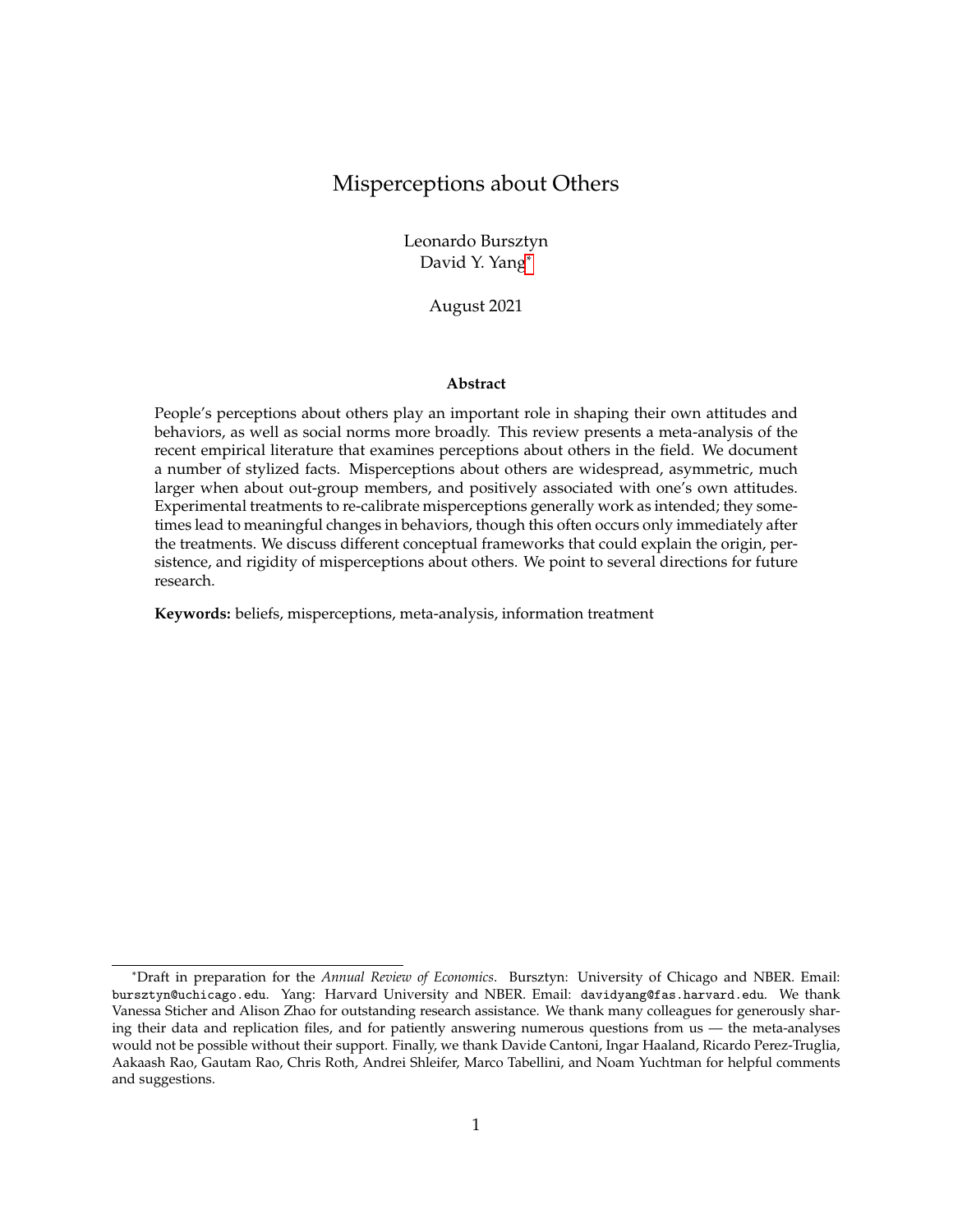## III Patterns on Misperceptions about Others

#### III.A Misperceptions about others are widespread

We begin by examining the prevalence of misperceptions about others across the papers in which beliefs about others are elicited.

We de ne the main measure of (mis)perceptions based on the distribution of perceptions relative to the true value: share of correct beliefs, allowing for a range of 0.5 standard deviations around the truth for noise. This measure provides a harmonized metric of misperceptions across papers, in particular given the diverse ways in which beliefs about others are elicited as described in Section II. Such measure does not depend on the speci c directions with which beliefs about others are measured. For example, when eliciting beliefs about others' support for universal health care, survey questions may ask about the share of population with high support, or low support. Neither does this measure of misperceptions depend on the unit of measurement. For example, some studies elicit beliefs regarding the shares of the population, and others elicit beliefs regarding the absolute size of certain groups. Alternative measures of misperceptions using different ranges around the truth yield results very similar to what we will describe next (see Appendix Figure A.4).

Note that this measure of misperceptions requires that perceptions about others are elicited and the corresponding truth is known. The truth can be either of an objective or a subjective nature. For example, perceptions of a population's racial composition have an objective truth, i.e., the population shares of each race groups as reported in census data. For perceptions of other people's opinions, the truth refers to the relevant populations' reported opinions (e.g., the average level of the opinions). These requirements limit the perceptions included in the analyses to those with a measurable and measured truth.

Figure 1 presents the distribution of the share of respondents holding correct perceptions across the primary beliefs about others elicited in the papers. The papers (and their primary beliefs) are ordered in descending fashion with respect to the share of respondents holding correct perceptions about others. One can see that the misperceptions about others are prevalent and generally large in magnitudes. In only 20% of the beliefs, the share of respondents who hold correct perceptions about others (i.e., within 0.5 standard deviation of the truth) exceeds 50%. In more than 30% of the beliefs, more than three quarters of the respondents hold beliefs that are at least 0.5 standard deviation away from the truth.  $2^{\circ}$ 

It is important to note that misperceptions about others are prevalent among the papers, despite the fact that misperception is not an explicit criterion for papers' inclusion. Papers are included in our analyses as long as they elicit beliefs about others. This could be reecting the

<sup>&</sup>lt;sup>2</sup>Interestingly, for a few belief dimensions, the share of respondents holding correct perceptions are high and even close to 100% — these are primarily perceptions about others' income, of which the truth has large standard deviations and thus our baseline correct perception metric becomes very conservative.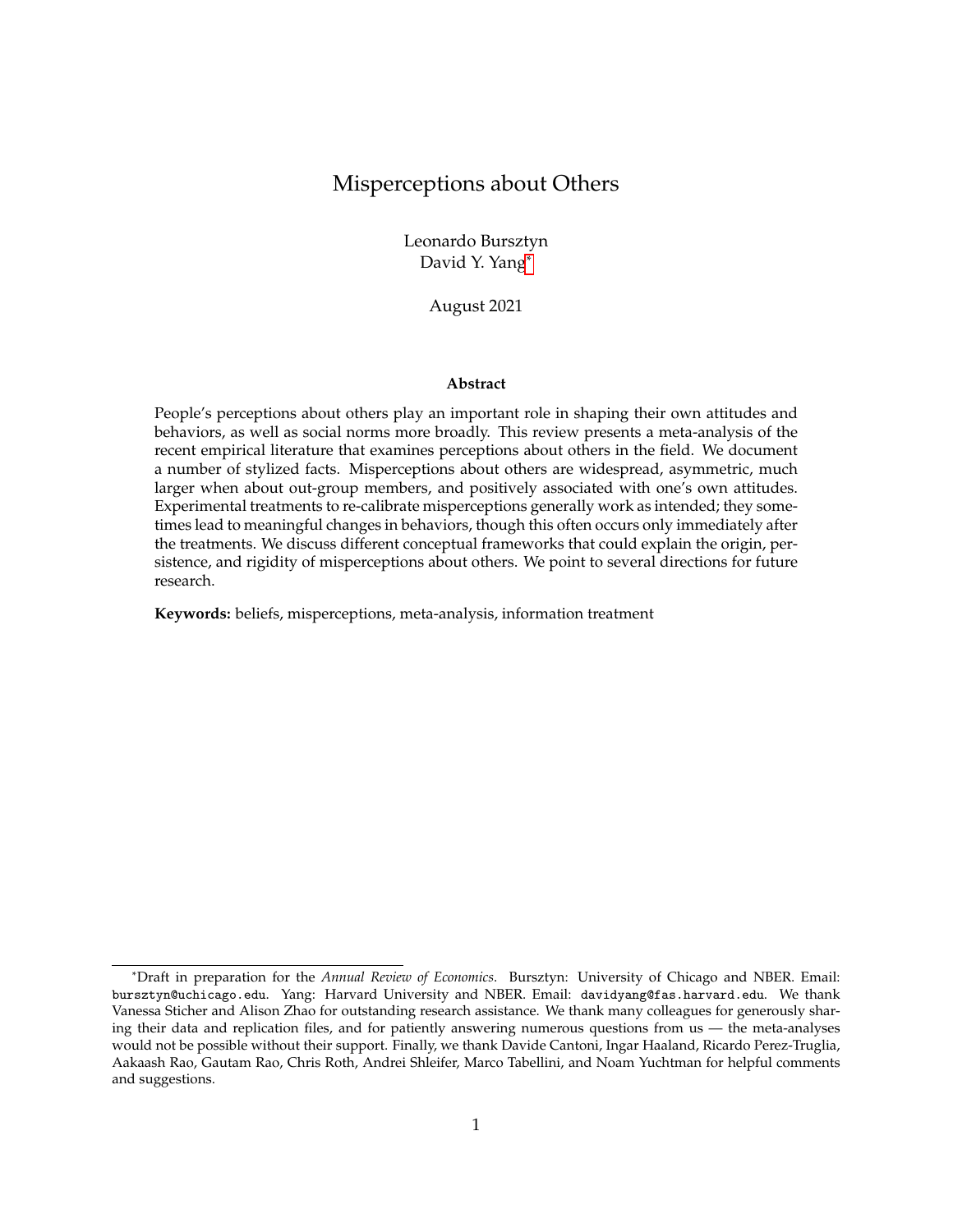Figure 1: The gure shows the distribution of misperceptions across papers. We measure misperceptions as the share of perceptions within 0.5<br>SD of the truth. Vertical lines indicate deciles.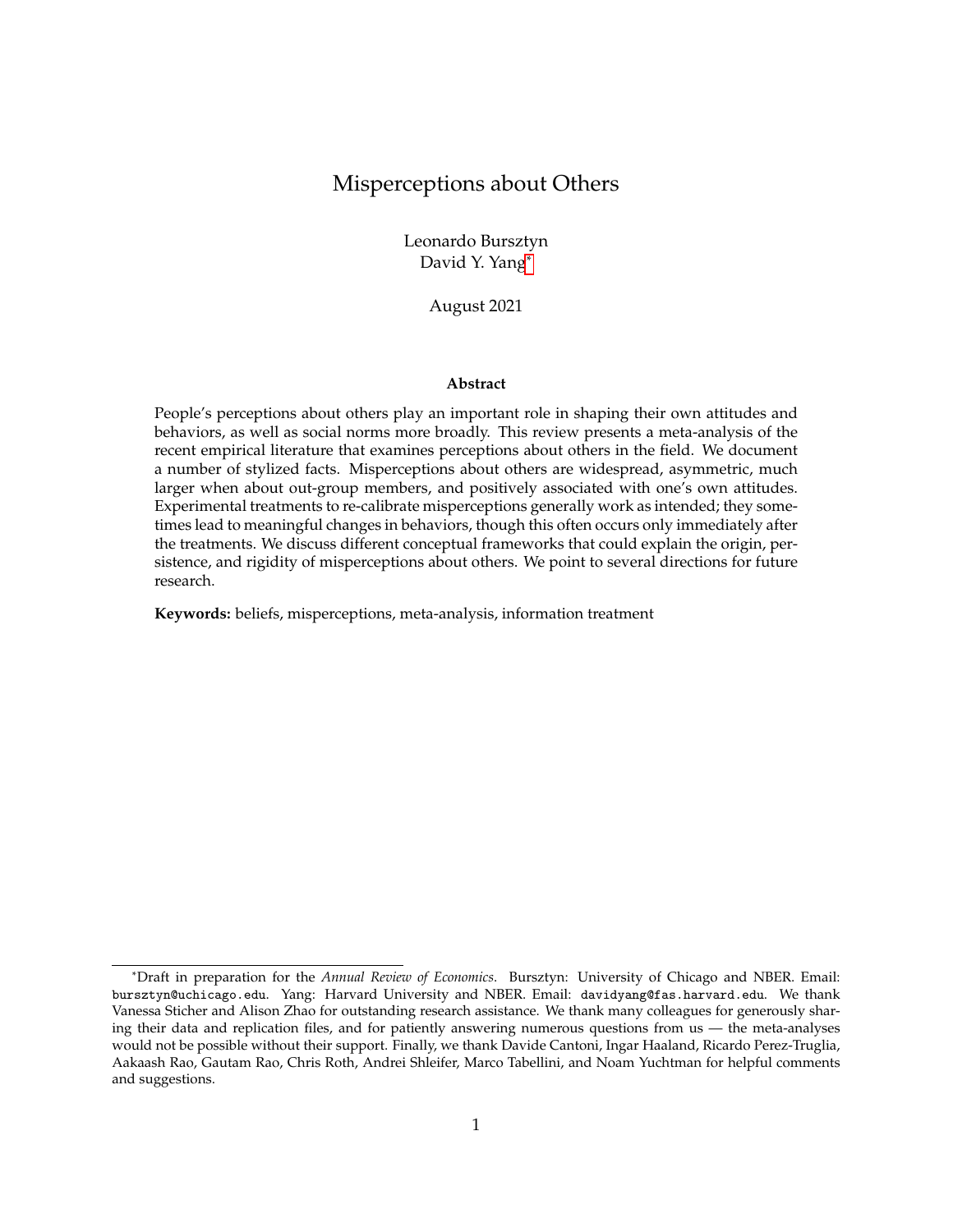genuine phenomenon that misperception is widespread. However, it is also likely that the published papers are implicitly selected on documenting misperceptions: it is dif cult to speculate whether the domains that are not covered by the existing literature may exhibit similar patterns of widespread misperception as we observe, or that the domains where misperceptions are prevalent are saliently focused by researchers and published works. While many important domains have already been studied by the current literature, more work is needed to explore whether there exist clusters of beliefs that are well calibrated among the population.

Another important aspect of the interpretation of misperceptions patterns is that our analyses, similarly to what is done by the vast majority of the work in the literature, take the distribution of the respondents' own characteristics, attitudes, preferences, beliefs, and actions as the truth. Accordingly, beliefs about others deviating from such truth are considered misperceptions. While this is uncontroversial when the truth is objective (e.g., beliefs about the population's demographic characteristics), at least in some domains where stigma and social desirability biases are extensive, respondents' answers about others may be more re ective of the truth than their own stated answers. Several works explicitly deal with issues related to stigma and social desirability biases that may affect survey responses and nd that this is not a primary concern (e.g., Bursztyn, Gonz ález and Yanagizawa-Drott 2020, Cantoni et al. 2019), but others have found it to be relevant for particular contexts such as social distancing behaviors during the COVID-19 pandemic (Allen et al., 2021).

#### III.B Misperceptions are not merely measurement error

Given the prevalence of misperceptions documented by the existing literature, one naturally wonders whether the elicited misperceptions may simply be noises when respondents report their perceptions about others. Note that our baseline measure of the proportion of respondents holding incorrect beliefs already account for answers reasonable close to the truth that may be due to measurement errors.<sup>3</sup>

We provide two more pieces of evidence from the meta-analyses to support that the prevalent misperceptions about others documented in the literature are not merely measurement errors. First, we examine whether the share of respondents holding correct beliefs (again, allowing for a window of error of 0.5 standard deviation around truth) is associated with the underlying level of the truth. When the truth is elicited in absolute level, we transform it into a percentage scale relative to the range of feasible values (the minimum and maximum possible values for beliefs with a nite minimum and maximum). For beliefs with an in nite minimum or maximum (e.g., beliefs about the global average income), we limit the range to a reasonable value set as the maximum belief excluding outliers in the data. Figure 2 plots the share of respondents holding correct beliefs against the corresponding truth in context of any given study. Apart from the cluster of

 $3$ We also nd that the share of respondents holding correct perceptions are uncorrelated with the number of observations in the study (p-value  $= 0.478$ ).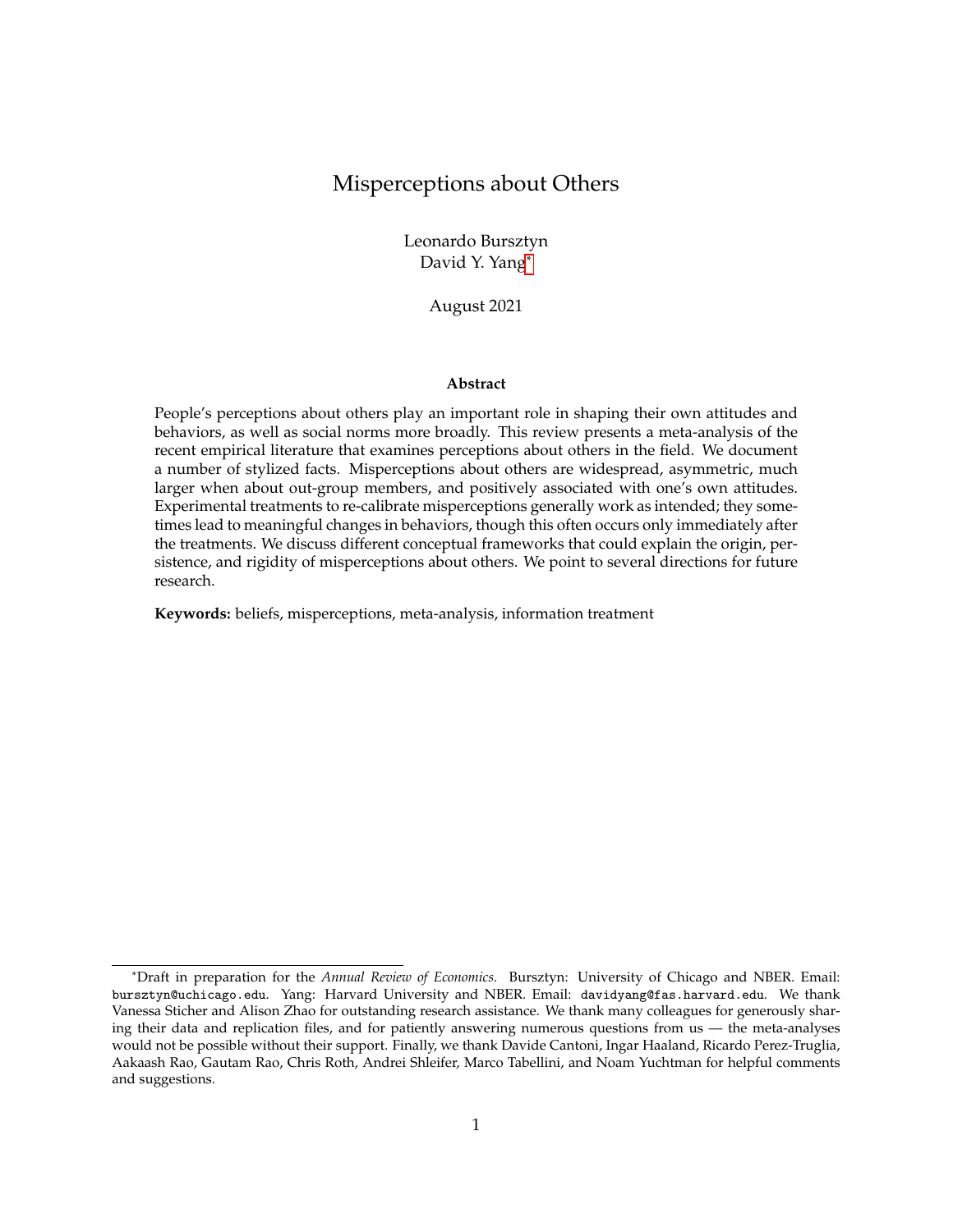Figure 2: This gure shows the share of correct perceptions (allowing for 0.5 SD around the truth) and the truth in relative terms. For perceptions with an in nite range of possible values, we restrict the scale by de ning a reasonable maximum (i.e., the maximum reported perception that is not clearly an outlier) these beliefs are represented by the grey dots.

studies that focus on beliefs about others' income where the truth levels are low in relative terms (in grey circles), one does not observe overt patterns between the level of misperceptions and the underlying truth levels. In particular, there is no evidence that the share of respondents reporting correct beliefs about others signi cantly increases when the truth is around midpoint of the distribution, due to reasons such as survey respondents' inattention or cognitive uncertainty (Enke and Graeber,  $2020$ <sup>4</sup>.

Second, we nd that the methods in which beliefs about others are elicited do not affect the magnitude of misperceptions. In particular, we do not observe the share of respondents holding incorrect beliefs to systematically depend on whether beliefs about others are elicited in relative terms (e.g., as percentage; studies following these methods are marked as triangle in Figure 2) or in absolute levels (marked as circles). In Appendix Figure A.5, we also show that the share of respondents holding incorrect beliefs is not systematically related to whether beliefs elicitation is incentivized. These patterns suggest that the elicited beliefs about others and the corresponding degree of misperceptions are unlikely to be driven by artifacts of speci c measurement choices and the differential levels of measurement errors associated with these methods.

Taken together, these patterns indicate that the misperceptions about others exhibited across papers in the recent literature likely re ect genuine, meaningful discrepancies between respon-

<sup>&</sup>lt;sup>4</sup>In a few studies that elicit respondents con dence in their reported perceptions (Nair, 2018; Fehr, Mollerstrom and Perez-Truglia, 2019; Bursztyn, González and Yanagizawa-Drott, 2020), those who are more con dent are indeed more likely to hold correct perceptions about others.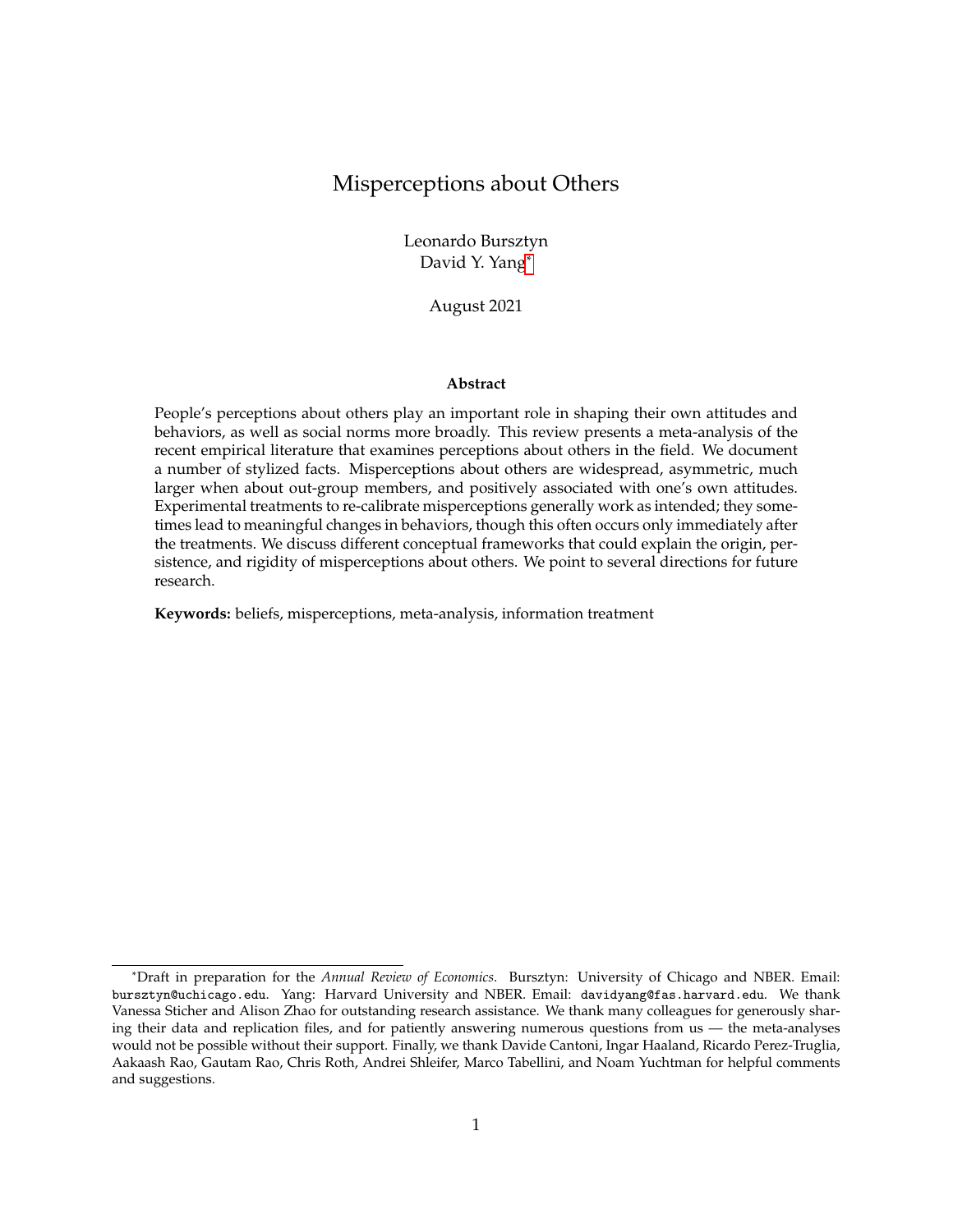dents beliefs about others and reality. The patterns of misperceptions that we will describe in the following sections, such as the shape of their distributions in Section III.C, also suggest that symmetric noises in general are unable to account for the observed misperceptions. Moreover, the fact that in most papers, respondents' beliefs about others are strongly associated with behaviors and other related attitudes suggest that the elicited misperceptions are in general capturing meaningful variations across people. It is thus worth understanding the causes and consequences of such misperceptions.

#### III.C Misperceptions about others are very asymmetric

We next examine the patterns of misperceptions about others, focusing rst on the distribution of beliefs underlying such misperception. Are incorrect beliefs that constitute the misperceptions about others symmetrically distributed around the truth?

We de ne asymmetry of misperceptions as the ratio between the share of respondents on one side of the truth and that on the other side. We always take the larger share as the numerator, and the smaller share as the denominator, regardless of whether the corresponding beliefs are underestimating or overestimating the truth. Thus, a ratio equals to 1 indicates exact symmetry, and the higher the ratio, the larger is the underlying asymmetry. Such measure of asymmetry does not require one to take a directional stance regarding overestimating and underestimating relative to the truth, preventing potential confusion caused by different phrasing of belief across papers. For example, the asymmetry measure remains unchanged no matter if the perception of a political opinion is phrased such that overestimation refers to a more liberal or conservative position.

Figure 3 presents the distribution of asymmetry of misperceptions across papers, where vertical lines split the asymmetry distributions into deciles. The top decile is presented in a separate panel due to the scaling. Overall, misperceptions about others are asymmetrically distributed, and such asymmetry is large in magnitude. In fact, only about 10% of the papers nd misperceptions about others symmetrically distributed around truth, namely, with approximately equal share of respondents holding beliefs above and below the truth. About 80% of the papers nd misperceptions with asymmetry measure greater than 1.5, that is, respondents fall on one side of the truth is greater than the other side by at least 50%; and for more than half of the papers, the asymmetry measure is greater than 2.5, namely, respondents fall on one side of the truth is greater than the other side by at least 150%. This pattern of asymmetry is robust to alternative measures: for example, we omit correct perceptions (again allowing for different ranges around the truth as in section III.A) when constructing the asymmetry ratios, and the results are presented in Appendix Figure A.6.

The prevalence of asymmetry in misperceptions are unlikely to be driven by any implicit selection in papers' publications. While many papers feature misperceptions, most papers that we examine do not explicitly mention the asymmetry of such misperception.

What may account for such prevalence of asymmetry in misperceptions about others? One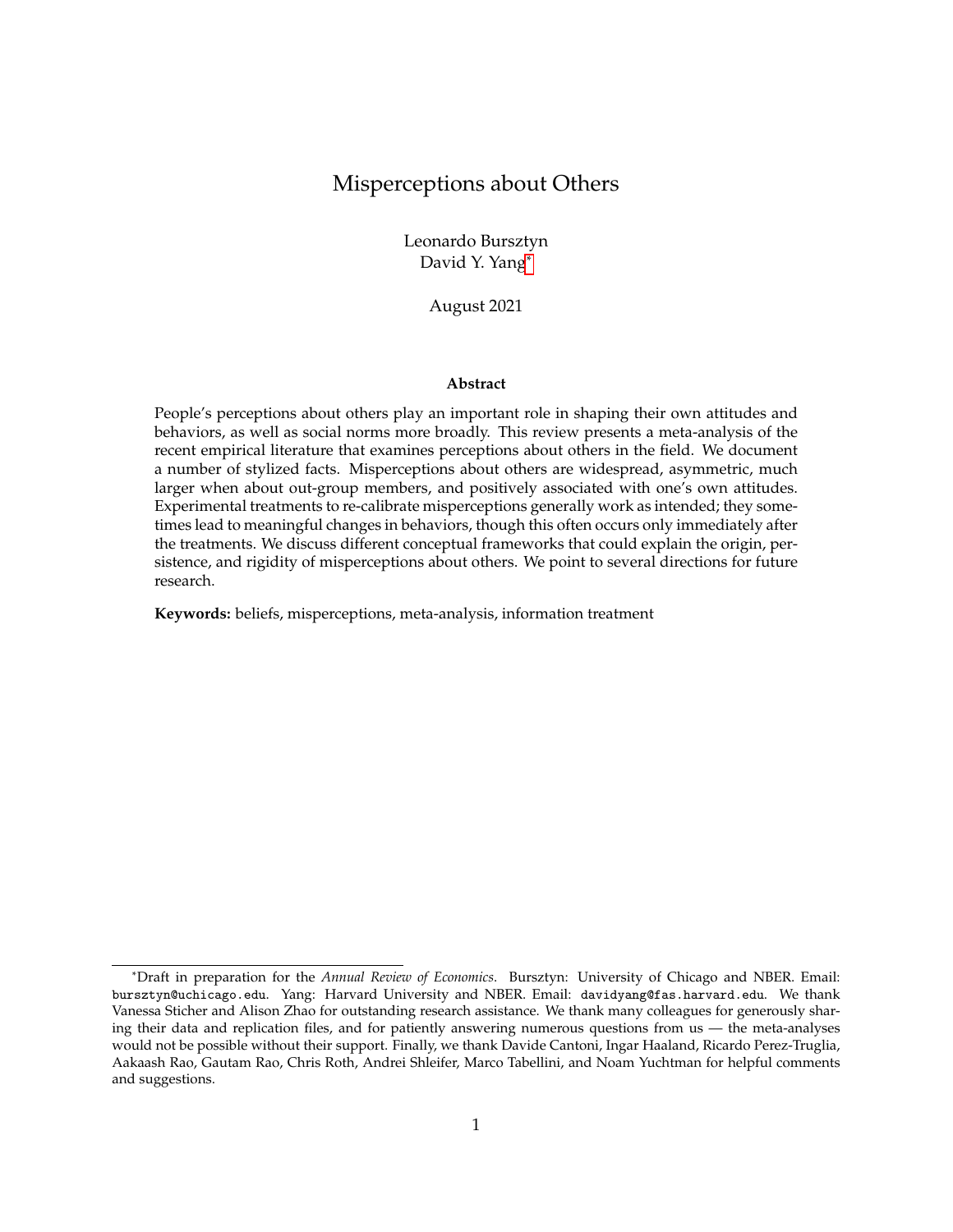Figure 3: This gure shows the distribution of asymmetry across papers. Asymmetry is de ned as the ration of underestimates to overestimates<br>using the larger share as the numerator and the smaller share as the denominator.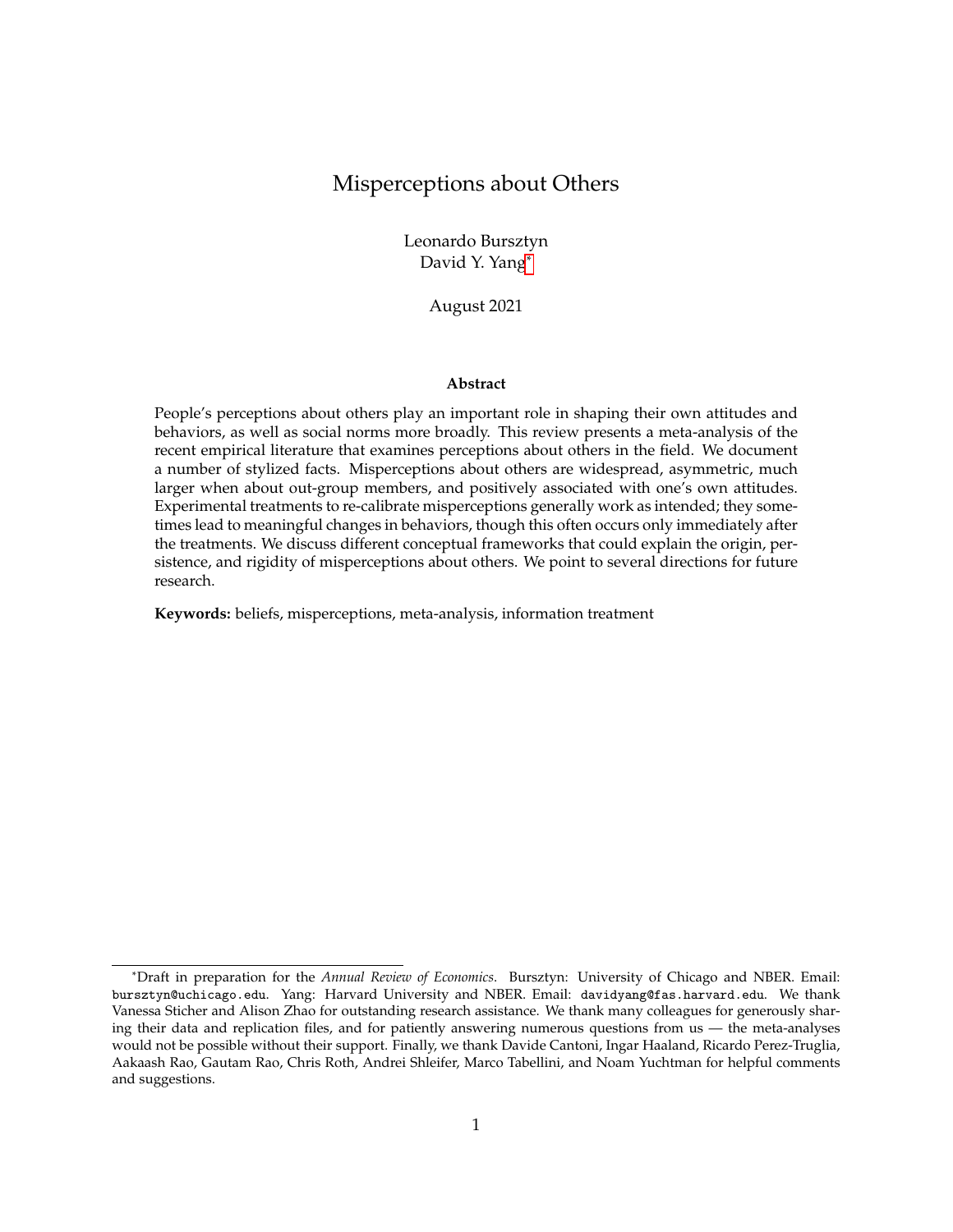may suspect that such asymmetry may mechanically appear when truth moves away from the midpoint of the scale. For example, there may be greater asymmetry in misperceptions if the truth is 80% than the case if the truth is 50%. However, we nd that asymmetry in misperceptions is not merely a result of the underlying magnitude of truth — the degree of asymmetry is largely uncorrelated with where truth stands along the distribution (see Appendix Figure A.7).  $5$ 

A number of demand-side mechanisms emphasized in the literature could generate systematic asymmetry in misperceptions about others. They include: (i) stereotyping, where beliefs are systematically shifted towards the direction that are more representative in the tail likelihood (e.g., Bordalo et al. 2016);(ii) projection bias, when one's own attitudes are asymmetrically distributed, then perceptions about others projected from one's own attitudes would be asymmetric as well (e.g., Madarász 2012; see Robbins and Krueger 2005 for a review in the social psychology literature on this topic); <sup>6</sup> and (iii) pluralistic ignorance, in particular due to social stigma and political pressure — if such stigma and pressure concern expressions of attitudes in one particular direction, the resulting misperceptions about others due to pluralistic ignorance could become asymmetrically concentrated toward that direction as well (e.g., Bursztyn, Egorov and Fiorin 2020; Bursztyn, González and Yanagizawa-Drott 2020; Braghieri 2021). Note that while the mechanism of stereotyping could result in asymmetry in misperceptions about others under all circumstances, other mechanisms described above would generate asymmetry only under certain conditions.

Important supply-side factors could also contribute to the asymmetric misperceptions that we observe across papers, and this may be especially relevant in the domain of politics.<sup>7</sup> The average biases and slant in media on both sides of the political spectrum may not cancel each other out in aggregate, and the asymmetric misperceptions about others among the citizens could reect the underlying supply-side asymmetry in media content. In particular, media on one side of the political spectrum might be particularly effective in affecting audience's beliefs about others, and hence resulting in the overall asymmetry in voters' misperceptions. It is also important to note that such asymmetric media landscape might also interact with the demand-side forces discussed above, which could in turn further foster asymmetric misperceptions. A particularly salient environment where demand-side and supply-side forces intersect is social media, where studies have shown that content exposures could substantially affect individuals' views towards others (Allcott et al., 2020; Bursztyn et al., 2020; Levy, 2021). Disentangling these mechanisms on both the demand and supply side, and understanding how they interact would be an important direction for future research.

<sup>5</sup>Most studies do not feature elicitations of misperceptions along multiple directions. In Alesina, Miano and Stantcheva (2018), perceptions of the prevalence of both highly educated and lowly educated immigrants are elicited; one observes asymmetry with many more respondents under-estimate immigrants' education level regardless of the ways the questions are asked.

<sup>&</sup>lt;sup>6</sup>Motivated reasoning could complement projection bias under certain circumstances, for example, when the beliefs that others are similar to oneself provides additional utility.

<sup>&</sup>lt;sup>7</sup>A large literature in economics and political science has devoted to studying the impact of media biases on citizens' political beliefs and behaviors, and we cannot do justice to survey this vast literature here.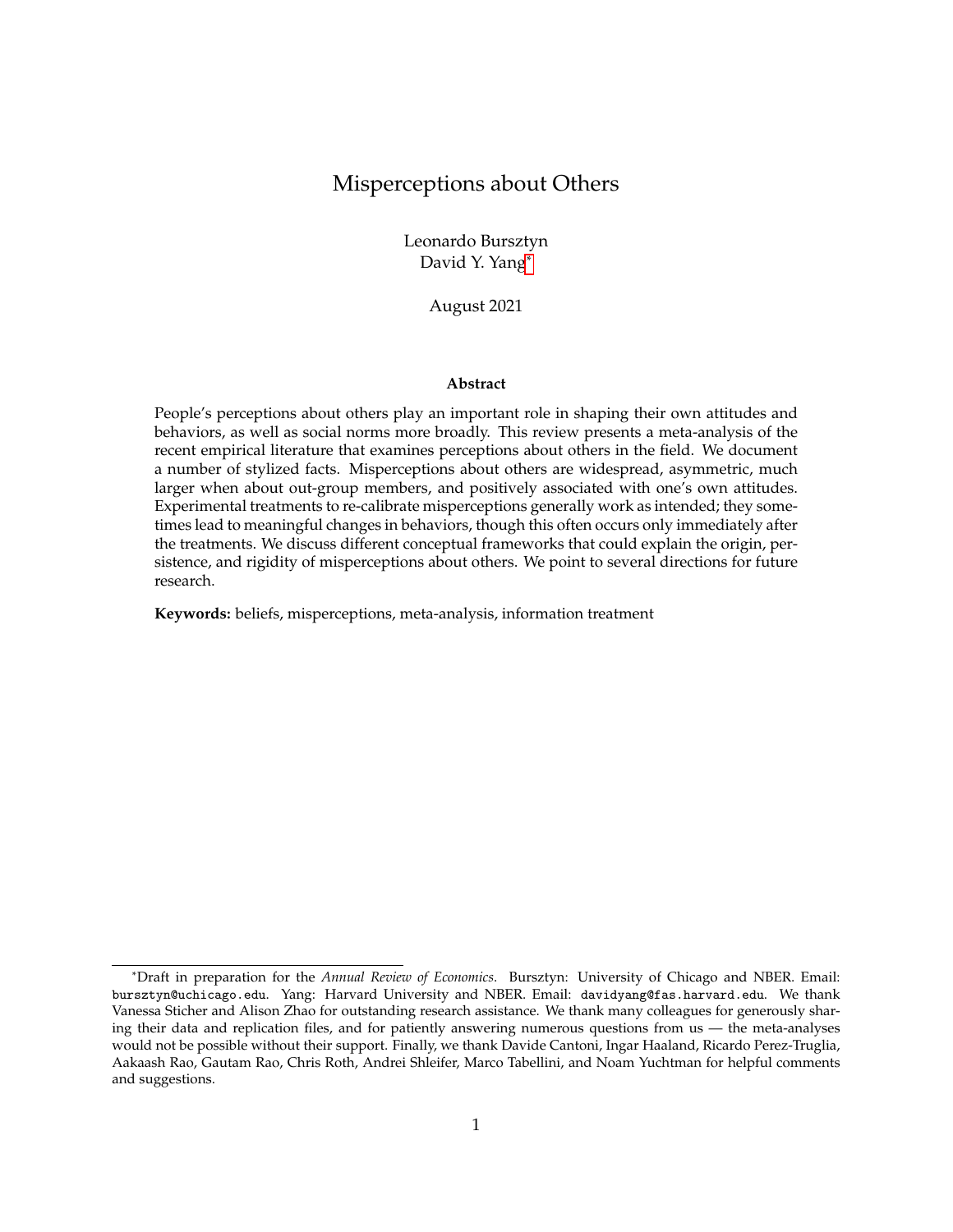# III.D Misperceptions about in-groups are substantially smaller than those about outgroups

We next examine whether patterns of misperceptions about others differ depending on whether the targets of the beliefs are in-group or out-group members of the respondents' social group.

In order to capture the difference between groups and not confound it with differences across dimensions of misperceptions, we compare misperceptions regarding in-group members and those regarding out-group members within a particular belief dimension. For example, we compare the perceptions of Democrats about other Democrats' (in-group) and Republicans' (out-group) political opinions. This requires studies to elicit both in-group and out-group perceptions, and the analyses in this section are thus limited to the following papers: Ahler and Sood (2018); Ahler (2014); Cullen and Perez-Truglia (2018); Mildenberger and Tingley (2019); Levendusky and Malhotra (2016); Bordalo et al. (2016); Graham, Nosek and Haidt (2012); Wiswall and Zafar (2015). This set of papers is concentrated in the domain of politics: 5 of them cover perceptions of Democrats and Republicans about each other.

Figure 4 presents the comparisons between misperceptions about in-group members and those about out-group members. We focus on three aspects of such comparisons:(i) the size of misperceptions, measured as the share of respondents holding correct perceptions about others, using the metric described in Section III.A (Panel A); (ii) the spread and variation in perceptions about others, measured by the standard deviation of the corresponding perceptions (Panel B); and (iii) the asymmetry of perceptions, measured by the ratio of respondents fall on either side of truth, using the metric described in Section III.C (Panel C). Along each of these three aspects, we plot the in-group vs. out-group differences: a positive number in Panel A, for example, would indicate a higher share of respondents holding correct beliefs about in-group members than about out-group members along the same belief dimension.

We observe that perceptions about in-group members are systematically better calibrated, less disperse, and less asymmetric. Among more than half of the belief dimensions, more respondents hold correct beliefs about their in-group members than about out-group members. Moreover, beliefs about out-group members tend to exhibit greater spread across respondents than that about in-group members, suggesting that perceptions about in-group members are not only more accurately calibrated on average, but also more tightly calibrated around the truth. Finally, we nd that perceptions about in-group members are much more symmetrically distributed around the truth, than that about out-group members. Intriguingly, we do not observe an obvious pattern between the differences in average in-group vs. out-group misperceptions and the differences in their spread. On the other hand, the greater the in-group vs. out-group differences in shares of respondents holding correct perceptions, the bigger is the differences in the underlying asymmetry in the perceptions. Appendix Figure A.8 plots the correlations across in-group vs. out-group differences in average misperceptions, the spread of beliefs, and asymmetry of the misperceptions.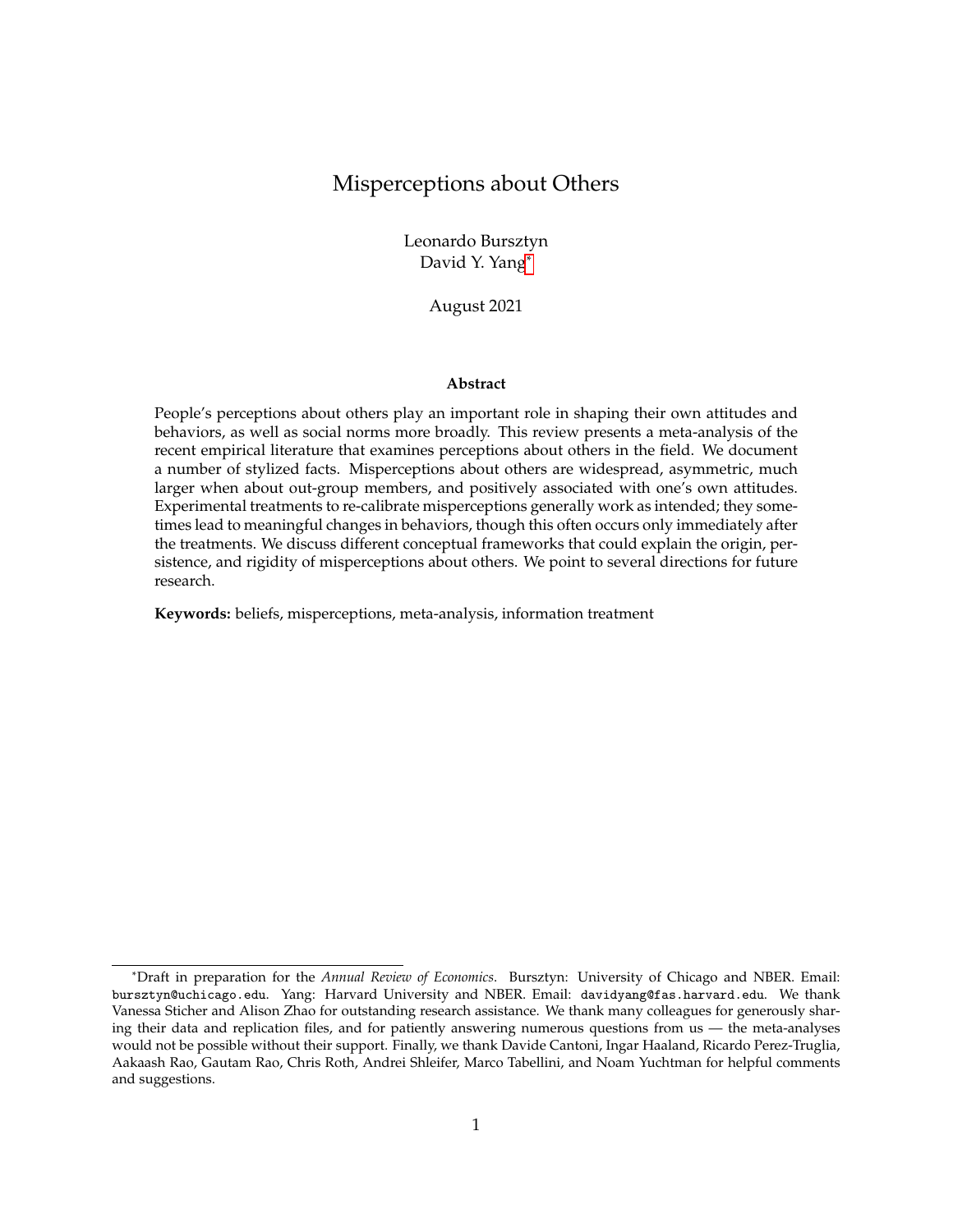Figure 4: This gure displays the difference between perceptions about in-group and out-group. Panel A shows the share of beliefs within 0.5 SD of the truth. Panel B shows the standard deviations of beliefs re-scaled by the possible values. Panel C shows asymmetry, de ned as the ratio of underestimates to overestimates (using the larger share as the numerator and the smaller share as the denominator).

Depending on the mechanisms that drive the differences in perceptions between in-group and out-group members, distinct avenues may be effective in reducing the misperceptions. If the misperceptions about others, especially when the target of inference are out-group members, are driven by (rational) inattention, then direct information provision could be effective in reducing the misperceptions. To the extent that social interactions are much more abundant among in-group members than out-group members due to segregation, homophily in social networks, or online 1ter bubbles (e.g., Gentzkow and Shapiro 2011; Glaeser 2005), inducing greater social contact with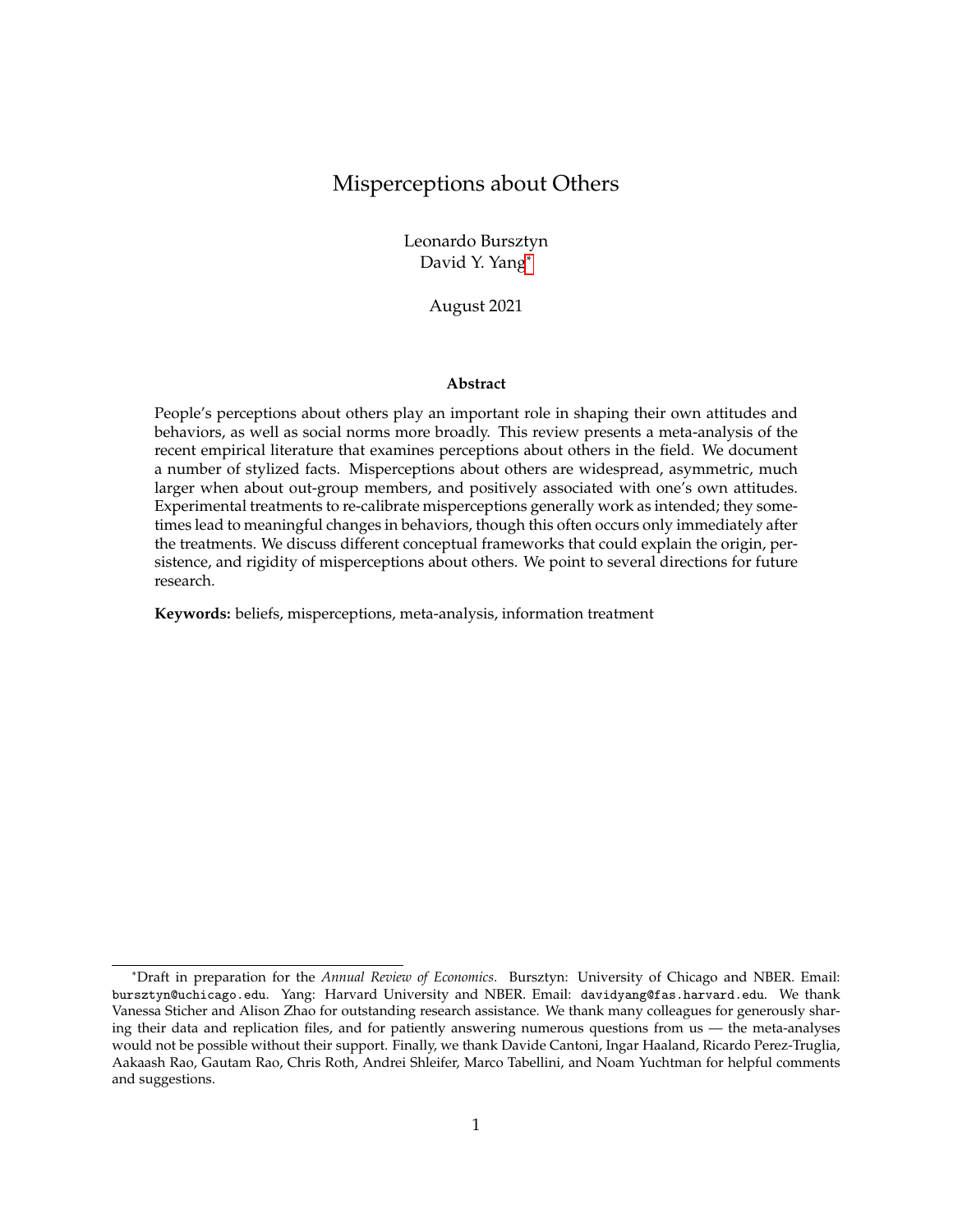and consumption of information regarding out-group members may serve to mitigate misperceptions (e.g., Bursztyn et al. 2021; Schindler and Westcott 2021). However, simply increasing social interactions may not be effective and could even generate backlash, if perceptions about out-group members are associated with identity-based motives (e.g., Bonomi, Gennaioli and Tabellini 2021) and affective politics (e.g., Iyengar et al. 2019). Furthermore, the very concept of in-group and out-group may be endogenously determined, based on factors such as individuals' immediate surroundings, changes in the presence of "outsiders," and the socioeconomic or cultural dimensions on which identity is determined. Current research does not provide suf cient empirical evidence to distinguish among the mechanisms underlying in-group vs. out-group differences in misperceptions: this is an important direction for future research.

## III.E Attitudes/beliefs of oneself are strongly, positively associated with misperceptions about others

Finally, we examine whether misperceptions about others are systematically associated with one's own attitudes, beliefs, and behaviors. For example, is one's own opinion about a certain policy correlated with the perception of others' opinion about that same policy?

We focus on papers that report both perceptions about others (characteristics, attitudes, beliefs, and behaviors) and the corresponding characteristic, attitudes, beliefs, and behaviors of the respondents themselves. This limits the sample used for this exercise to 17 papers. To get a measure of correlation that is comparable across papers, we standardize both the perception and the own characteristic and calculate the correlation between the standardized measures.

For each dimension of the perceptions about others, we regress that on the corresponding characteristics, attitudes, beliefs, or behaviors of the respondents themselves. Figure 5 presents the correlation coef cients, as well as the 95% con dence interval of the estimates. In the majority of the papers and the beliefs that they elicit, we observe that attitudes, beliefs, and behaviors of one's own are strongly and positively associated with one's beliefs about others in the same dimension.

We then distinguish if this pattern differs depending on whether the perceptions concern ingroup or out-group members. We use the same classi cation criteria as described in Section III.D. For papers that only elicit beliefs about one group, we judge whether the targets of the beliefs are about the general population of concerns given the scope of the paper (e.g., perceived share of people in Uruguay evading taxes, as in Bergolo et al. (2020)), or about members who share characteristics with the respondents (e.g., men's perceptions of other men's support for women working outside the home, as in Bursztyn, Gonz ález and Yanagizawa-Drott (2020)). Correlation coef cients on perceptions about in-group members are marked in darker grey in Figure 5, and those about out-group members are marked in lighter grey. We observe that when perceptions are concern out-group members, the correlation between one's own attitudes, beliefs, and behaviors,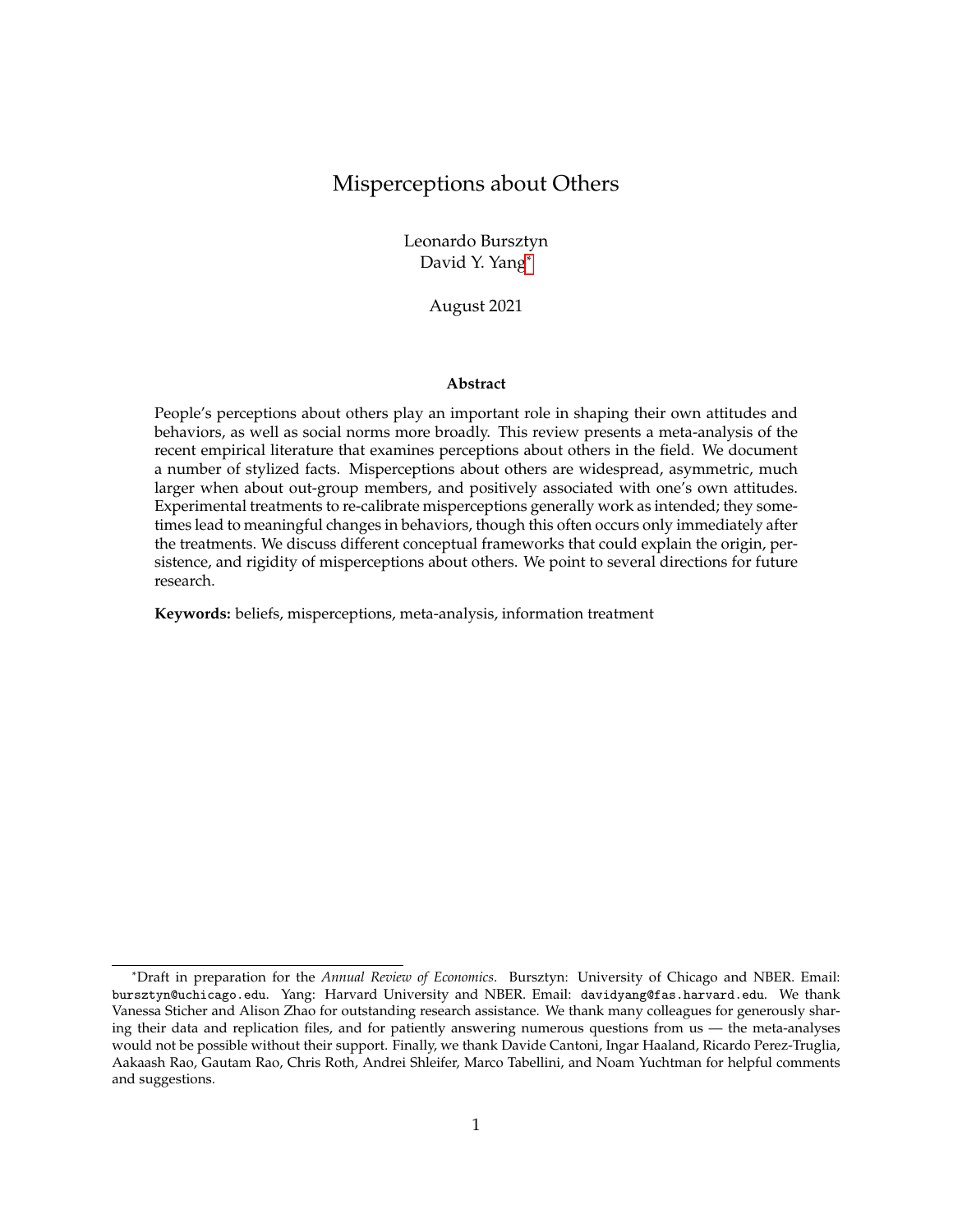Figure 5: This gure shows the correlation between perceptions about others' characteristics/opinions/actions and one's own characteristics/opinions/actions (both standardized) with 95% con- dence intervals based on robust standard errors. Different color represent perceptions about one's in-group, out-group, or general population.

and the corresponding perceptions about others turn signi cantly negative.

Taken together, these patterns indicate that respondents overwhelmingly tend to think that other in-group members share their characteristics, attitudes, beliefs, or behaviors, while those in the out-groups are opposite of themselves.

Several mechanisms could account for the patterns observed here. Projection bias in general (e.g., Madarász 2012), and curse of knowledge in particular (e.g., Camerer, Loewenstein and Weber 1989), would predict a strong correlation between one's own attitudes, beliefs, and behaviors, and the corresponding beliefs on others. Note that the most generic form of projection bias would not be able to account for the opposite patterns between beliefs about in-group and out-group members. Another mechanism that is consistent with these patterns is motivated reasoning. Beliefs about others could become associated with one's own attitudes when one derives utility from holding speci c beliefs about others: positive utility from holding beliefs that in-group members are aligned with one's own attitudes and preferences, and out-group members are opposite of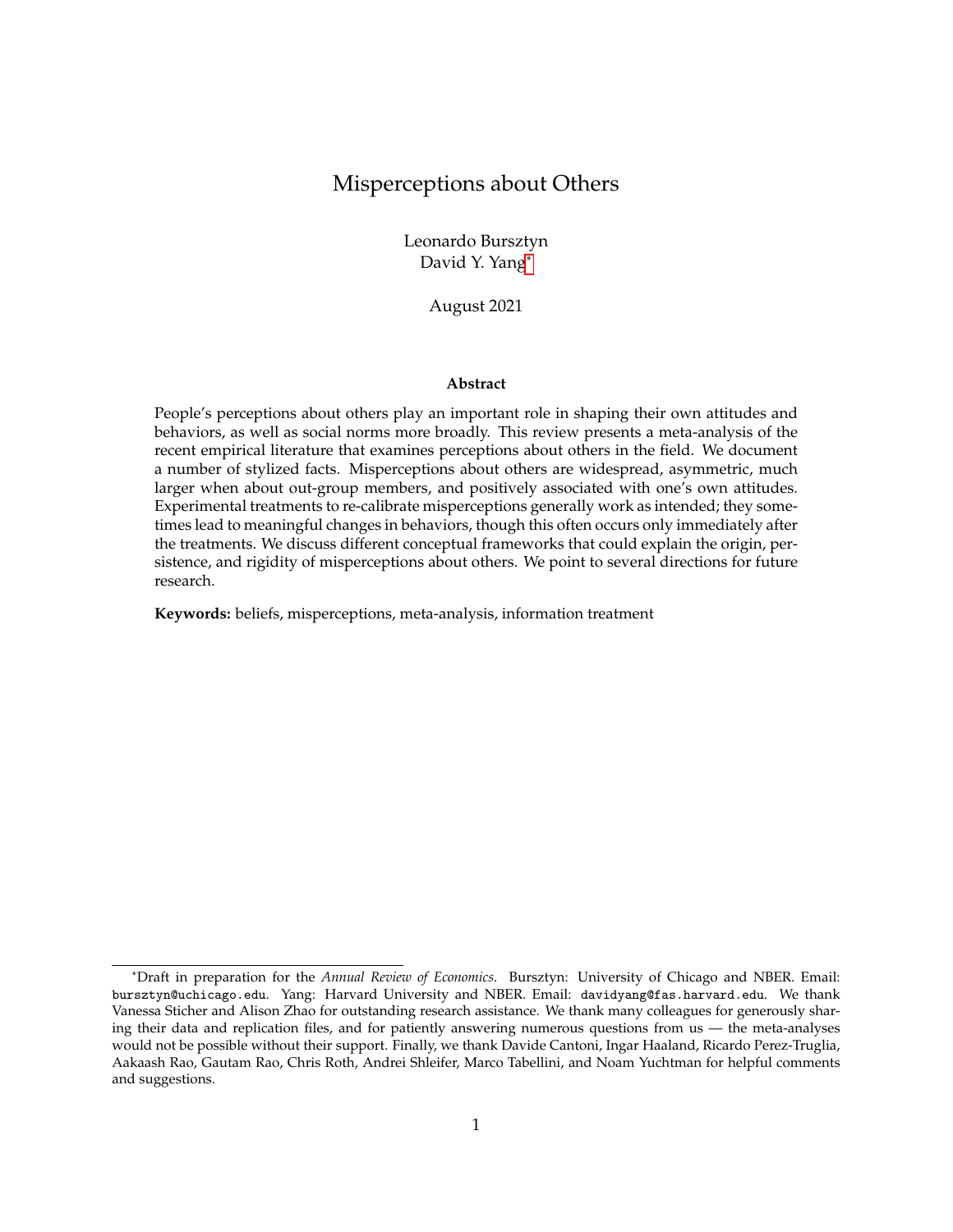one's own (e.g., Bonomi, Gennaioli and Tabellini 2021).

By presenting the correlation coef cients, we do not take a stance (and neither does much of the existing literature) on the direction of causation. Mechanisms such as projection bias and motivated reasoning imply that one's own attitudes and beliefs shape one's beliefs about others. Uncertainty derived from the same sources may generate the positive correlation we observe. It is also likely that beliefs about others, at least in part, feed back to shape one's own beliefs and attitudes. For example, perceptions about others could provide signals that generate conformity (e.g., by informing about the prevailing social norm), and induce social learning (e.g., about the underlying state of the world). Distinguishing the direction of causality underlying the relationships we document here is an interesting and important direction for future research.

#### IV Patterns on Re-Calibrating Misperceptions about Others

An important component of the existing literature has been the study of whether experimental treatments can affect misperceptions about others, and the consequences of re-calibrated perceptions about others. $8$  Zooming in on the experimental components, we document some key stylized facts on re-calibrating misperceptions about others.

The typical design to re-calibrate misperceptions about others in the existing literature is to provide respondents with (truthful) information about others.  $9$  These experimental treatments rely on the logic that a crucial source of misperceptions about others is that people possess biased or insuf cient information; thus, information provision may meaningfully affect perceptions about others.

From the perspective of experimental structure, the existing studies generally features two designs. The rst type of design elicits beliefs both prior to and after the experimental treatment among the treated subjects. Some studies re-elicit beliefs among the control group subjects as well (sometimes after a placebo treatment), while others skip the posterior belief elicitation among the control group and rely on the assumption that control group subjects' beliefs do not change during the relevant time frame. This type of experimental design allows one to conduct within-subject analyses on the treatment effects, which could substantially increase statistical power. More importantly, such design allows for the same information treatment to have heterogeneous effects depending on subjects' prior beliefs (and the positions of such prior beliefs relative to the information provided). A second type of experimental design elicits just one round of beliefs. For treated subjects, belief elicitation occurs after the experimental treatments and hence measures posterior beliefs. This design requires the analyses to be conducted across subjects. While typically more power demanding and less exible in incorporating treatment effects heterogeneity, cross-subject

<sup>&</sup>lt;sup>8</sup>Several studies analyze experimental treatments that may have affected perceptions of others, most notably the treatments that aim to change social norms (e.g., Allcott 2011). These studies are not included in the meta-analysis here if they do not explicitly elicit perceptions about others.

<sup>9</sup>See Haaland, Roth and Wohlfart 2020 for a review on the methodology of information treatments in general.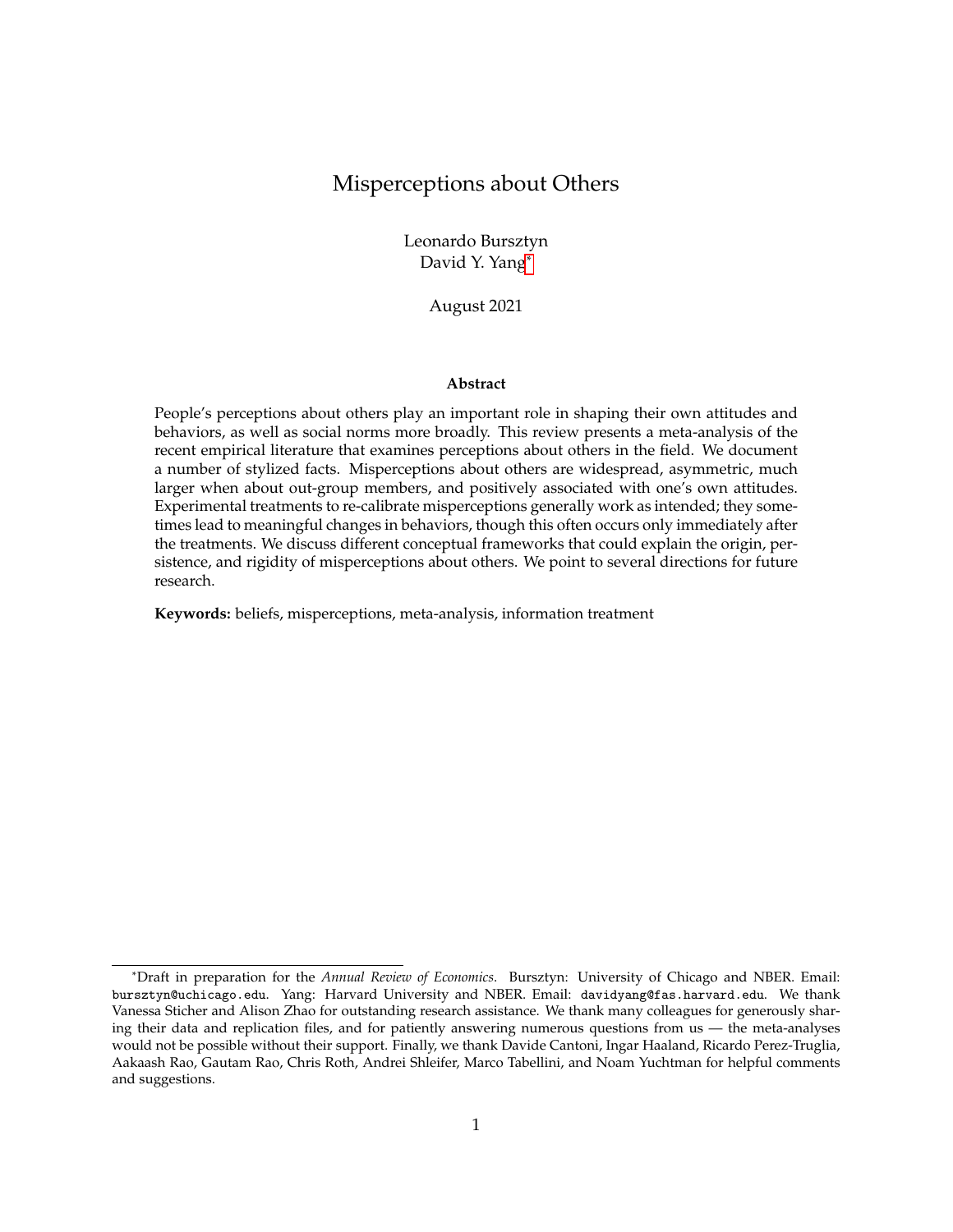designs may reduce concerns on anchoring due to multiple rounds of belief elicitation, and may also alleviate, at least in part, concerns over experimenters' demand effect.

#### IV.A Treatment to re-calibrate misperceptions generally works

Can experimental treatments effectively change respondents' perceptions about others? To measure changes in beliefs due to the experimental treatments across papers, we develop a metric to measure relative belief changes. We standardize the beliefs to the same scale (0-100), then calculate the differences between posterior beliefs and prior beliefs, relative to the level of prior beliefs. We carry out this calculation within-subject when experimental design allows for such analysis, and across-subject between treatment and control group if otherwise. We re-order the directions in which changes in beliefs take place, so that positive changes can be interpreted as successful beliefs movements towards the intended directions across papers. For example, if in a study where respondents are overestimating in their beliefs about others, and a treatment is assigned to move respondents closer to the truth and thus posterior beliefs are moved downward, we ip the sign of belief changes — a relative change of 0.5 in this case would indicate that posterior beliefs have shifted downward by 50% relative to the level of prior beliefs.

When studies in addition measure the truth of perceptions about others, we develop a second measure of treatment effects of beliefs changes based on belief convergence towards the truth. Similar to the rst measure, we carry out this calculation within-subject when possible, and acrosssubject otherwise. In order to homogenize such measure across papers, we again turn this to a relative measure, and positive numbers always indicate belief movements toward the truth. For example, a 50% convergence to the truth indicates that the treatment induces the treated subjects to update their perceptions about others (relative to their priors when relevant) half way towards the truth.

Figure 6, Panel A, plots the experimental treatment effects on changes in perceptions relative to the perceptions held prior to the treatment; and Panel B plots the treatment effects on changes in perceptions relative to truth in the corresponding dimensions (see Appendix Figure A.9 for treatment effects on both primary and secondary beliefs elicited in the studies). One observes that for all papers except for one, experimental treatments generate changes in respondents' perceptions about others along the intended direction.  $10$  In other words, treatment in general does not induce back re in beliefs about others. This stands in contrast with the small but emerging literature that documents cases of back re in response to explicit attempts to shape individuals' beliefs and attitudes (e.g., Fouka, 2020).

The magnitude of changes in perceptions induced by the experimental treatments varies across papers. In nearly one third of the studies, perceptions about others shifted by more than 50% rel-

 $10A$ shraf et al. (2020) is the only study in which treatment generates changes in perceptions toward the opposite direction. This study elicits parents' beliefs about their daughters' abilities when studying how interpersonal skills facilitate intergenerational investment. Among the several beliefs they elicited, parents' assessment of girls' abilities relative to other classmates decreased after a negotiation training program.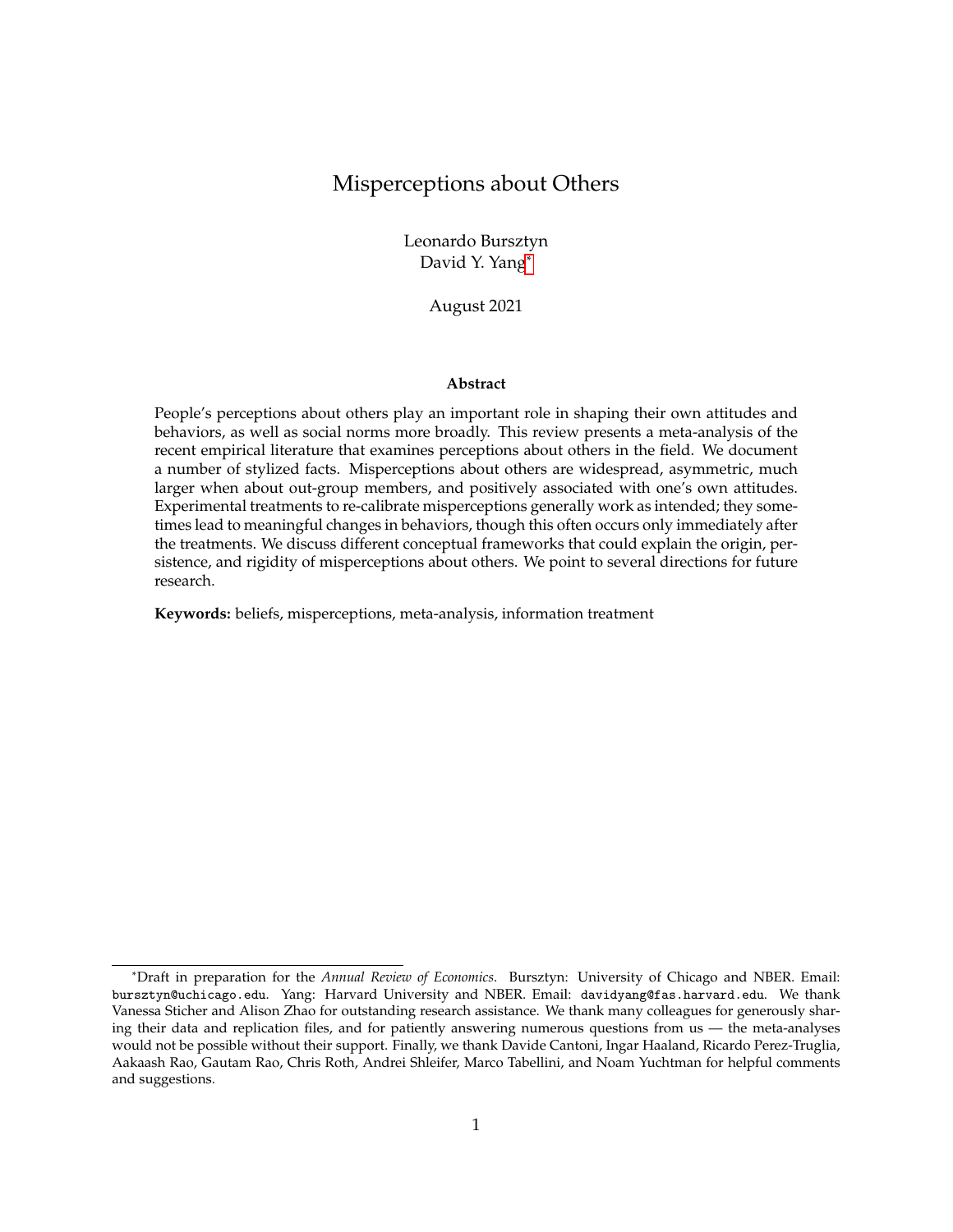Figure 6: The gure displays the experimental treatment effects on perceptions about others (focused on the primary belief of each paper). Panel A shows belief changes relative to prior beliefs. Positive changes indicate that beliefs move in directions matched with the treatment intentions. Panel B shows the belief changes relative to true beliefs. Duration is "immediate" if the prior and posterior beliefs are elicited in the same round of survey, and "delayed" if the prior and posterior beliefs are elicited in separate surveys with time lags. A treatment is "qualitative" if it is in the form of narrative or training, and "quantitative" if it provides respondents statistics or the access to statistics. The mark "inc" indicates belief elicitation that are incentivized; and the mark "ag" indicates studies where belief changes are calculated at the aggregate level (across-subject). The mark \* indicates the effects of a cross-randomized treatment arm on the same outcome that allows for within-person analysis.

ative to the levels of prior beliefs, and around half of the studies nd changes in perceptions by 25%. While full convergence to truth is uncommon, in about half of the studies, experimental treatment move treated subjects' posterior beliefs at least half of the way towards the truth, corresponding to a substantial re-calibration of perceptions about others. In ve studies, treatments generate over-correction of beliefs — perceptions about others move too much and resulted in misperceptions in the opposite direction.

It is important to note that levels of aggregation make a signi cant difference to the identi ed effect sizes. Studies that exhibit moderate (or even minimal) magnitudes of changes in perceptions are almost entirely concentrated among those that only across-subject comparisons are feasible.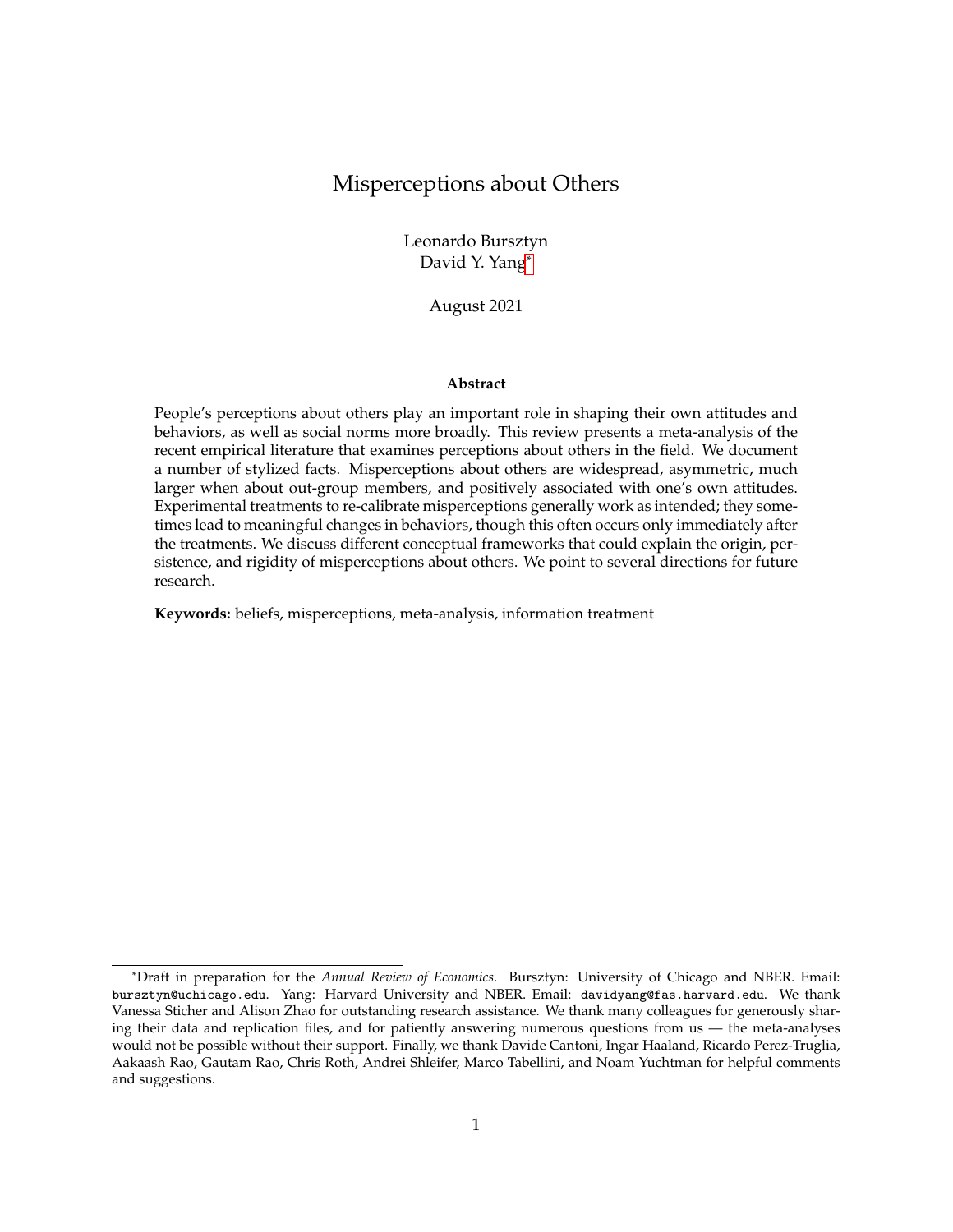Depending on the distribution of prior beliefs relative to the treatment provided, the aggregate changes in perceptions could appear mechanically small if the treated subjects whose beliefs move upward and those whose beliefs move downward cancel each other out in aggregate; this could be the case even when beliefs may have changed substantially within-subject.<sup>11</sup> As shown in Appendix Figure A.10, accounting for beliefs changes in aggregate considerably decreases the treatment effect sizes among the studies that have shown large effects within-subject. Nonetheless, it is also likely changes in perceptions may indeed be moderate in the domains that these studies focus on and the effect sizes would appear small even if belief changes are calculated withinsubject. Future studies could help resolve such ambiguity by converging on experimental designs that elicit priors and thus allowing for both within-subject and across-subject comparisons. In the following section, we investigate what may account for the differences in treatment effect magnitudes on re-calibrating beliefs about others.

#### IV.B Qualitative/narrative treatment tends to have larger effects

We next examine whether the magnitude of treatment effects on perceptions re-calibration depends on the nature of the treatment content.

The experimental treatments in the existing literature typically falls under two broad categories in terms of treatment content. In vast majority of the studies, the treated subjects are provided with direct information about others. The information may be statistical, revealing the true summary statistics on the characteristics and opinions of others. For example, Jørgensen and Osmundsen (2020) provide Danish citizens with correct information about non-Western immigrants' crime rates and welfare dependency rates in order to change their beliefs about non-Western immigrants.

A small number of studies (6 among the studies we examine) feature treatments that are qualitative and narrative in nature. Rather than presenting quantitative information, these treatments aim to inuence respondents perceptions about others with narratives, anecdotes, vignettes, or "immersive experiences" such as pair-wise matching, games, and speci-c training. Among the studies that we examine, Beaman et al. (2009) study how the exposure to female village council leader inuence people's perceptions about women's leader effectiveness and their genderoccupation stereotypes; López-Pérez and Ramirez-Zamudio (2020) present the anecdote that the -rm of a famous Peruvian Olympic medalist pays its taxes punctually to elicit people's beliefs about the average donations by others; Jensen and Oster (2009) estimate the introduction of cable TV on women's beliefs about their domestic and social status; Ashraf et al. (2020) study how the provision of negotiation training for girls impact parents' beliefs about their daughters' abilities and behaviors; Kendall, Nannicini and Trebbi (2015) inform people of slogans about competence and political stance of the city manager; and Turetsky and Sanderson (2018) engage students into stress management intervention programs to convince them mental health problems on campus

<sup>&</sup>lt;sup>11</sup>Coffman, Featherstone and Kessler (2015) demonstrate this point explicitly in a model of information nudges.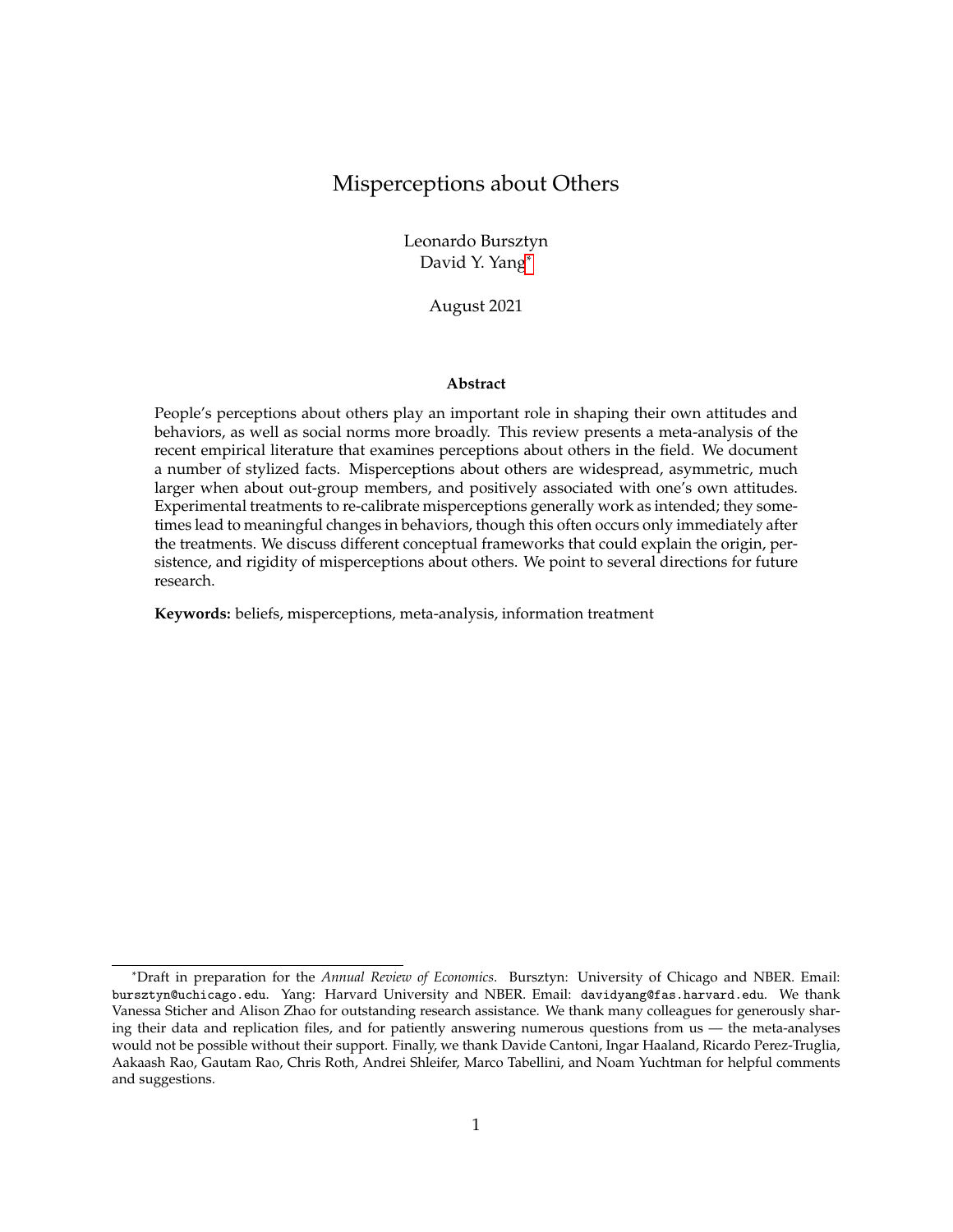are more prevalent than they initially believe.

We distinguish studies using qualitative versus quantitative treatment contents in Figure 6, where darker (lighter) shaded dots indicate effects of studies using quantitative (qualitative) treatments. One observes that studies using qualitative treatment contents tend to generate larger effects on treated respondents' beliefs about others: 3 out of 6 studies that use that type of treatment exhibit above median treatment effect sizes. Moreover, the relatively large effects generated by the qualitative treatments are particularly pronounced if the belief elicitation is delayed, rather than immediately after the experimental treatment or shortly after within the same survey module (distinguished by squares and triangles in Figure 6). This suggests the plausibility of interaction between endogenous memory on information (e.g., Zimmermann 2020) and the nature of the content regarding others.

The patterns described above are inconclusive given the small number of observations, and the lack of cross-randomization on experimental design features — there are differences in many other aspects across studies beyond the qualitative and quantitative content. Hence, in future research, there is ample scope for incorporating qualitative treatments into the experimental design and for precisely identifying the differences between quantitative and qualitative content in shifting beliefs, contributing to the emerging interests in narratives among economists in recent years (e.g. Shiller 2020; Benabou, Falk and Tirole 2020).

IV.C Re-calibrating misperceptions affects behaviors, particularly if immediately after the intervention

Having examined the experimental treatments' effects on re-calibrating respondents' perceptions about others, we now investigate the treatment effects on behaviors.

We focus on behaviors directly associated with the perceptions about others that the treatments are intended to in uence — often these behaviors are the primary focus of the study.  $12$  For example, in Bursztyn, González and Yanagizawa-Drott (2020), the primary behavior of interest is husbands' willingness to sign up their wives for a job service in response to potential changes in beliefs about social norms on women working outside the home; and in Cantoni et al. (2019), the primary behavior is citizens' participation in anti-authoritarian protest in response to potential changes in beliefs about others' protest participation. While many papers examine changes in actual behaviors, either directly observed or self-reported, some papers focus on intended behaviors often elicited immediately after the experimental treatments.

"Persuasion rate," rst developed by DellaVigna and Kaplan (2007), provides a standardized measure to compare treatment effects' magnitudes across papers. Speci cally, for each paper in-

<sup>&</sup>lt;sup>12</sup>A number of papers included in this part of the analysis do not elicit (posterior) beliefs about others, but rather, only elicit the corresponding behaviors. For example, Flory, Leibbrandt and List (2015) observe job seekers' application decisions in response to different gender beliefs; and Ferraro and Price (2013) examine residents' water use habits when receiving technical advice and a message that appealed to pro-social preferences in the community.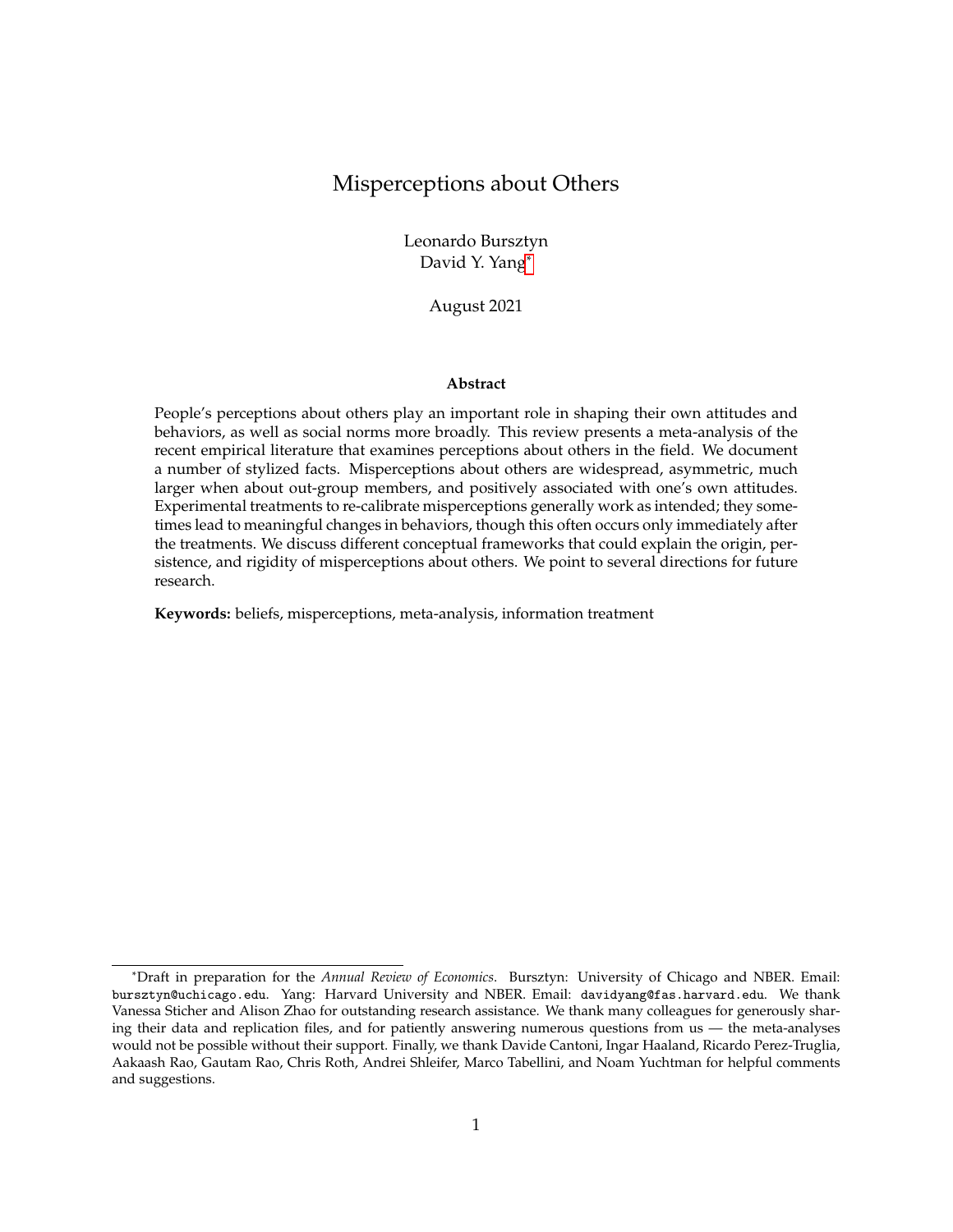Figure 7: This gure displays the persuasion rates of different treatments. We restrict the samples to the primary beliefs in the studies. Duration is "Immediate" if the prior and posterior beliefs are elicited in the same round of survey, and "Delayed" if the prior and posterior beliefs are elicited in separate surveys. The mark \* indicates the treatment effects of a cross-randomized treatment arm on the same outcome.

volving experimental treatment on behaviors, we estimate the following metric:

$$
f = 100 \quad \frac{y_T}{e_T} \frac{y_C}{e_C} \frac{1}{1 - y_0},
$$

where  $y_T$  y<sub>C</sub> is the difference in behavior between treatment and control groups, y<sub>0</sub> is the behavior at the status quo (which is captured by  $y_c$  in studies that do not measure behaviors prior to treatment), and  $e_T$   $e_C$  is the difference in the shares of subjects exposed to the treatment between treatment and control groups. Intuitively, this measure captures the changes in behaviors (standardized into binary terms) among those who are exposed to the treatments that re-calibrate perceptions about others. The magnitude of behavioral changes is adjusted based on the proportion of respondents who have not yet adopted the behavior in the status quo (either in the control group, or prior to the treatment interventions), capturing the upper bound of changes in behaviors to be expected to happen.

Figure 7 presents persuasion rates on the primary behaviors elicited across the examined studies (see Appendix Figure A.11 for persuasion rates on the secondary behaviors when multiple behaviors of interests are measured). The persuasion rates of treatments that re-calibrate perceptions about others on corresponding behaviors range from 0 to 50%. Similar to the patterns observed in Section IV.A, all studies examined here exhibit positive persuasion rates, indicating that there is little evidence of behavioral backlash on average. About half of the studies nd persuasion rates above 10% — benchmarked against other studies that examine effects of persuasion on political and economic behaviors, such magnitude of persuasion rates is large (see DellaVigna and Gentzkow, 2010 for a review of the empirical persuasion literature).

We next distinguish whether the behavioral outcomes are elicited immediately after the treatment inventions (i.e., in the same survey or experimental module; marked in triangles in Figure 7), or with a time lag (i.e., in different modules that take place after the interventions; marked in squares). One can observes that the vast majority of the studies that document persuasion rates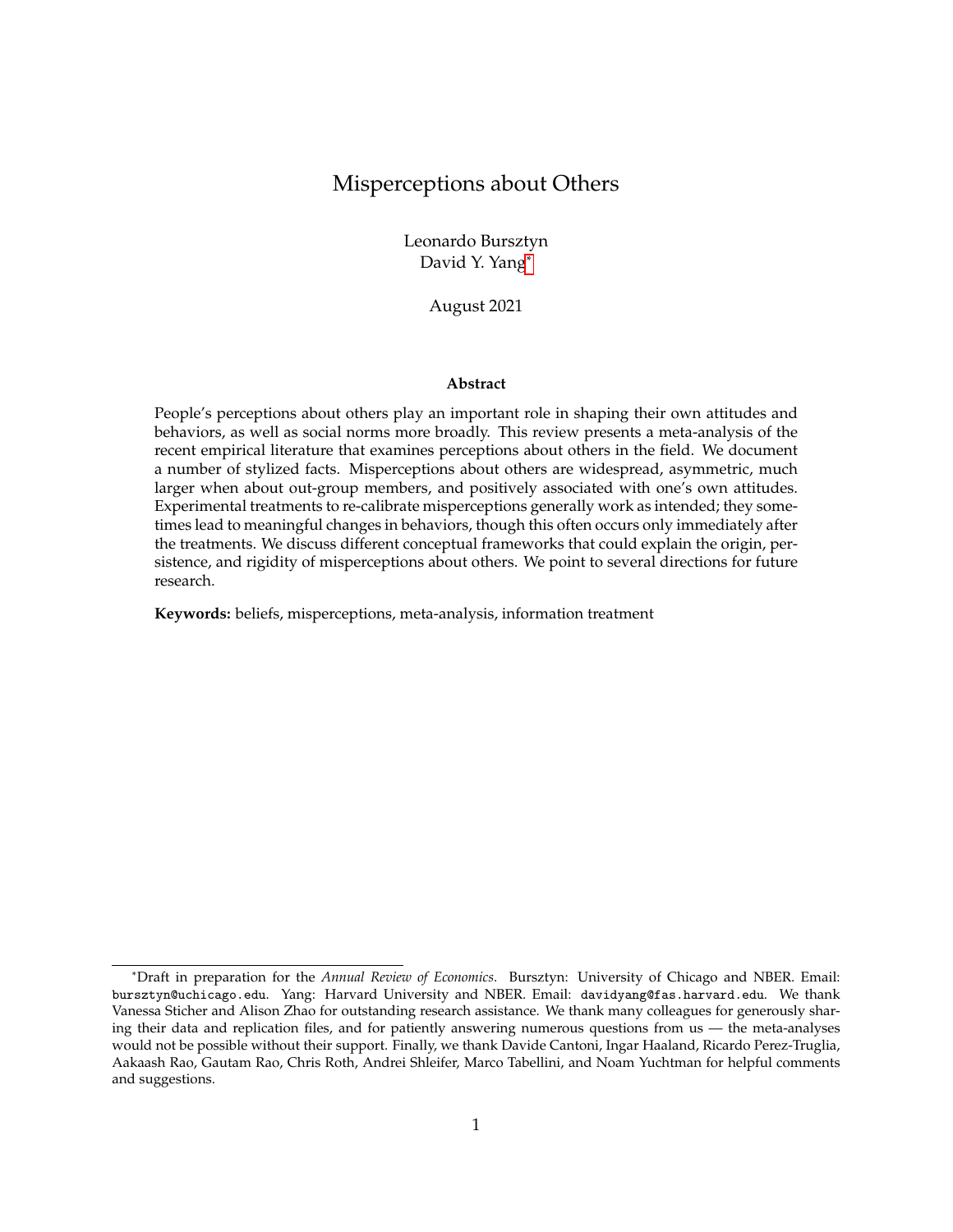above 10% focus on behavioral outcomes immediately after the intervention, and many studies examining lagged behavioral outcomes yield moderate or even close to zero persuasion rates.<sup>13</sup>

There are several potential interpretations for this pattern. First, studies differ in many other aspects beyond the immediacy of behavioral outcomes, and very few studies examine changes in behaviors both in short and long run after treatment inventions. For example, behavioral outcomes studied with a time lag are more likely to be in the domain of politics (see Appendix Figure A.13). Second, even if both short and long run behavioral changes are elicited within the same study context, it can be challenging to distinguish whether behaviors are indeed dif-cult to change especially in the long run, or the changes in perceptions induced by the treatment inventions have eroded over time (e.g., Gerber et al., 2020). Perceptions about others might shift signi cantly between the time when treatments take place and when behaviors occur, due to reasons such as regression to the mean, biased recall or motivated memory (e.g., Bordalo, Gennaioli and Shleifer 2020). Examining the timing and evolution of beliefs updating about others in response to information shocks, and the dynamics of behavioral changes tracked with belief changes throughout the relevant time frame can be an important direction for future research.

If we take at face value the moderate to minimum behavioral changes with a time lag after the treatment interventions, such magnitude stands in contrast with relatively large effects of experimental treatments on perceptions about others. This would suggest a rigidity in the mapping between (stated) perceptions of others and relevant behaviors. One possibility is that even though stated beliefs may have changed, the deeper underlying drivers of behavior have not. For example, consider someone who is opposed to an out-group (e.g., immigrants). That person may have originally incorrectly believed that immigrants commit crimes at a very high rate. Correcting this misperception might affect this particular belief. However, the person may decide to rely on a different set of incorrect beliefs (e.g., immigrants "steal" jobs) to maintain their negative views on and behaviors toward immigrants. Understanding the ultimate source of misperceptions (such as motivated beliefs) and the extent to which misperception correction may spill over to other beliefs are important avenues for future research that can help understand the potential for informational interventions to affect behaviors beyond the immediate short run.

# V Conclusion and Looking Ahead

In recent years, a growing number of papers have examined the causes and consequences of misperceptions about others in the eld. In this review, we survey this literature and document six stylized facts concerning the patterns of misperceptions about others and re-calibrating such misperceptions using experimental treatments.

Many open questions remain. We now describe several important directions for future re-

 $13$ Appendix Figure A.12 also distinguish the persuasion rates based on whether the studies feature within-subject or across-subject treatment design, and whether the treatments are qualitative or quantitative in nature.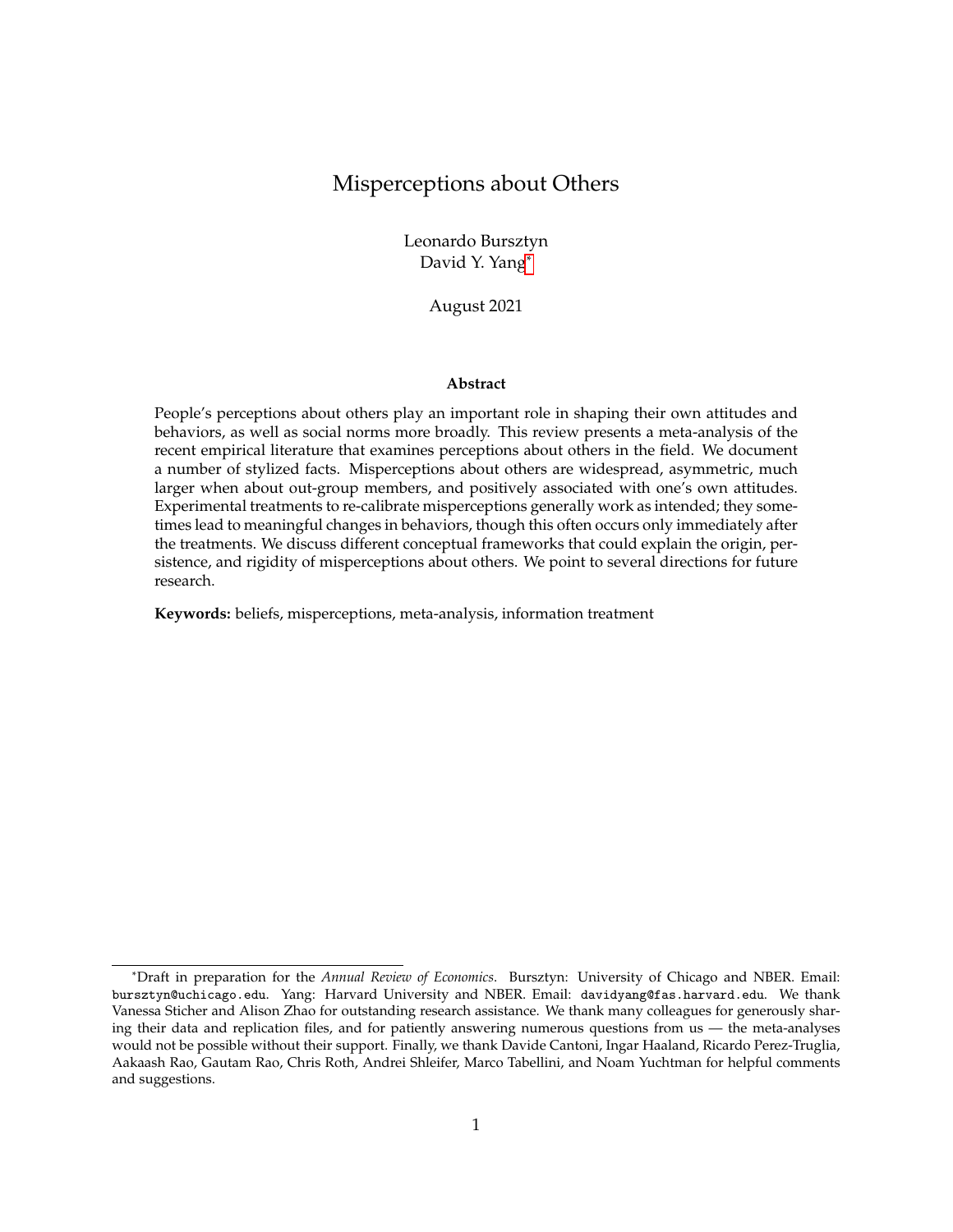search. First, more work is needed to explicitly identify the sources of misperceptions. There are many more studies that investigate beliefs about others in laboratory environments, and it would be a fruitful effort to map these beliefs into eld context. Extending the examination of beliefs about others in a broader range of domains would also inform us about whether misperceptions are omnipresent, or if there exists areas in which perceptions about others are well-calibrated. This could be shed light on the reasons why misperceptions emerge. Moreover, theoretically grounded investigations on the sources of misperceptions would have great value — for example, studies that incorporate designs that explicitly rule in and rule out existing theories. The patterns that we document may also generate additional theoretical frameworks to understand the origin of misperceptions — for example, models that generate asymmetry in misperceptions or models that explicitly incorporate supply-side factors could be promising to account for a number of regularities of beliefs documented in the literature.

Second, more work is needed to understand the different ways in which misperceptions can be re-calibrated, and under what conditions such re-calibrated misperception may actually lead to behavioral changes. Investigations on the sources of misperception more grounded in theory could inform us about the elasticities of such misperception with respect to treatments of various nature. Systematically comparing different treatment designs (e.g., quantitative vs. narrative content) to correct misperceptions would greatly enhance our understanding of misperceptions in general. Moreover, to the extent that belief updating itself cannot re-calibrate the deeper underlying factors that drive misperceptions in the rst place, treatments of very different nature may be needed to induce behavioral changes. For example, would providing opportunities to guide reasoning and improve empathy be a more powerful tool to re-calibrate misperceptions about others?

We also note that much of the existing work does not explore the dynamics and the evolution of both belief changes and behavioral responses. This would be an important avenue for future research, since mechanisms such as selective memory and attribution errors may interact with the largely cross-sectional patterns of misperceptions that the literature has documented thus far. For example, is quantitative information provided to respondents more easily forgotten than qualitative narratives? Is memory about perceptions about others motivated (e.g., a la beliefs about oneself as documented by Zimmermann 2020)? Do people seek biased information along their original priors, after the experimental treatment has re-calibrated their beliefs?

Third, an important direction for future research is to consider the welfare implications of widespread misperceptions and of their correction. One such normative consideration — which is out of the scope of the existing literature — is to examine whether informing people about the true state of the world to re-calibrate perceptions about others is always desirable. To the extent that authoritarian regimes may manage to sustain political control via manipulation of citizens' perceptions of each other (e.g., Kuran 1997), would policies that induce certain perceptions about others be able to generate political changes that expand political rights and freedom to more peo-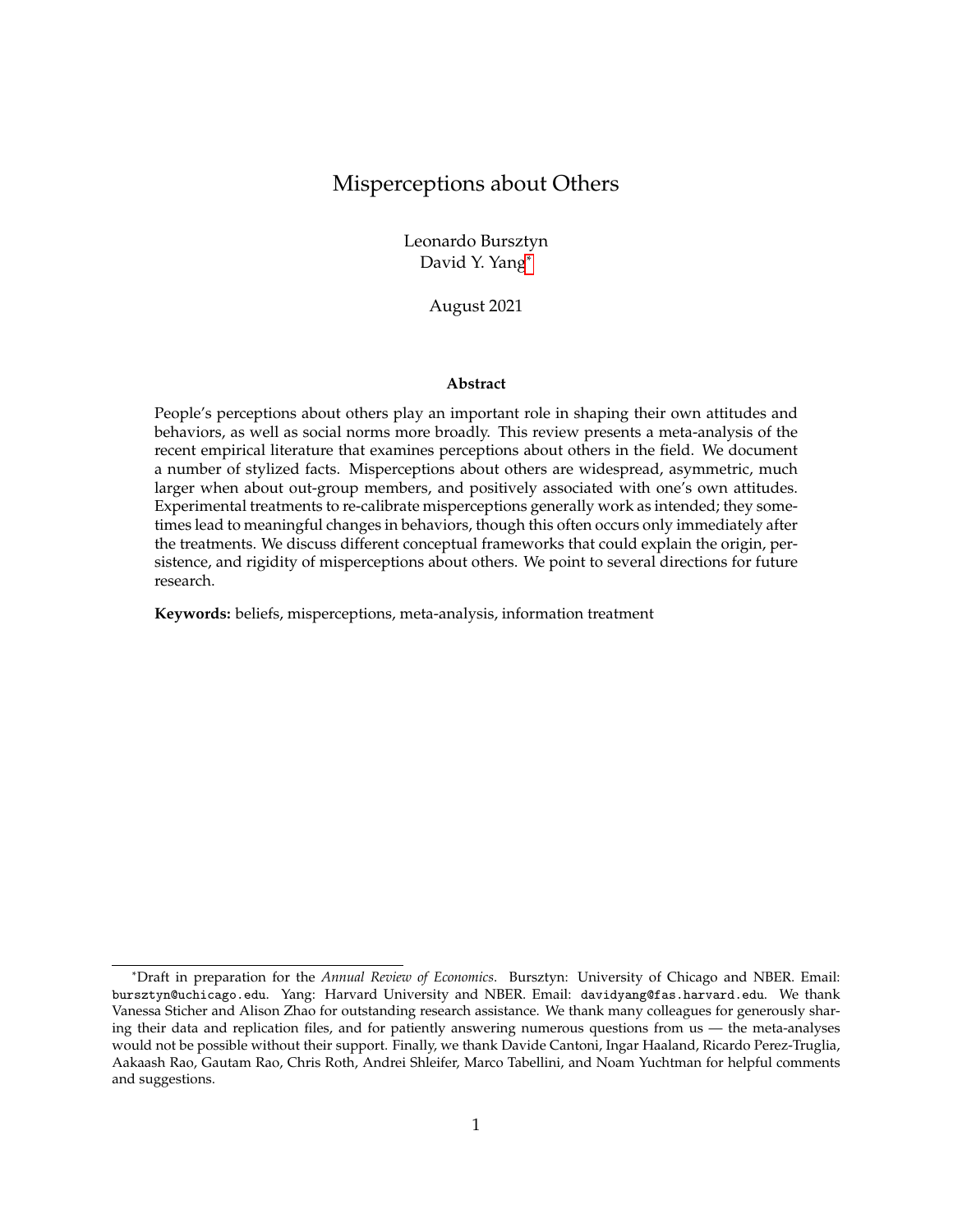ple in the world? To the extent that misperception might be self-ful lling, can policy be designed to "engineer" misperceptions that lead to more socially desirable outcomes (e.g., in the contexts of racial tolerance and gender equality)?

We look forward to the exciting future research that extends this literature and answers some of these open questions.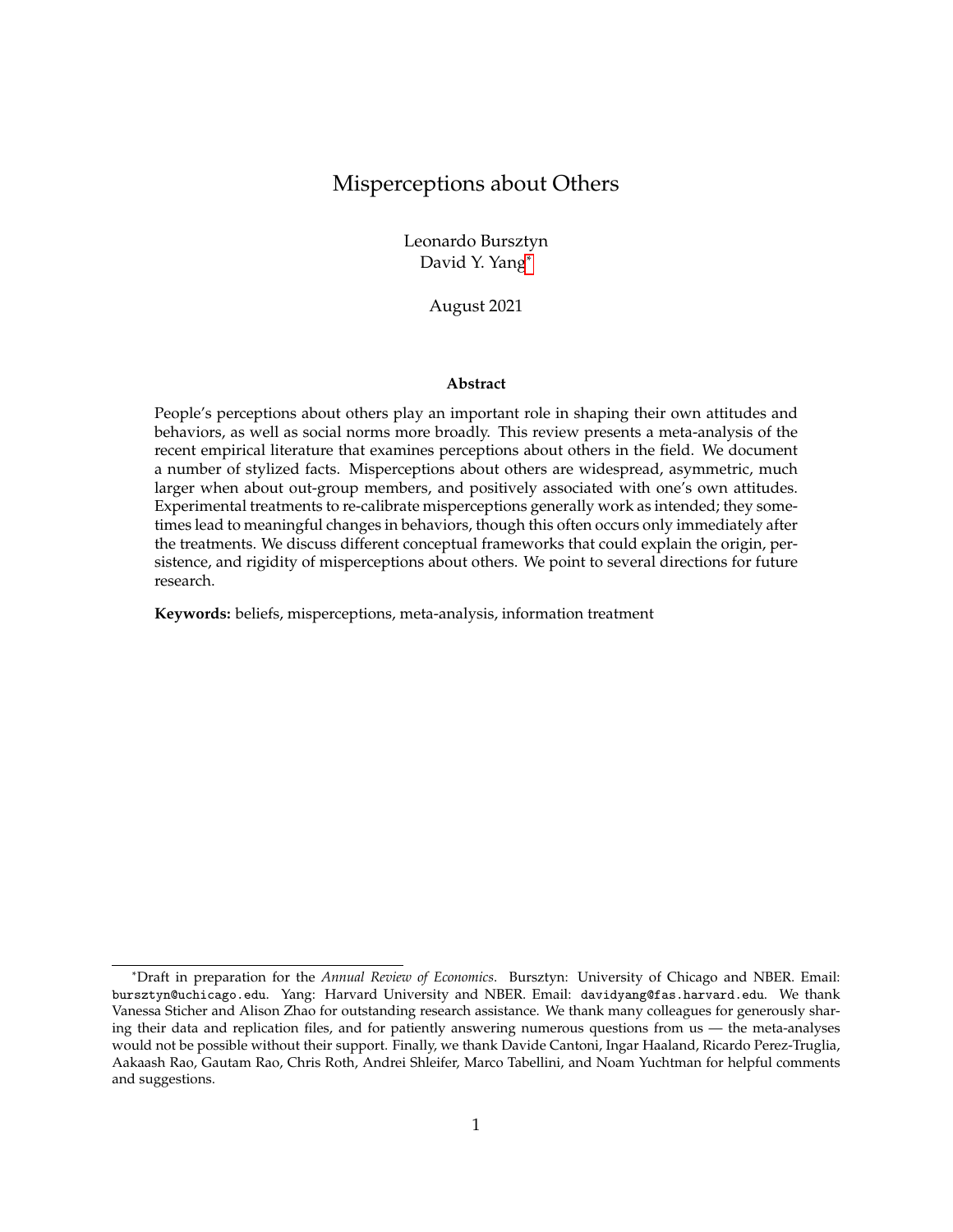# References

- Ahler, Douglas J. 2014. "Self-Ful lling Misperceptions of Public Polarization." The Journal of Politics, 76(3): 607–620.
- Ahler, Douglas J., and Gaurav Sood. 2018. "The Parties in Our Heads: Misperceptions about Party Composition and Their Consequences." The Journal of Politic \$0(3): 964–981.
- Alesina, Alberto, Armando Miano, and Stefanie Stantcheva. 2018. "Immigration and Redistribution." National Bureau of Economic Research Working Paper 24733.
- Allcott, Hunt. 2011. "Social Norms and Energy Conservation." Journal of Public Economic 95(9-10): 1082–1095.
- Allcott, Hunt, Luca Braghieri, Sarah Eichmeyer, and Matthew Gentzkow. 2020. "The Welfare Effects of Social Media." American Economic Review 10(3): 629-676.
- Allen, James, Arlete Mahumane, James Riddell, Tanya Rosenblat, Dean Yang, and Hang Yu. 2021. "Correcting Perceived Social Distancing Norms to Combat COVID-19." National Bureau of Economic Research Working Paper 28651.
- Anders, Jenna, and Charlie Rafkin. 2021. "The Welfare Effects of Eligibility Expansions: Theory and Evidence from SNAP." Working Paper.
- Ashraf, Nava, Natalie Bau, Corinne Low, and Kathleen McGinn. 2020. "Negotiating a Better Future: How Interpersonal Skills Facilitate Intergenerational Investment." The Quarterly Journal of Economics 135(2): 1095-1151.
- Ayalew, Shibiru, Shanthi Manian, and Ketki Sheth. 2021. "Discrimination from Below: Experimental Evidence from Ethiopia." Journal of Development Economic51: 102653.
- Balafoutas, L., A. Beck, R. Kerschbamer, and M. Sutter. 2013. "What Drives Taxi Drivers? A Field Experiment on Fraud in a Market for Credence Goods." The Review of Economic Studies , 80(3): 876–891.
- Beaman, Lori, Raghabendra Chattopadhyay, Esther Du o, Rohini Pande, and Petia Topalova. 2009. "Powerful Women: Does Exposure Reduce Bias?" Quarterly Journal of Economics, 124(4): 1497–1540.
- Benabou, Roland, and Jean Tirole. 2016. "Mindful Economics: The Production, Consumption, and Value of Beliefs." Journal of Economic Perspectiv<sup>86</sup>(3): 141-164.
- Benabou, Roland, Armin Falk, and Jean Tirole. 2020. "Narratives, Imperatives, and Moral Persuasion." IZA - Institute of Labor Economics Working Paper 11665.
- Bergman, Peter. 2020. "Parent-Child Information Frictions and Human Capital Investment: Evidence from a Field Experiment." Journal of Political Economy 29(1): 286–322.
- Bergolo, Marcelo L., Martin Leites, Ricardo Perez-Truglia, and Matias Strehl. 2020. "What Makes a Tax Evader?" National Bureau of Economic Research Working Paper 28235.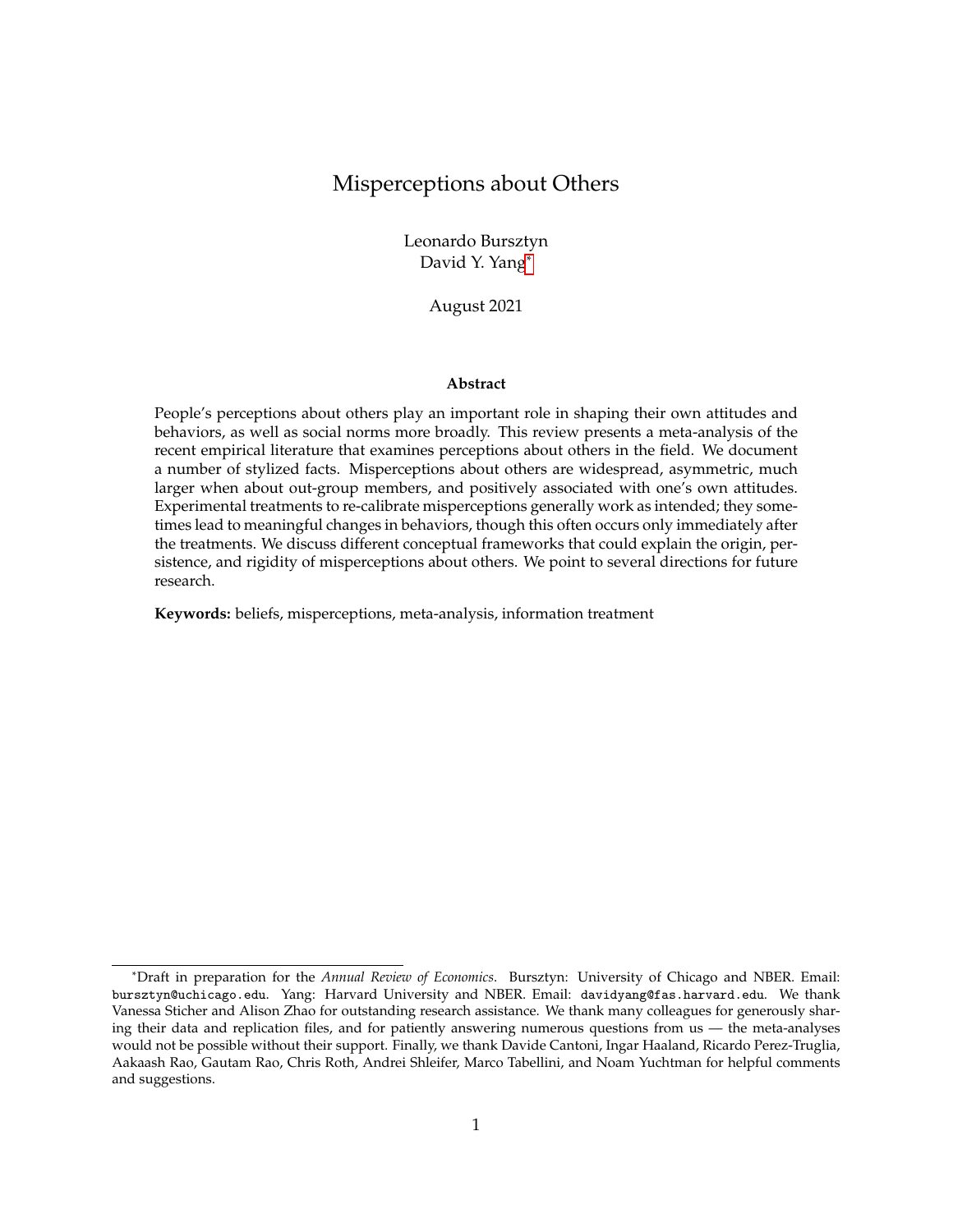- Bernhardt, Arielle, Erica Field, Rohini Pande, Natalia Rigol, Simone Schaner, and Charity Troyer-Moore. 2018. "Male Social Status and Women's Work." AEA Papers and Proceedings , 108: 363–367.
- Bonomi, Giampaolo, Nicola Gennaioli, and Guido Tabellini. 2021. "Identity, Beliefs, and Political Con ict." Social Science Research Network Working Paper.
- Bordalo, Pedro, Katherine Coffman, Nicola Gennaioli, and Andrei Shleifer. 2016. "Stereotypes." The Quarterly Journal of Economict 31(4): 1753–1794.
- Bordalo, Pedro, Katherine Coffman, Nicola Gennaioli, and Andrei Shleifer. 2019. "Beliefs about Gender." American Economic Review09(3): 739-773.
- Bordalo, Pedro, Marco Tabellini, and David Y. Yang. 2020. "Stereotypes and Politics." Social Science Research Network Working Paper.
- Bordalo, Pedro, Nicola Gennaioli, and Andrei Shleifer. 2020. "Memory, Attention, and Choice." The Quarterly Journal of Economict 35(3): 1399-1442.
- Bottan, Nicolas L., and Ricardo Perez-Truglia. 2020. "Choosing Your Pond: Location Choices and Relative Income." The Review of Economics and Statistics46.
- Braghieri, Luca. 2021. "Political Correctness, Social Image, and Information Transmission." Working Paper.
- Broockman, David E., and Christopher Skovron. 2018. "Bias in Perceptions of Public Opinion among Political Elites." American Political Science Revie M 2(3): 542-563.
- Bullock, John G., Alan S. Gerber, Seth J. Hill, and Gregory A. Huber. 2015. "Partisan Bias in Factual Beliefs about Politics." Quarterly Journal of Political Scienc #0(4): 519–578.
- Bursztyn, Leonardo, Alessandra L. González, and David Yanagizawa-Drott. 2020. "Misperceived Social Norms: Women Working Outside the Home in Saudi Arabia." American Economic Review, 110(10): 2997–3029.
- Bursztyn, Leonardo, and Lucas C. Coffman. 2012. "The Schooling Decision: Family Preferences, Intergenerational Con ict, and Moral Hazard in the Brazilian Favelas." Journal of Political Economy, 120(3): 359–397.
- Bursztyn, Leonardo, Georgy Egorov, and Stefano Fiorin. 2020. "From Extreme to Mainstream: The Erosion of Social Norms." American Economic Review10(11): 3522-3548.
- Bursztyn, Leonardo, Ruben Enikolopov, Georgy Egorov, and Maria Petrova. 2020. "Social Media and Xenophobia: Evidence from Russia." Working Paper.
- Bursztyn, Leonardo, Thomas Chaney, Tarek A Hassan, and Aakaash Rao. 2021. "The Immigrant Next Door: Exposure, Prejudice, and Altruism." Working Paper.
- Camerer, Colin, George Loewenstein, and Martin Weber. 1989. "The Curse of Knowledge in Economic Settings: An Experimental Analysis." Journal of Political Econom, 97(5): 1232–1254.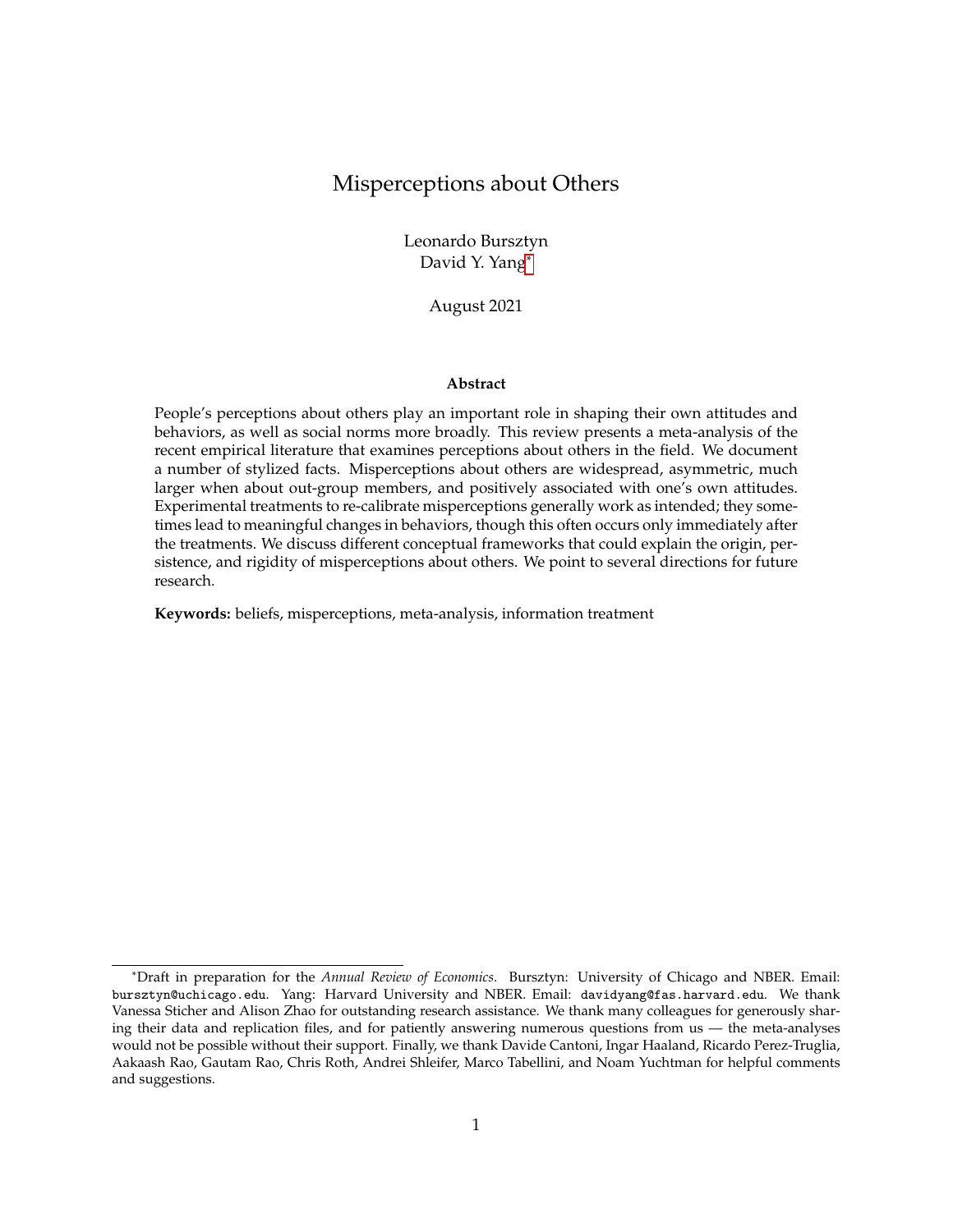- Cantoni, Davide, David Y Yang, Noam Yuchtman, and Y Jane Zhang. 2017. "The Fundamental Determinants of Anti-Authoritarianism." Working Paper.
- Cantoni, Davide, David Y Yang, Noam Yuchtman, and Y Jane Zhang. 2019. "Protests as Strategic Games: Experimental Evidence from Hong Kong's Antiauthoritarian Movement." The Quarterly Journal of Economics 34(2): 1021-1077.
- Carlana, Michela. 2019. "Implicit Stereotypes: Evidence from Teachers' Gender Bias." The Quarterly Journal of Economics 34(3): 1163-1224.
- Carlson, Taylor N., and Seth J. Hill. 2021. "Experimental Measurement of Misperception in Political Beliefs." Journal of Experimental Political Sciende 14.
- Cassar, Alessandra, Giovanna d'Adda, and Pauline Grosjean. 2014. "Institutional Quality, Culture, and Norms of Cooperation: Evidence from Behavioral Field Experiments." The Journal of Law and Economic \$7(3): 821–863.
- Cavaille, Charlotte. 2017. "The Consequences of Moral Reasoning: Why Some Care More about Free Riding than Others and Why It Matters." Working Paper.
- Chambers, John R., and Darya Melnyk. 2006. "Why Do I Hate Thee? Conict Misperceptions and Intergroup Mistrust." Personality and Social Psychology Bullet \$2(10): 1295–1311.
- Chambers, John R., Robert S. Baron, and Mary L. Inman. 2006. "Misperceptions in Intergroup Con ict: Disagreeing About What We Disagree About." Psychological Science7(1): 38-45.
- Coffman, Lucas C., Clayton R Featherstone, and Judd B Kessler. 2015. "A Model of Information Nudges." Working Paper.
- Coibion, Olivier, Yuriy Gorodnichenko, Saten Kumar, and Jane Ryngaert. 2021. "Do You Know that I Know that You Know. . . ? Higher-Order Beliefs in Survey Data." The Quarterly Journal of **Economics**
- Cruces, Guillermo, Ricardo Perez-Truglia, and Martin Tetaz. 2013. "Biased Perceptions of Income Distribution and Preferences for Redistribution: Evidence from a Survey Experiment." Journal of Public Economic<sup>98:</sup> 100–112.
- Cullen, Zoë, and Ricardo Perez-Truglia. 2018. "How Much Does Your Boss Make? The Effects of Salary Comparisons." National Bureau of Economic Research Working Paper 24841.
- Dal Bó, Ernesto, Pedro Dal Bó, and Erik Eyster. 2018. "The Demand for Bad Policy when Voters Underappreciate Equilibrium Effects." The Review of Economic Studies (2): 964–998.
- DellaVigna, Stefano, and Ethan Kaplan. 2007. "The Fox News Effect: Media Bias and Voting." The Quarterly Journal of Economict 22(3): 1187-1234.
- DellaVigna, Stefano, and Matthew Gentzkow. 2010. "Persuasion: Empirical Evidence." Annual Review of Economic $g(1)$ : 643–669.
- Distelhorst, Greg, and Yue Hou. 2014. "Ingroup Bias in Of cial Behavior: A National Field Experiment in China." Quarterly Journal of Political Scienc8(2): 203-230.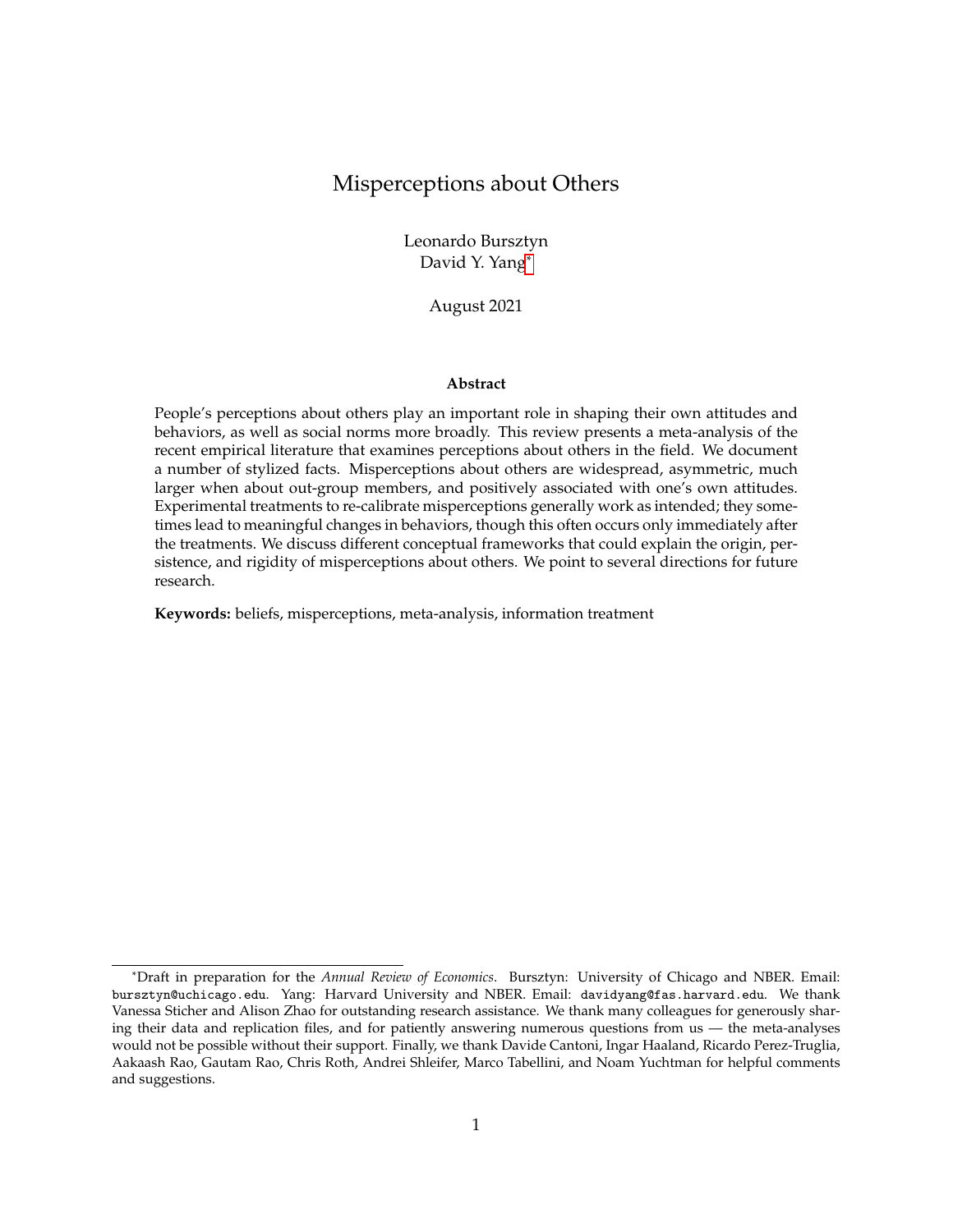- Di Tella, Rafael, Ricardo Perez-Truglia, Andres Babino, and Mariano Sigman. 2015. "Conveniently Upset: Avoiding Altruism by Distorting Beliefs about Others' Altruism." American Economic Review105(11): 3416-3442.
- Dizon-Ross, Rebecca. 2019. "Parents' Beliefs about Their Children's Academic Ability: Implications for Educational Investments." American Economic Review 09(8): 2728-2765.
- Drouvelis, Michalis, and Benjamin Marx. 2021. "Can Charitable Appeals Identify and Exploit Belief Heterogeneity?" Social Science Research Network Working Paper 3774662.
- Enke, Benjamin, and Thomas Graeber. 2020. "Cognitive Uncertainty." National Bureau of Economic Research Working Paper 26518.
- Ewens, Michael, Bryan Tomlin, and Liang Choon Wang. 2014. "Statistical Discrimination or Prejudice? A Large Sample Field Experiment." The Review of Economics and Statist@8(1): 119-134.
- Fearon, JAMES D., MACARTAN Humphreys, and JEREMY M. Weinstein. 2015. "How Does Development Assistance Affect Collective Action Capacity? Results from a Field Experiment in Post-Con ict Liberia." The American Political Science Review 09(3): 450-469.
- Fedyk, Anastassia. 2021. "Asymmetric Naivete: Beliefs About Self-Control." Social Science Research Network Working Paper 2727499.
- Fehr, Dietmar, Johanna Mollerstrom, and Ricardo Perez-Truglia. 2019. "Your Place in the World: Relative Income and Global Inequality." National Bureau of Economic Research Working Paper 26555.
- Ferraro, Paul J., and Michael K. Price. 2013. "Using Nonpecuniary Strategies to Inuence Behavior: Evidence from a Large-Scale Field Experiment." The Review of Economics and Statistics 95(1): 64–73.
- Fischbacher, Urs, and Simon Gächter. 2010. "Social Preferences, Beliefs, and the Dynamics of Free Riding in Public Goods Experiments." American Economic Review00(1): 541–556.
- Flory, J. A., A. Leibbrandt, and J. A. List. 2015. "Do Competitive Workplaces Deter Female Workers? A Large-Scale Natural Field Experiment on Job Entry Decisions." The Review of Economic Studies, 82(1): 122–155.
- Fouka, Vasiliki. 2020. "Backlash: The Unintended Effects of Language Prohibition in U.S. Schools after World War I." The Review of Economic Studies (1): 204–239.
- Frank, Björn, and Günther G Schulze. 2000. "Does Economics Make Citizens Corrupt?" Journal of Economic Behavior & Organization, 43(1): 101–113.
- Frey, Bruno S., and Stephan Meier. 2004. "Social Comparisons and Pro-social Behavior: Testing "Conditional Cooperation" in a Field Experiment." American Economic Revie 04(5): 1717-1722.
- Garc´a-Pérez, Mónica. 2013. "Health Care Usage and Health Status of Immigrant Children: The Effects of Nativity versus Citizenship." American Economic Review 03(3): 412–417.
- Gentzkow, Matthew, and Jesse M. Shapiro. 2011. "Ideological Segregation Online and Of ine." The Quarterly Journal of Economict 26(4): 1799–1839.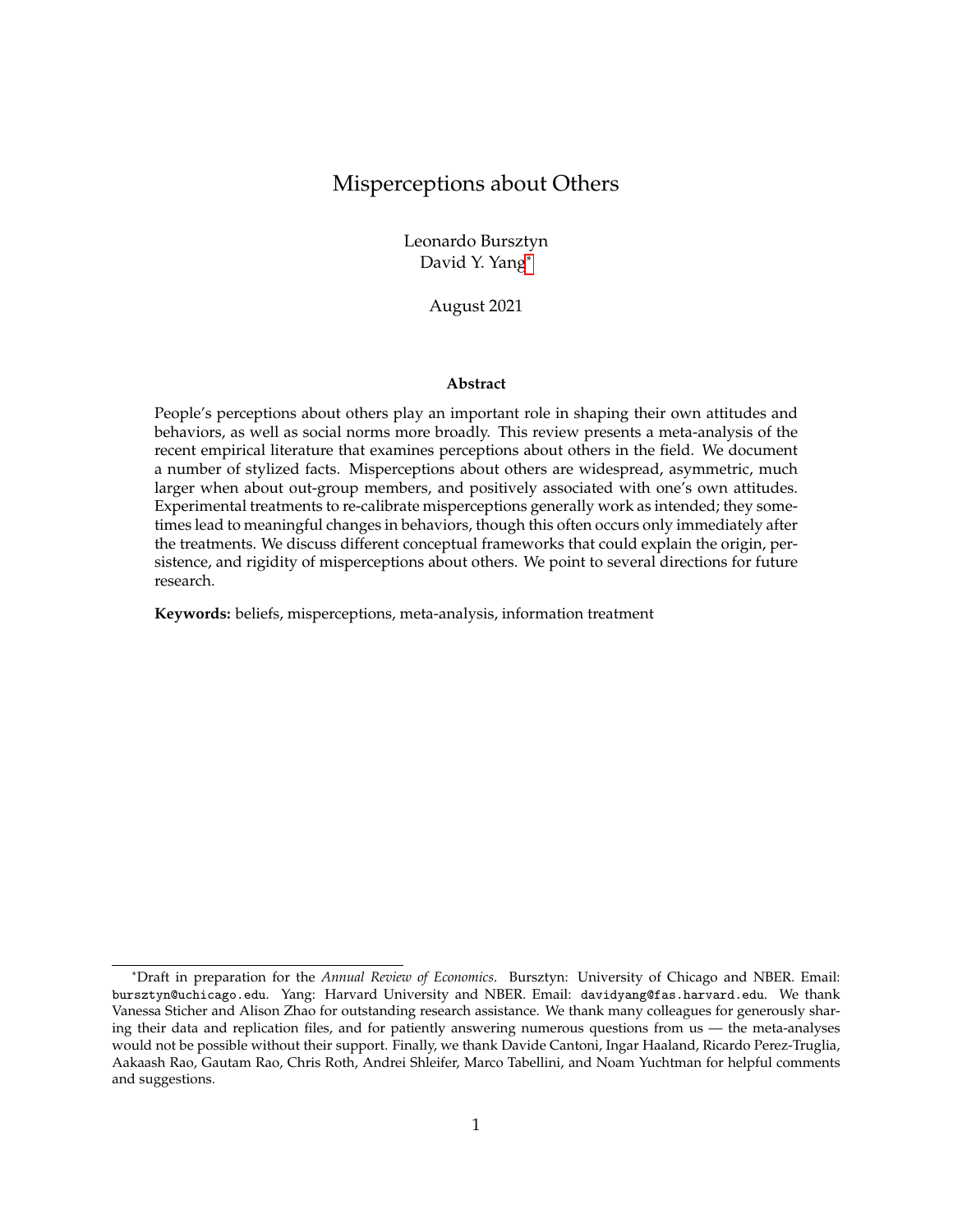- Gerber, Alan, Mitchell Hoffman, John Morgan, and Collin Raymond. 2020. "One in a Million: Field Experiments on Perceived Closeness of the Election and Voter Turnout." American Economic Journal: Applied Economict 2(3): 287–325.
- Glaeser, Edward L. 2005. "The Political Economy of Hatred." The Quarterly Journal of Economics , 120(1): 45–86.
- Graham, Jesse, Brian A. Nosek, and Jonathan Haidt. 2012. "The Moral Stereotypes of Liberals and Conservatives: Exaggeration of Differences across the Political Spectrum." PLoS ONE, 7(12): e50092.
- Grigorieff, Alexis, Christopher Roth, and Diego Ubfal. 2020. "Does Information Change Attitudes Toward Immigrants?" Demography57(3): 1117-1143.
- Haaland, Ingar, and Christopher Roth. 2021. "Beliefs about Racial Discrimination and Support for Pro-Black Policies." The Review of Economics and Statistics38.
- Haaland, Ingar, Christopher Roth, and Johannes Wohlfart. 2020. "Designing Information Provision Experiments." Social Science Research Network Working Paper.
- Hager, Anselm, Johannes Hermle, Lukas Hensel, and Christopher Roth. 2020. "Does Party Competition Affect Political Activism?" Social Science Research Network Working Paper.
- Hager, Anselm, Lukas Hensel, Johannes Hermle, and Christopher Roth. 2019. "Political Activists as Free-Riders: Evidence from a Natural Field Experiment." Social Science Research Network Working Paper 3488186.
- Hertel-Fernandez, Alexander, Matto Mildenberger, and Leah C. Stokes. 2019. "Legislative Staff and Representation in Congress." American Political Science RevietM3(1): 1–18.
- Holm, Hakan J., Victor Nee, and Sonja Opper. 2020. "Strategic Decisions: Behavioral Differences between CEOs and Others." Experimental Economic 23(1): 154-180.
- Hopkins, Daniel J., John Sides, and Jack Citrin. 2018. "The Muted Consequences of Correct Information about Immigration." The Journal of Politic \$1(1): 315–320.
- Hvidberg, Kristoffer B., Claus Kreiner, and Stefanie Stantcheva. 2020. "Social Position and Fairness Views." National Bureau of Economic Research Working Paper 28099.
- Iyengar, Shanto, Yphtach Lelkes, Matthew Levendusky, Neil Malhotra, and Sean J. Westwood. 2019. "The Origins and Consequences of Affective Polarization in the United States." Annual Review of Political Scienc<sup>2</sup>2(1): 129-146.
- Jensen, Robert. 2010. "The (Perceived) Returns to Education and the Demand for Schooling." Quarterly Journal of Economic \$25(2): 515–548.
- Jensen, Robert, and Emily Oster. 2009. "The Power of TV: Cable Television and Women's Status in India." Quarterly Journal of Economic \$24(3): 1057–1094.
- Jørgensen, Frederik Juhl, and Mathias Osmundsen. 2020. "Correcting Citizens' Misperceptions about non-Western Immigrants: Corrective Information, Interpretations, and Policy Opinions." Journal of Experimental Political Sciende 10.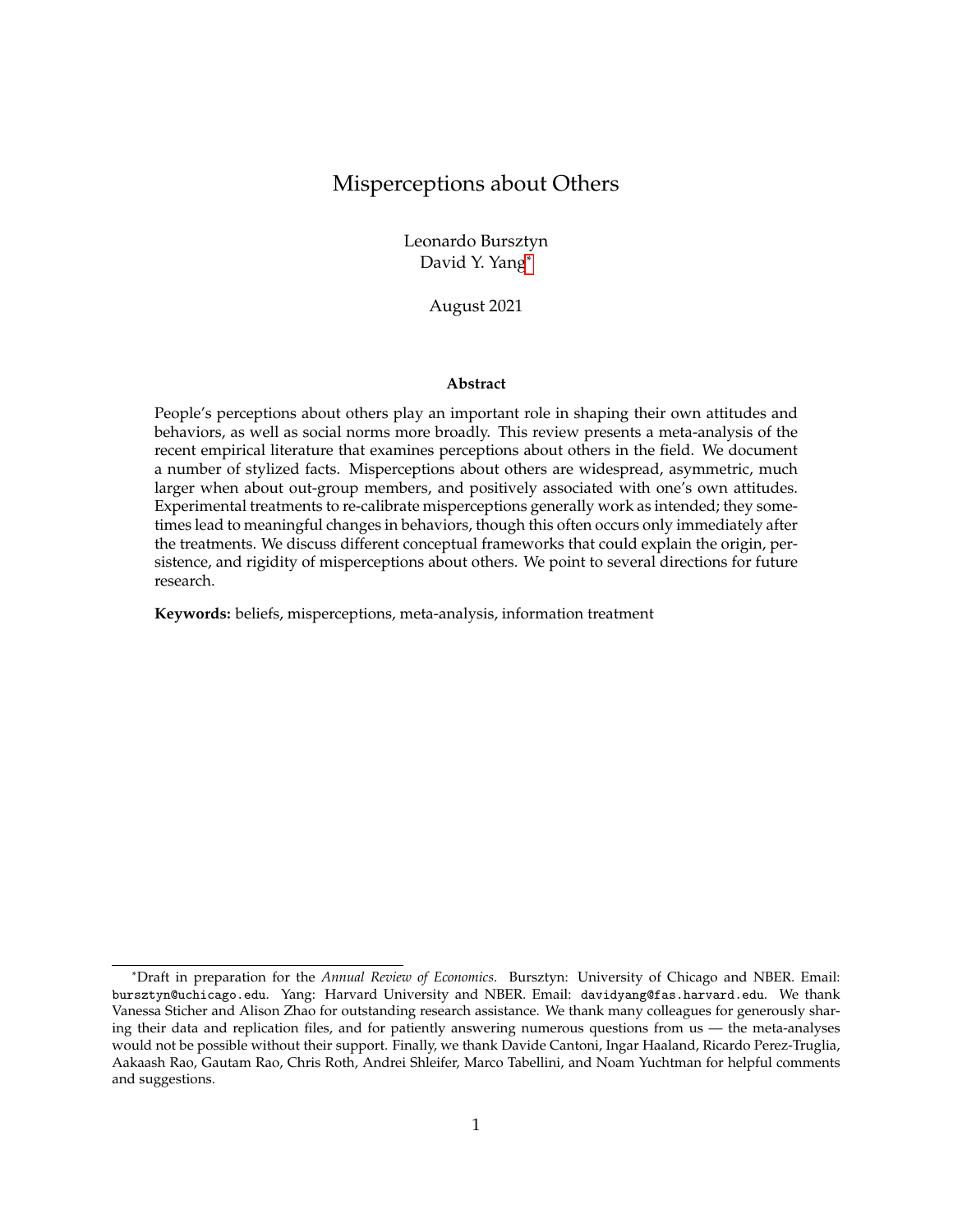- Karing, Anne. 2021. "Social Signaling and Childhood Immunization: A Field Experiment in Sierra Leone." Working Paper.
- Kendall, Chad, Tommaso Nannicini, and Francesco Trebbi. 2015. "How Do Voters Respond to Information? Evidence from a Randomized Campaign." American Economic Review 05(1): 322– 353.
- Kinsler, Josh, and Ronni Pavan. 2021. "Local Distortions in Parental Beliefs over Child Skill." Journal of Political Economy 29(1): 81-100.
- Koutout, Kristine. 2020. "Gendered Beliefs and the Job Application Decision: Evidence from a Large-Scale Field and Lab Experiment." Working Paper.
- Kuklinski, James H., Paul J. Quirk, Jennifer Jerit, David Schwieder, and Robert F. Rich. 2000. "Misinformation and the Currency of Democratic Citizenship." The Journal of Politics62(3): 790– 816.
- Kuran, Timur. 1997. Private Truths, Public LiesHarvard University Press: Cambridge MA.
- Lapinski, Maria Knight, Erin K. Maloney, Mary Braz, and Hillary C. Shulman. 2013. "Testing the Effects of Social Norms and Behavioral Privacy on Hand Washing: A Field Experiment." Human Communication Researche(1): 21-46.
- Lawrence, Eric D, and John Sides. 2014. "The Consequences of Political Innumeracy." Research & Politics, 1(2).
- Levendusky, Matthew S., and Neil Malhotra. 2016. "(Mis)perceptions of Partisan Polarization in the American Public." Public Opinion Quarterly, 80(S1): 378–391.
- Levy, Ro'ee. 2021. "Social Media, News Consumption, and Polarization: Evidence from a Field Experiment." American Economic Review11(3): 831-870.
- López-Pérez, Raúl, and Aldo Ramirez-Zamudio. 2020. "An Experimental Test of Two Policies to Increase Donations to Public Projects." International Review of Law and Economics : 105892.
- Madarász, Kristóf. 2012. "Information Projection: Model and Applications." The Review of Economic Studies79(3): 961-985.
- Mildenberger, Matto, and Dustin Tingley. 2019. "Beliefs about Climate Beliefs: The Importance of Second-Order Opinions for Climate Politics." British Journal of Political Science 9(4): 1279-1307.
- Mukherjee, Priya. 2017. "The Effects of Social Identity on Aspirations and Learning Outcomes: A Field Experiment in Rural India." ICG Working Paper S-35120-INC-7.
- Nair, Gautam. 2018. "Misperceptions of Relative Afuence and Support for International Redistribution." The Journal of Politics00(3): 815–830.
- Nyhan, Brendan. 2020. "Facts and Myths about Misperceptions." Journal of Economic Perspectives , 34(3): 220–236.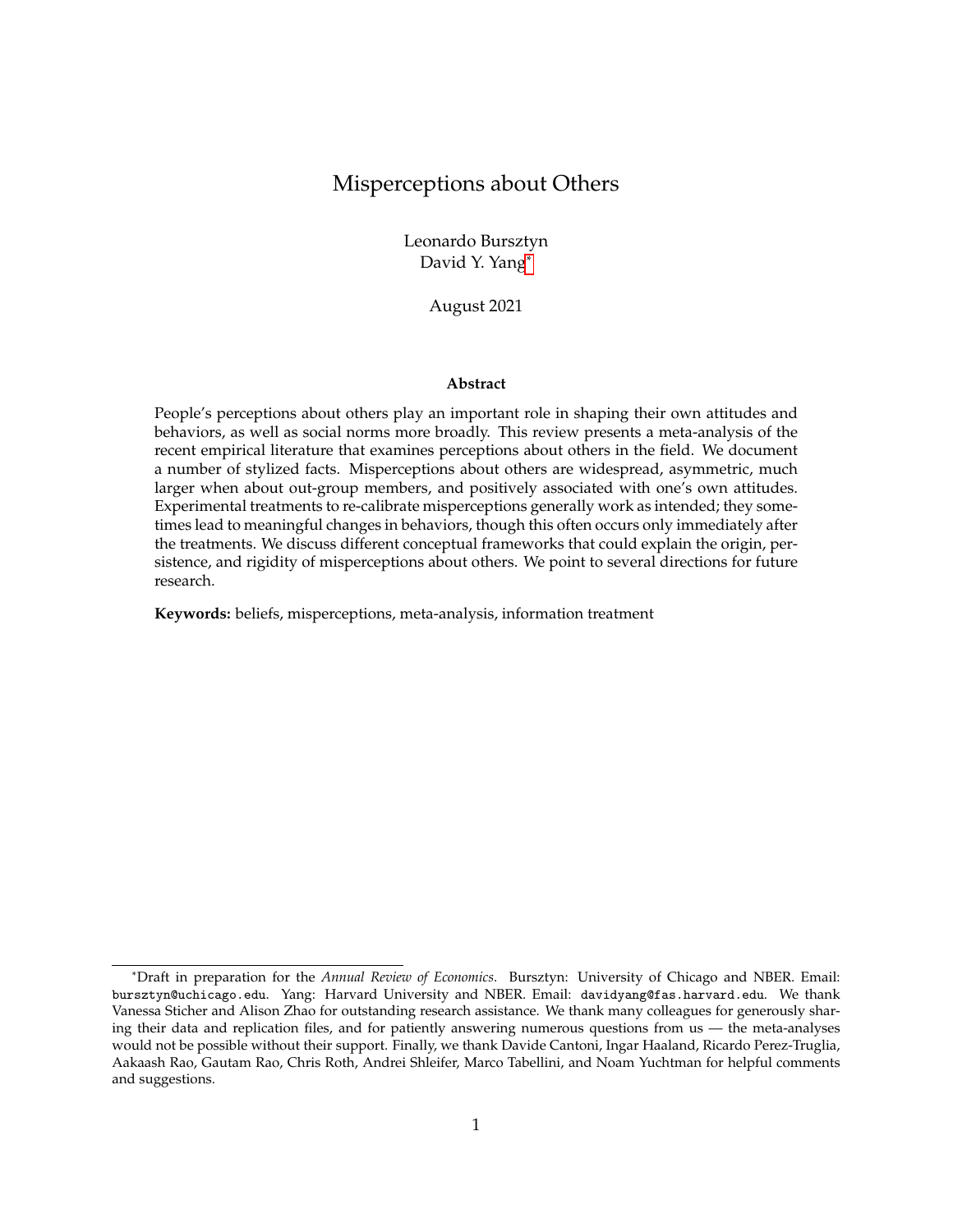- Ouazad, Amine, and Lionel Page. 2013. "Students' Perceptions of Teacher Biases: Experimental Economics in Schools." Journal of Public Economic\$05: 116-130.
- Reyes, Sandra Polania. 2018. "Coordination as an Unintended Bene t: Lab-in-the-Field Evidence from a Conditional Cash Transfer Program." Vniversitas Econ ómica Working Paper Vol. 18 No. 9.
- Robbins, Jordan M., and Joachim I. Krueger. 2005. "Social Projection to Ingroups and Outgroups: A Review and Meta-Analysis." Personality and Social Psychology Review ): 32–47.
- Robinson, Carly D., Monica G. Lee, Eric Dearing, and Todd Rogers. 2018. "Reducing Student Absenteeism in the Early Grades by Targeting Parental Beliefs." American Educational Research Journal, 55(6): 1163–1192.
- Rogers, Todd, and Avi Feller. 2018. "Reducing Student Absences at Scale by Targeting Parents' Misbeliefs." Nature Human Behaviour 2(5): 335-342.
- Sabarwal, Shwetlena, Kanishka Kacker, and James Paul Habyarimana. 2018. "Better Than Most: Teacher Beliefs about Effort and Ability in Uganda." World Bank Policy Research Working Paper 8440.
- Schindler, David, and Mark Westcott. 2021. "Shocking Racial Attitudes: Black G.I.s in Europe." The Review of Economic Studies (1): 489-520.
- Shiller, Robert J. 2020.Narrative Economics: How Stories Go Viral and Drive Major Economic Events. Princeton University Press: Princeton, NJ.
- Tanaka, Tomomi, and Colin F. Camerer. 2016. "Trait Perceptions In uence Economic Out-group Bias: Lab and Field Evidence from Vietnam." Experimental Economics 9(3): 513–534.
- Turetsky, Kate M., and Catherine A. Sanderson. 2018. "Comparing Educational Interventions: Correcting Misperceived Norms Improves College Students' Mental Health Attitudes." Journal of Applied Social Psychology 8(1): 46–55.
- Wenzel, Michael. 2005. "Misperceptions of Social Norms about Tax Compliance: From Theory to Intervention." Journal of Economic Psycholo@86(6): 862-883.
- Williamson, Scott. 2020. "Countering Misperceptions to Reduce Prejudice: An Experiment on Attitudes toward Muslim Americans." Journal of Experimental Political Scien@ (3): 167–178.
- Wiswall, Matthew, and Basit Zafar. 2015. "Determinants of College Major Choice: Identi cation using an Information Experiment." The Review of Economic Studies (2): 791-824.
- Yang, Dean, James Allen, Arlete Mahumane, James Riddell, and Hang Yu. 2021. "Knowledge, Stigma, and HIV Testing: An Analysis of a Widespread HIV/AIDS Program." National Bureau of Economic Research Working Paper 28716.
- Yu, Hang. 2019. "Social Stigma as a Barrier to HIV Testing: Evidence from a Randomized Experiment in Mozambique." Working Paper.
- Zimmermann, Florian. 2020. "The Dynamics of Motivated Beliefs." American Economic Review, 110(2): 337–361.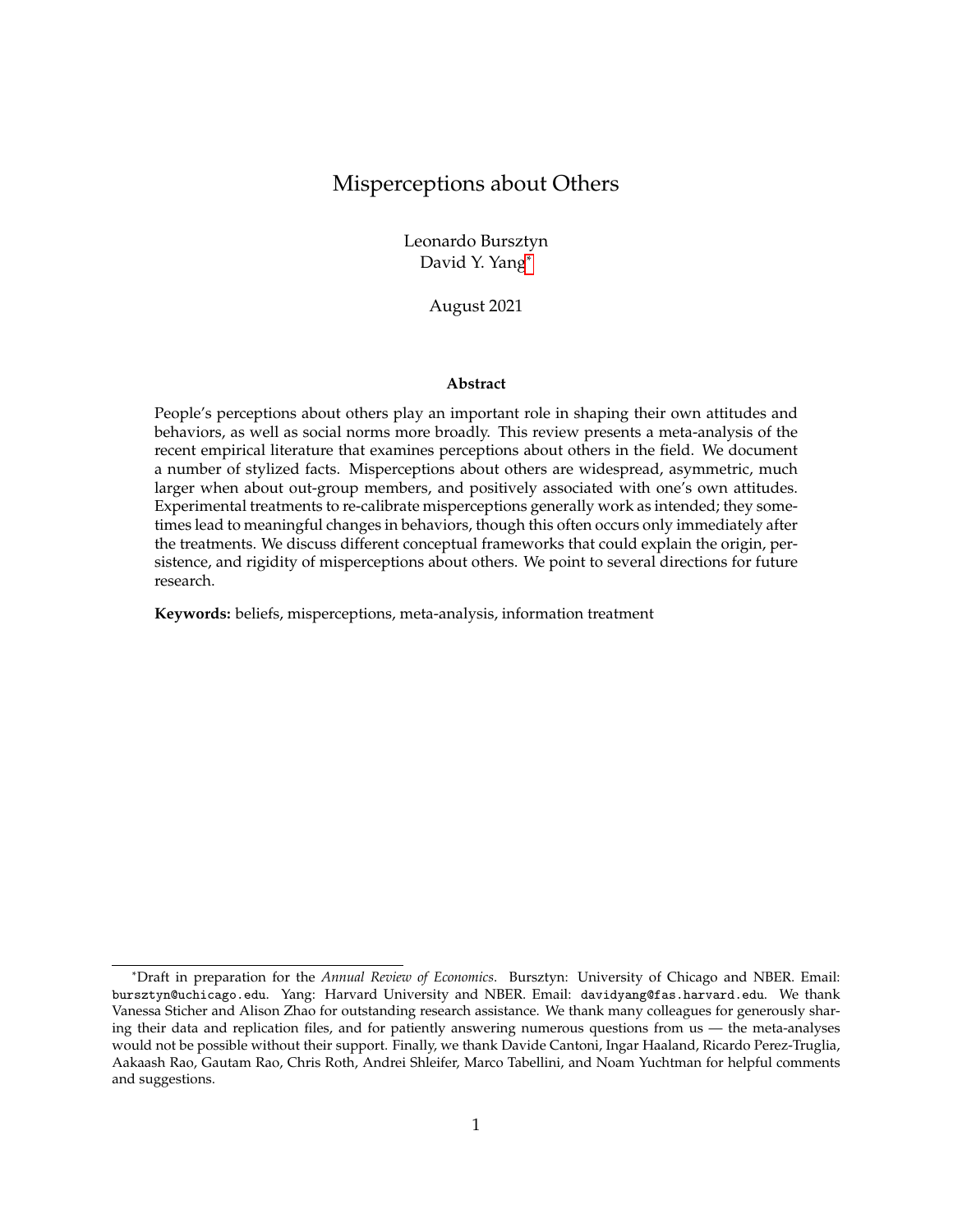# A APPENDIX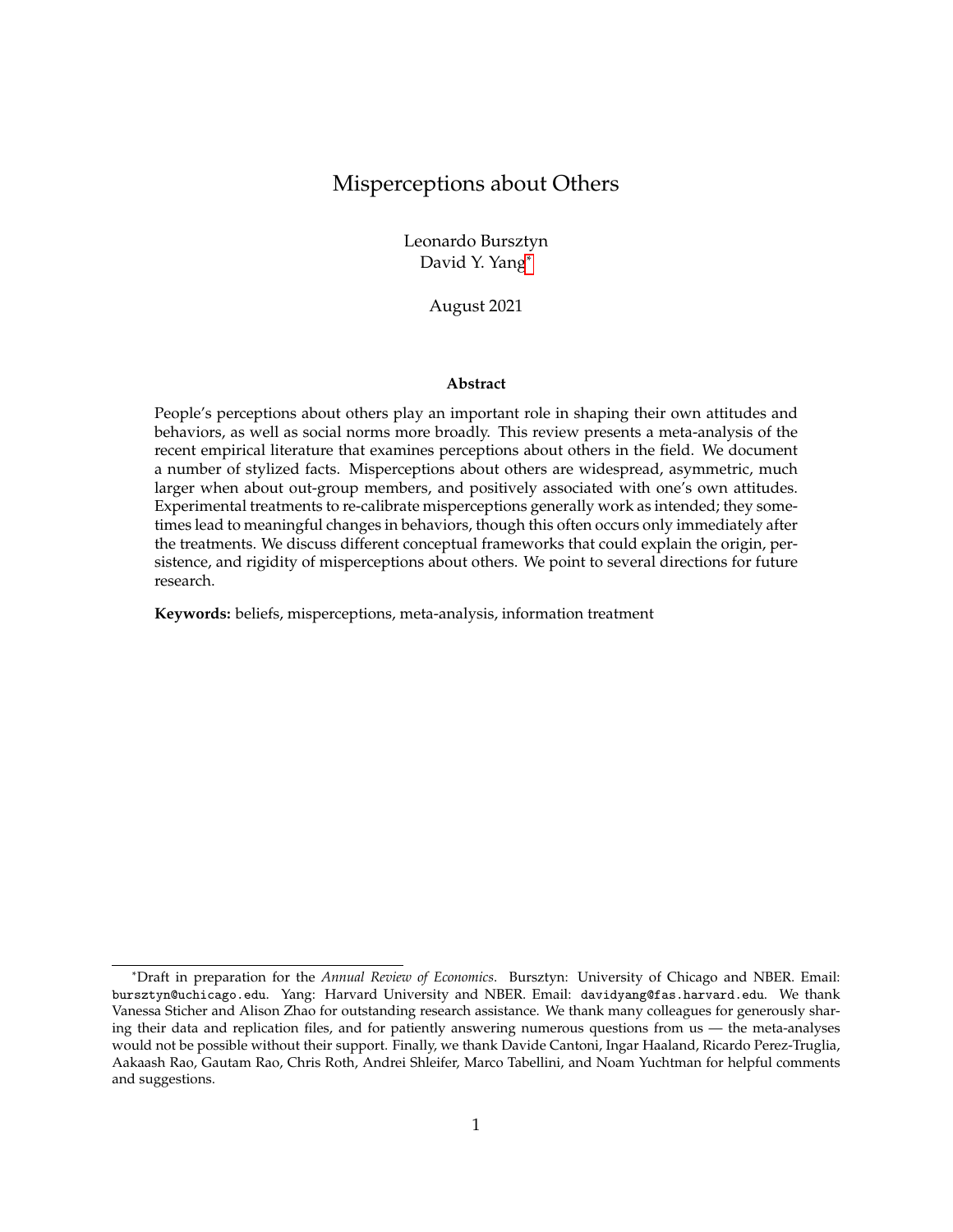| Label         | Paper                                                   | Context                                                  | N      | Primary beliefs                                           | Treatment |
|---------------|---------------------------------------------------------|----------------------------------------------------------|--------|-----------------------------------------------------------|-----------|
| $A-14$        | Ahler (2014)                                            | voters in California                                     | 2,444  | partisan differerences in political opinions              | no        |
| <b>ABL-20</b> | Ashraf et al. (2020)                                    | parents in Zambia                                        | 3,146  | daughter's ability and behavior                           | yes       |
| <b>AMR-21</b> | Yang et al. (2021)                                      | households in Mozambique                                 | 2,412  | support for social distancing during COVID-19<br>pandemic | yes       |
| <b>AMS-18</b> | Alesina, Miano and Stantcheva<br>(2018)                 | non-immigrants in European coun-<br>tries and US         | 4,378  | immigrants' characteristics                               | yes       |
| <b>AMS-21</b> | Ayalew,<br>Manian and Sheth<br>(2021)                   | university<br>staff<br>members<br>in<br>Ethiopia         | 304    | female and male leader's ability                          | yes       |
| AR-21         | Anders and Rafkin (2021)                                | US representative sample                                 | 2,131  | stigma about food stamps                                  | yes       |
| AS-18         | Ahler and Sood (2018)                                   | a sample of US population                                | 1,000  | party-stereotypical characteristics                       | no        |
| <b>BC-12</b>  | Bursztyn and Coffman (2012)                             | poor families in Brazil                                  | 210    | high school and college graduate wages                    | no        |
| <b>BCG-16</b> | Bordalo et al. (2016)                                   | self-identi ed liberals and conser-<br>vatives in the US | 2,000  | partisan differerences in political opinions              | no        |
| <b>BFP-18</b> | Bernhardt et al. (2018)                                 | married couples in India                                 | 3,815  | gender norms on women working                             | no        |
| <b>BGY-20</b> | González<br>Bursztyn,<br>and<br>Yanagizawa-Drott (2020) | married young men in Saudi Arabia                        | 500    | women working outside of home                             | yes       |
| <b>BLP-20</b> | Bergolo et al. (2020)                                   | taxpayers in Uruguay                                     | 6,078  | tax evasion behavior                                      | no        |
| <b>BPT-20</b> | Bottan and Perez-Truglia (2020)                         | senior medical students in the US                        | 1,080  | position in the income distribution                       | yes       |
| <b>BS-18</b>  | Broockman and Skovron (2018)                            | state legislative candidates in the<br>US                | 1,803  | public opinion about political issues                     | no        |
| <b>BTY-20</b> | Bordalo, Tabellini and Yang<br>(2020)                   | self-identi ed liberals and conser-<br>vatives in the US | 10,500 | partisan differerences in political opinions              | no        |
| <b>CGK-21</b> | Coibion et al. (2021)                                   | rm managers in New Zealand                               | 1,032  | in ation expectations                                     | yes       |
| CH-21         | Carlson and Hill (2021)                                 | US representative sample                                 | 3,253  | probability for voting for Trump                          | yes       |
| <b>CPT-13</b> | Cruces, Perez-Truglia and Tetaz<br>(2013)               | households in Argentina                                  | 1,100  | share of low income population                            | no        |
| <b>CPT-18</b> | Cullen and Perez-Truglia (2018)                         | employees at a Southeast Asian cor-<br>poration          | 2,060  | peers' and manager's salary                               | no        |
| <b>CYY-17</b> | Cantoni et al. (2017)                                   | students at an university in Hong<br>Kong                | 5,160  | anti-authoritarian attitudes                              | no        |
| CYY-19        | Cantoni et al. (2019)                                   | students at an university in Hong<br>Kong                | 1,234  | protest participations                                    | yes       |
| <b>DM-21</b>  | Drouvelis and Marx (2021)                               | US sample                                                | 382    | donations                                                 | yes       |

Table A.1: Overview of papers covered in meta-analyses (detailed)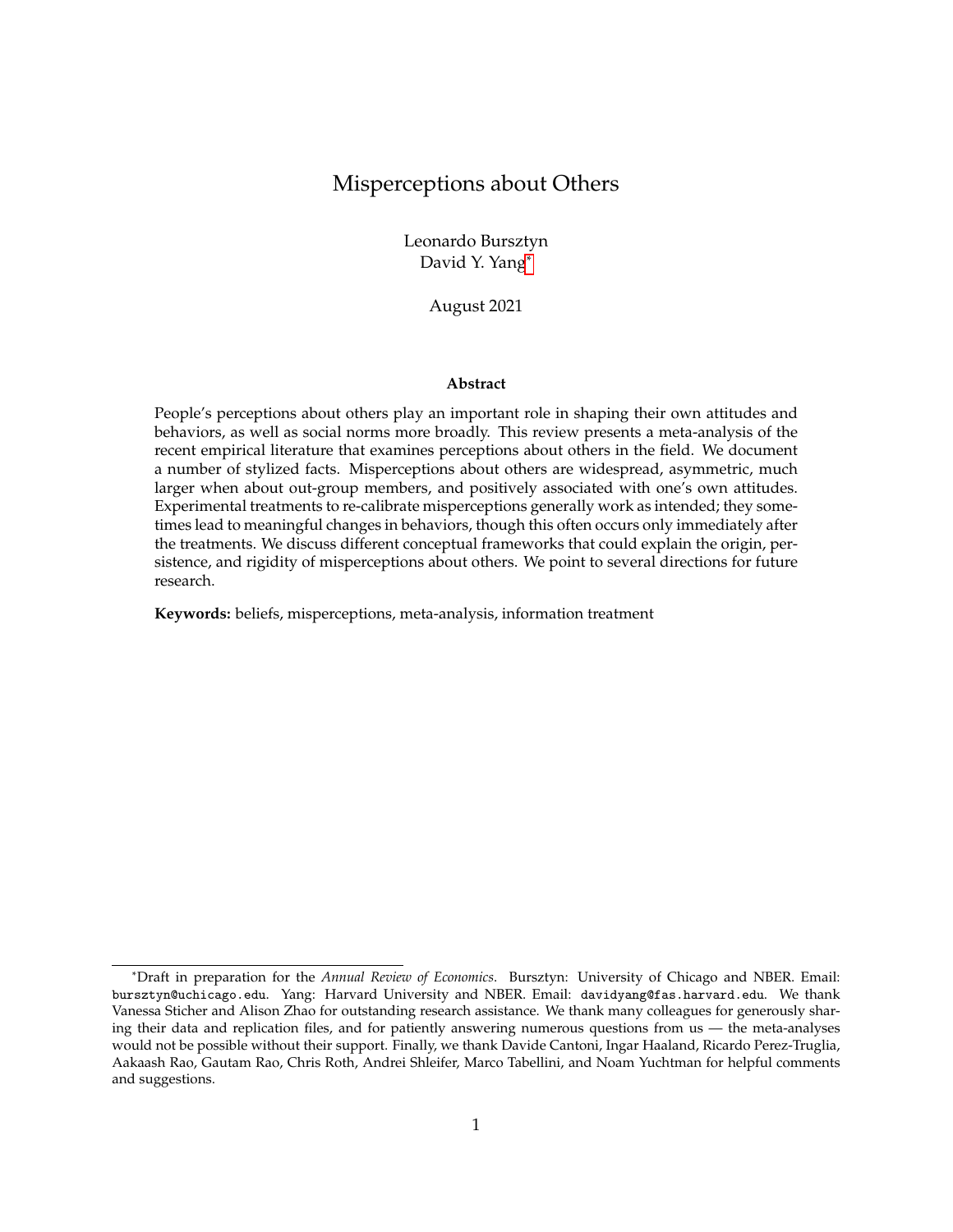| Label         | Paper                                                    | Context                                             | N      | Primary beliefs                                                         | Treatment |
|---------------|----------------------------------------------------------|-----------------------------------------------------|--------|-------------------------------------------------------------------------|-----------|
| <b>DR-19</b>  | Dizon-Ross (2019)                                        | households in Malawi                                | 2,634  | child's school performance                                              | yes       |
| $F-18$        | Fedyk (2021)                                             | students at an university in Califor-<br>nia        | 57     | present bias                                                            | no        |
| <b>FHW-15</b> | Fearon, Humphreys and Wein-<br>stein (2015)              | a sample of villagers in Liberia                    | 1,992  | project contribution                                                    | yes       |
| <b>FM-04</b>  | Frey and Meier (2004)                                    | university students in Switzerland                  | 2,500  | donations                                                               | yes       |
| <b>FMP-19</b> | Fehr, Mollerstrom and Perez-<br>Truglia (2019)           | Germany representative sample                       | 1,392  | position in the income distribution                                     | yes       |
| GHM-<br>20    | Gerber et al. (2020)                                     | US representative sample                            | 6,705  | closeness of elections, voting for Democratic or<br>Republican governor | yes       |
| <b>GNH-12</b> | Graham,<br>Nosek and Haidt<br>(2012)                     | US online sample                                    | 1,001  | partisan moral values                                                   | no        |
| <b>GRU-20</b> | Grigorieff,<br>Roth and Ubfal<br>(2020)                  | US online sample                                    | 1,193  | immigrants' characteristics                                             | yes       |
| <b>HFM-19</b> | Hertel-Fernandez,<br>Milden-<br>berger and Stokes (2019) | senior legislative staff in the US                  | 101    | constituents' political opinions                                        | yes       |
| HHH-<br>19    | Hager et al. (2019)                                      | party supporters in a Western Euro-<br>pean country | 1,411  | canvassing behavior during election campaign                            | yes       |
| <b>HNO-20</b> | Holm, Nee and Opper (2020)                               | CEOs and non-CEOs in China                          | 400    | CEOs' and non-CEOs' strategic decisions                                 | yes       |
| <b>HSC-18</b> | Hopkins, Sides and Citrin<br>(2018)                      | non-Hispanic Americans                              | 7,558  | size of immigrant population                                            | yes       |
| JO-09         | Jensen (2010)                                            | women in ve Indian states                           | 9,159  | women's status: acceptability of husband beat-<br>ing his wife          | yes       |
| JO-20         | Jørgensen<br>and<br>(2020)                               | Osmundsen Denmark representative sample             | 1,638  | immigrant's characteristics                                             | yes       |
| $K-21$        | Karing (2021)                                            | parents in Sierra Leone                             | 1,314  | child vaccination                                                       | yes       |
| <b>KNT-15</b> | Kendall, Nannicini and Trebbi<br>(2015)                  | voters in Italy                                     | 1,455  | politicians' ideology and competence                                    | yes       |
| <b>KP-21</b>  | Kinsler and Pavan (2021)                                 | US representative sample of parents                 | 21,409 | child's skills reading and math skills                                  | no        |
| $LM-16$       | Levendusky<br>and<br>Malhotra<br>(2016)                  | US representative sample                            | 510    | partisan differerences in political opinions                            | no        |
| <b>LMB-13</b> | Lapinski et al. (2013)                                   | male students at a US university                    | 80     | hand washing behavior                                                   | yes       |
| <b>LPR-20</b> | López-Pérez and<br>Ramirez-<br>Zamudio (2020)            | taxpayers in Peru                                   | 156    | donation                                                                | yes       |
| LS-14         | Lawrence and Sides (2014)                                | US sample                                           | 1,000  | population characteristics                                              | yes       |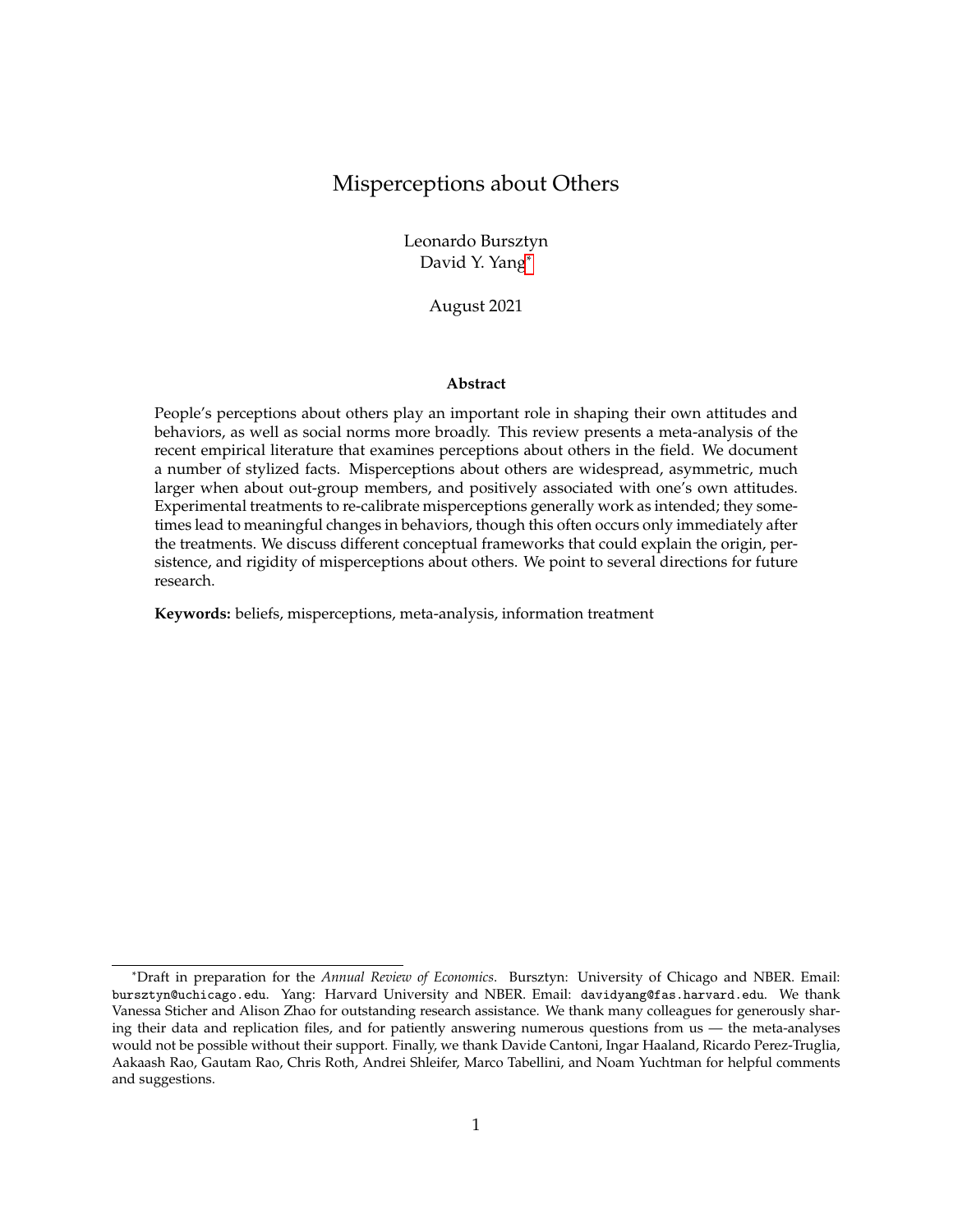| Label         | Paper                                    | Context                                             | N      | <b>Primary beliefs</b>                              | Treatment |
|---------------|------------------------------------------|-----------------------------------------------------|--------|-----------------------------------------------------|-----------|
| MT-19         | Mildenberger<br>Tingley<br>and<br>(2019) | Chinese and US samples                              | 3.474  | climate change: beliefs and policy opinions         | no        |
| $N-18$        | Nair (2018)                              | US representative sample                            | 2,690  | global income distribution                          | yes       |
| <b>RF-18</b>  | Rogers and Feller (2018)                 | high-risk students in the US                        | 34,461 | child's school absences                             | yes       |
| <b>RLD-18</b> | Robinson et al. (2018)                   | parents in school districts on the US<br>West Coast | 10.967 | child's school absences                             | yes       |
| <b>TS-18</b>  | Turetsky and Sanderson (2018)            | students at a US university                         | 520    | students' mental health                             | yes       |
| W-20          | Williamson (2020)                        | US representative sample                            | 3,267  | Muslims' patriotism; attitudes towards Mus-<br>lims | yes       |
| WZ-15         | Wiswall and Zafar (2015)                 | students at a US university                         | 501    | income depending on gender and college ma-<br>jor   | yes       |
| $Y-19$        | Yu (2019)                                | Mozambique representative sample                    | .588   | HIV stigma                                          | yes       |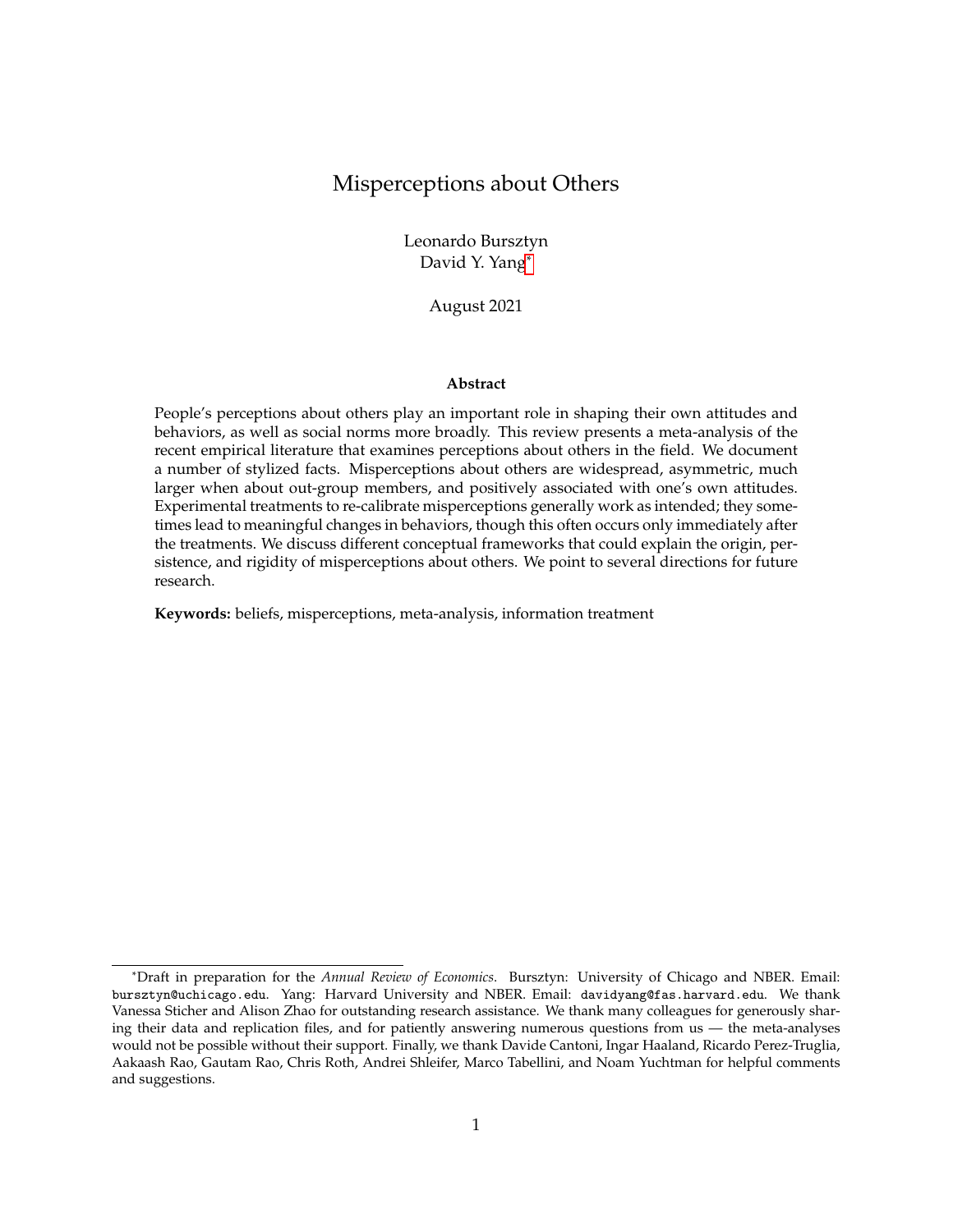| Label         | Paper                                            | Context                                                    | N      | Primary beliefs                                                    | Treatment |
|---------------|--------------------------------------------------|------------------------------------------------------------|--------|--------------------------------------------------------------------|-----------|
| $B-20$        | Bergman (2020)                                   | low-income area students in Los<br>Angeles                 | 306    | child's effort in school                                           | yes       |
| <b>BBK-13</b> | Balafoutas et al. (2013)                         | taxi drivers in Athens, Greece                             | 124    | taxi drivers' behavior                                             | no        |
| <b>BCD-09</b> | Beaman et al. (2009)                             | males and females in West Bengal,<br>India                 | 13,210 | womens' leader effectiveness and gender-<br>occupation stereotypes | ves       |
| <b>BGH-15</b> | Bullock et al. (2015)                            | US tax payers                                              | 216    | approval of president Bush                                         | yes       |
| $C-17$        | Cavaille (2017)                                  | European representative sample                             | 30,142 | free-riding behavior                                               | no        |
| $C-19$        | Carlana (2019)                                   | middle schools teachers in Italiy                          | 1.400  | difference in gender ability                                       | no        |
| <b>CAG-14</b> | Cassar, d'Adda and Grosjean<br>(2014)            | individuals in Italy and Kosovo                            | 346    | others' trustworthiness                                            | yes       |
| <b>CBI-06</b> | Chambers, Baron and Inman<br>(2006)              | psychology students at University<br>of lowa               | 287    | partisan differerences in political opinions                       | no        |
| <b>CM-06</b>  | Chambers and Melnyk (2006)                       | psychology students at University<br>of Florida            | 927    | partisan differerences in political opinions                       | no        |
| DH-14         | Distelhorst and Hou (2014)                       | local of cials in China                                    | 258    | ethnicities' characteristics                                       | yes       |
| <b>ETW-14</b> | Tomlin and Wang<br>Ewens,<br>(2014)              | landlords in the US posting on<br>Craigslist               | 14,237 | renters' quality based on race                                     | no        |
| <b>FLL-15</b> | Leibbrandt and List<br>Flory,<br>(2015)          | respondents to job advertisements<br>in the US             | 8,969  | potential future coworkers' and boss's gender                      | yes       |
| FP-13         | Ferraro and Price (2013)                         | households in Cobb County, Geor-<br>gia                    | 11,600 | other households' water use                                        | yes       |
| <b>FS-00</b>  | Frank and Schulze (2000)                         | students at University of Hohen-<br>heim, Germany          | 161    | others' corruptibility                                             | no        |
| GP-13         | Garca-Pérez (2013)                               | US sample                                                  | 91,682 | child's health                                                     | no        |
| HHH-<br>20    | Hager et al. (2020)                              | party supporters in a Western Euro-<br>pean country        | 1,417  | canvassing behavior                                                | yes       |
| <b>HKS-20</b> | Hvidberg,<br>Kreiner<br>and<br>Stantcheva (2020) | Denmark representative sample for<br>birth years 1969-1973 | 9,415  | income distribution                                                | yes       |
| <b>HR-21</b>  | Haaland and Roth (2021)                          | US representative sample                                   | 1,382  | racial labor market discriminations                                | yes       |
| $K-20$        | Koutout (2020)                                   | workers with interest or experience<br>in sales occupation | 4,882  | managers' beliefs about females' and males'<br>productivity        | yes       |
| <b>KQJ-20</b> | Kuklinski et al. (2000)                          | resentative sample of Illinois                             | 1,160  | people on welfare                                                  | yes       |

Table A.2: Overview of papers on perceptions about others not included in the meta-analyses

38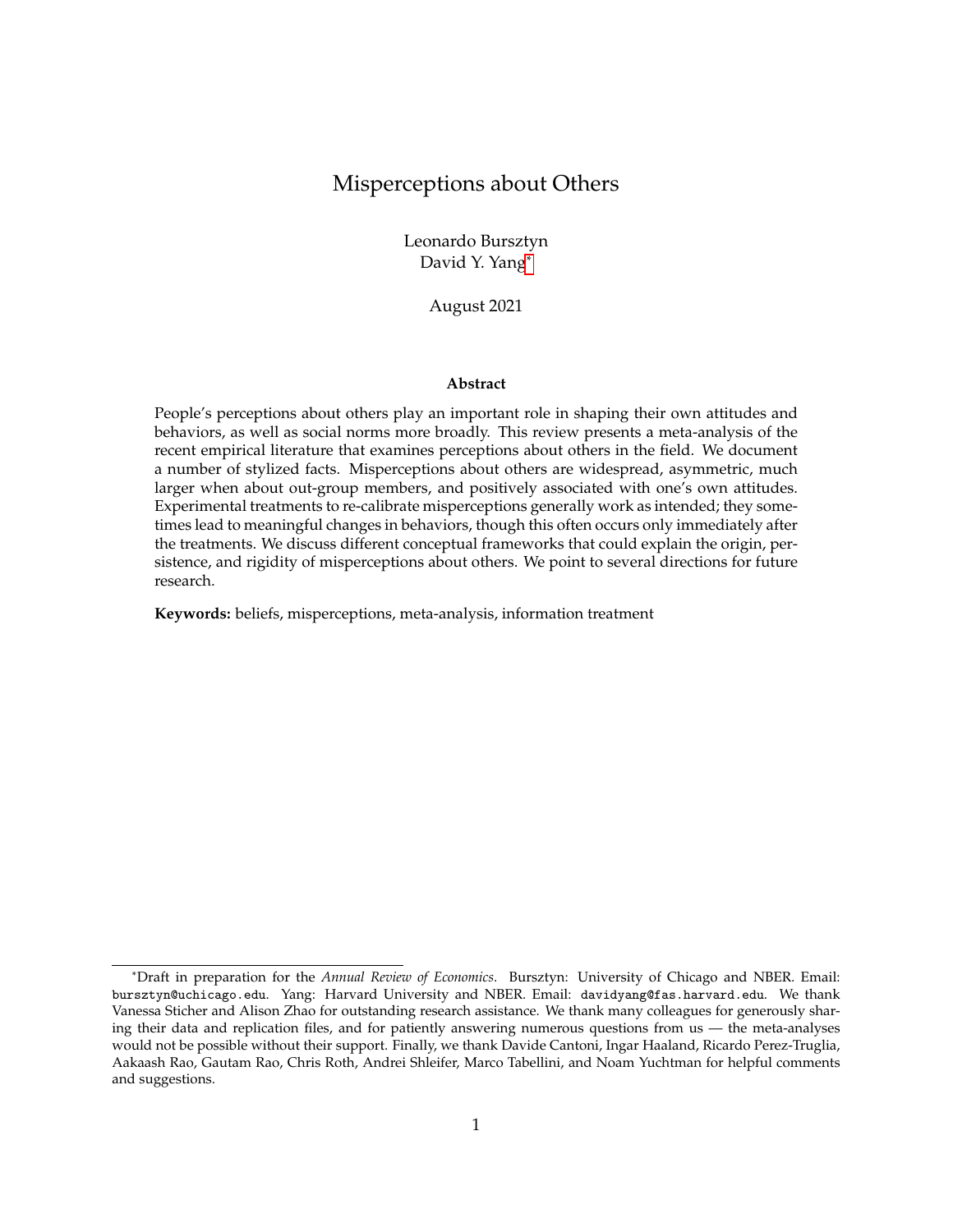| Label         | Paper                                        | Context                                                          | N     | <b>Primary beliefs</b>                                   | Treatment |
|---------------|----------------------------------------------|------------------------------------------------------------------|-------|----------------------------------------------------------|-----------|
| M-15          | Mukherjee (2017)                             | adolescents<br>-Ra<br>parents and<br><b>in</b><br>jasthan, India | 898   | child's future outcomes depending on gender<br>and caste | yes       |
| OP-13         | Ouazad and Page (2013)                       | <b>British students</b>                                          | 1,200 | teachers' discrimination in grading                      | yes       |
| $R-18$        | Reyes (2018)                                 | participants in a CCT program in<br>Cartagena, Colombia          | 714   | others' cooperation behavior in CCT programs             | yes       |
| SKH-18        | Sabarwal, Kacker and Habyari-<br>mana (2018) | secondary<br>school<br>teachers<br>in<br>Uganda                  | 350   | teachers' ability, effort, satisfaction                  | no        |
| SW-21         | Schindler and Westcott (2021)                | troops stationed in Britain                                      | 2.699 | English people's opinion of Americans                    | yes       |
| TC-16         | Tanaka and Camerer (2016)                    | multi-ethnic villages in<br>Mekong<br>Delta, Vietnam             | 334   | ethnic groups' characteristics                           | no        |
| W-05          | Wenzel (2005)                                | Australian taxpayers                                             | 1,500 | acceptance of tax evasion                                | yes       |
| <b>YAM-21</b> | Yang et al. (2021)                           | households in Mozambique                                         | 3,658 | HIV stigma                                               | yes       |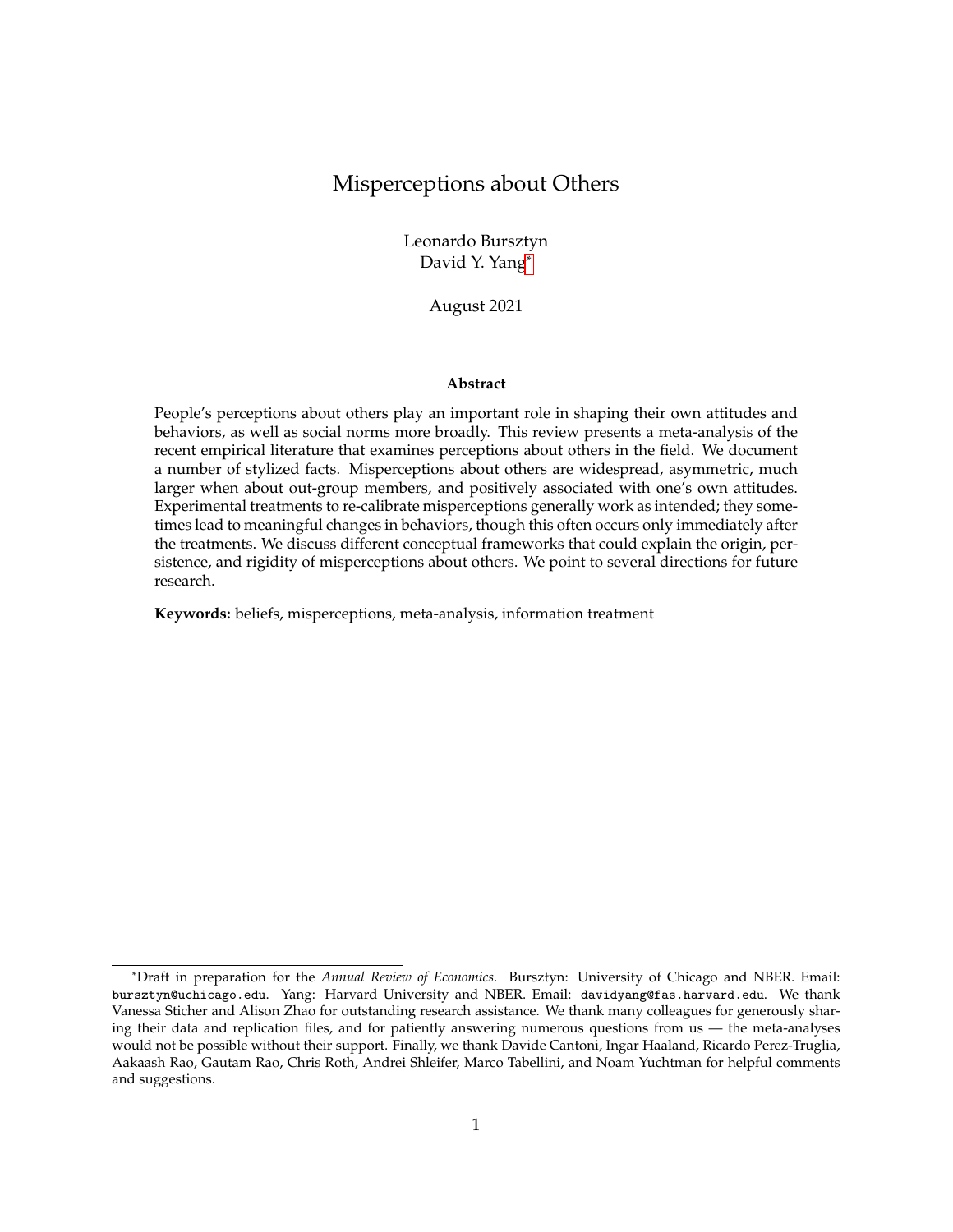Table A.3: Papers and beliefs by topic

| Domain        | Papers | Beliefs |
|---------------|--------|---------|
| politics      | 15     | 191     |
| socioeconomic | 14     | 40      |
| education     | 7      | 20      |
| gender        | 5      | 10      |
| health        | 5      | 16      |
| immigration   | 5      | 25      |
| Total         | 51     | 302     |

Table A.4: Papers and beliefs by type

| <b>Type</b>     | Papers | <b>Beliefs</b> |
|-----------------|--------|----------------|
| actions         | 18     | 41             |
| characteristics | 17     | 76             |
| opinions        | 16     | 185            |
| Total           | 51     | 302            |
|                 |        |                |

÷

Table A.5: Papers and beliefs by target

| Group     | Papers | Beliefs |
|-----------|--------|---------|
| in-group  | 23     | 124     |
| out-group | 17     | 149     |
| general   | 11     | 29      |
| Total     | 51     | 302     |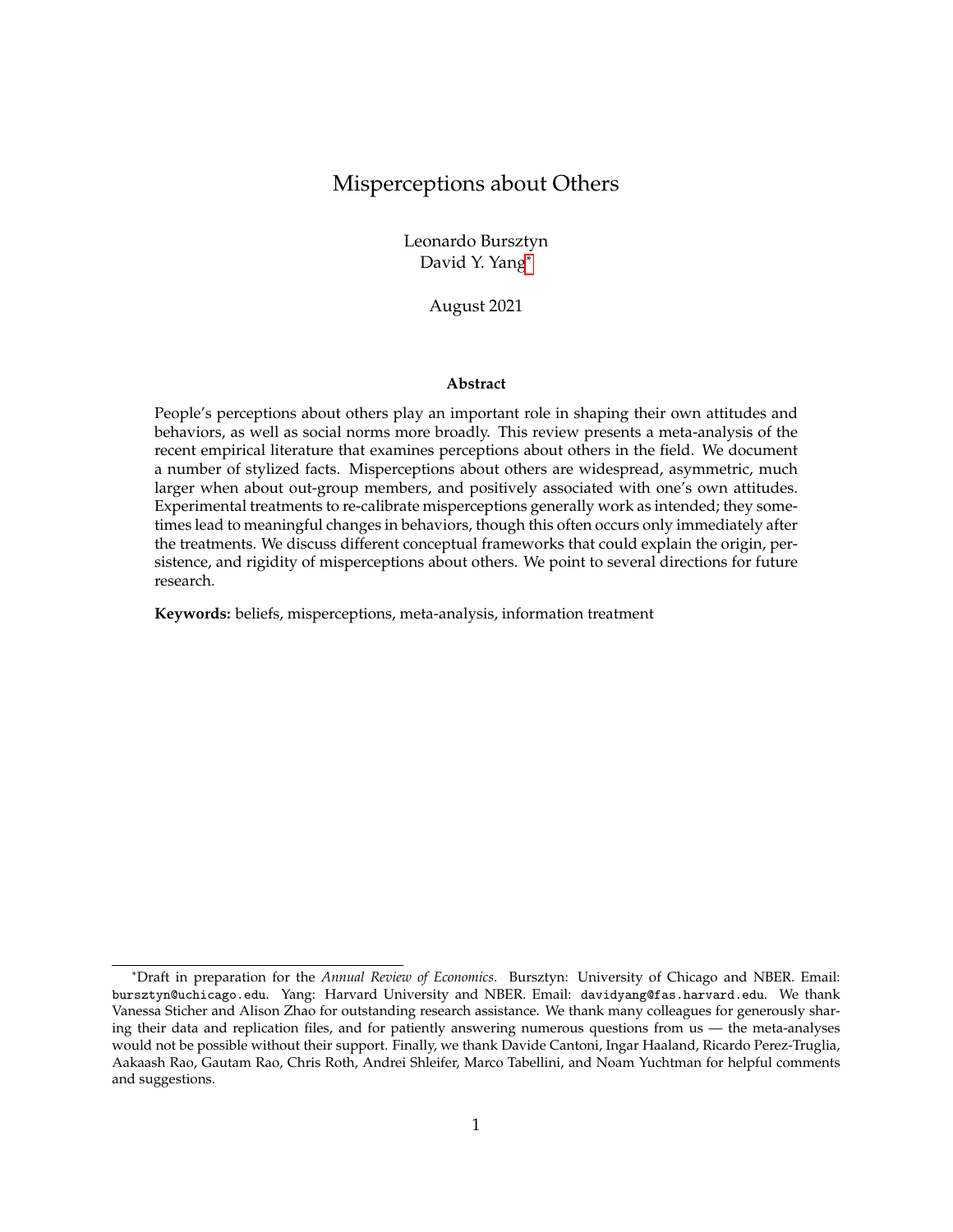Table A.6: Papers and beliefs by incentives

| Incentivized | Papers | <b>Beliefs</b> |
|--------------|--------|----------------|
| no           | 37     | 238            |
| yes          | 14     | 64             |
| Total        | 51     | 302            |

Table A.7: Papers and beliefs by unit

| Share vs absolute | Papers | <b>Beliefs</b> |
|-------------------|--------|----------------|
| share             | 27     | 120            |
| absolute          | 23     | 179            |
| binary            | 1      | З              |
| Total             | 51     | 302            |
|                   |        |                |

 $\overline{\phantom{a}}$ 

Table A.8: Papers and beliefs by treatment

| Treatment             | Papers | <b>Beliefs</b> |
|-----------------------|--------|----------------|
| information treatment | 34     | 115            |
| no treatment          | 11     | 156            |
| other treatment       | 6      | 31             |
| Total                 | 51     | 302            |

Table A.9: Papers and beliefs by belief elicitation

| <b>Beliefs</b>              | Papers | <b>Beliefs</b> |
|-----------------------------|--------|----------------|
| prior and posterior beliefs | 21     | 59             |
| prior beliefs               | 18     | 206            |
| posterior beliefs           | 12     | 37             |
| Total                       | 51     | 302            |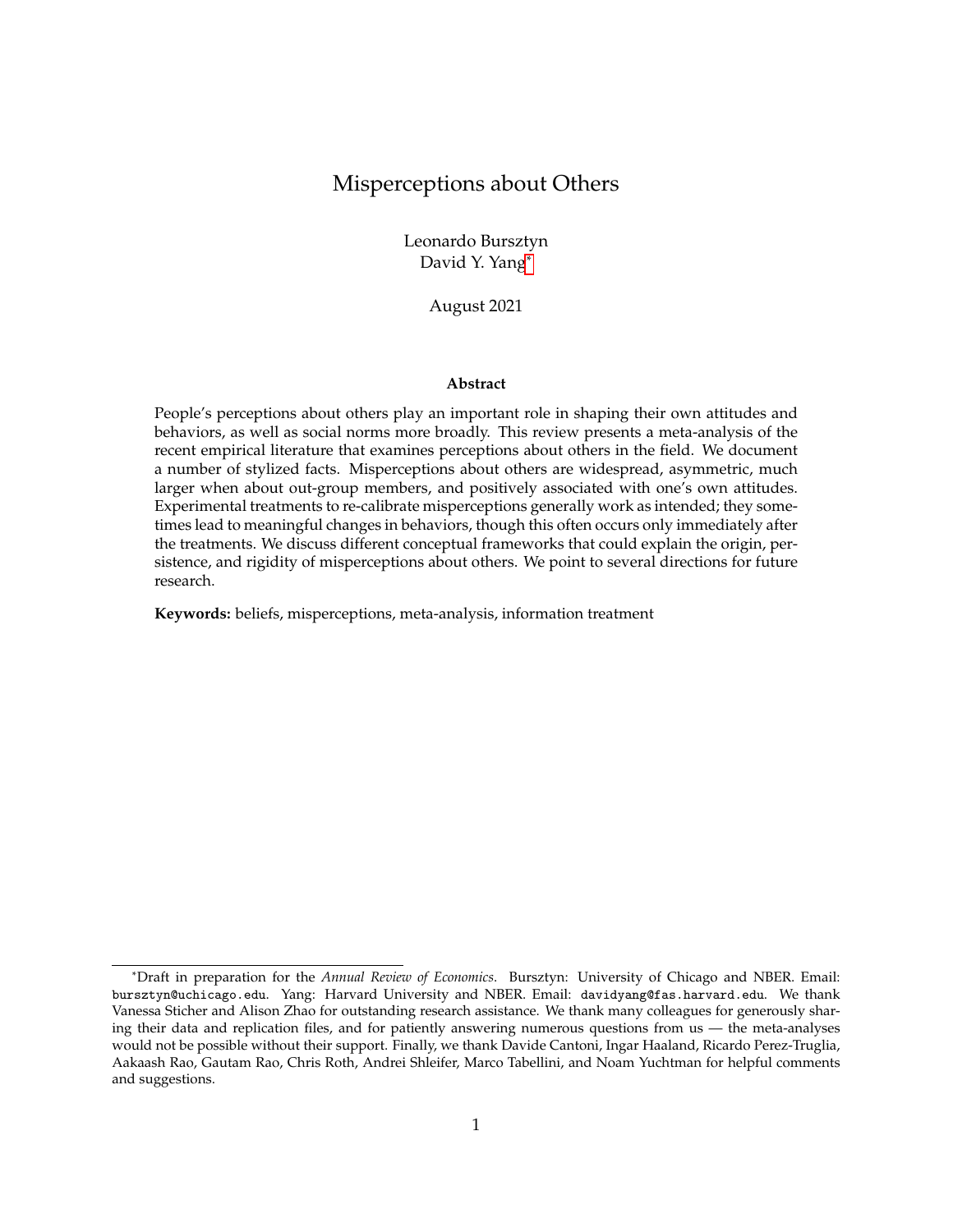Figure A.1: The gure replicates Figure 1, but is not limited to the primary components of the meta-analysis. It shows the distribution of misperceptions across papers. We measure misperceptions as the share of perceptions within 0.5 SD of the truth. Vertical lines indicate deciles.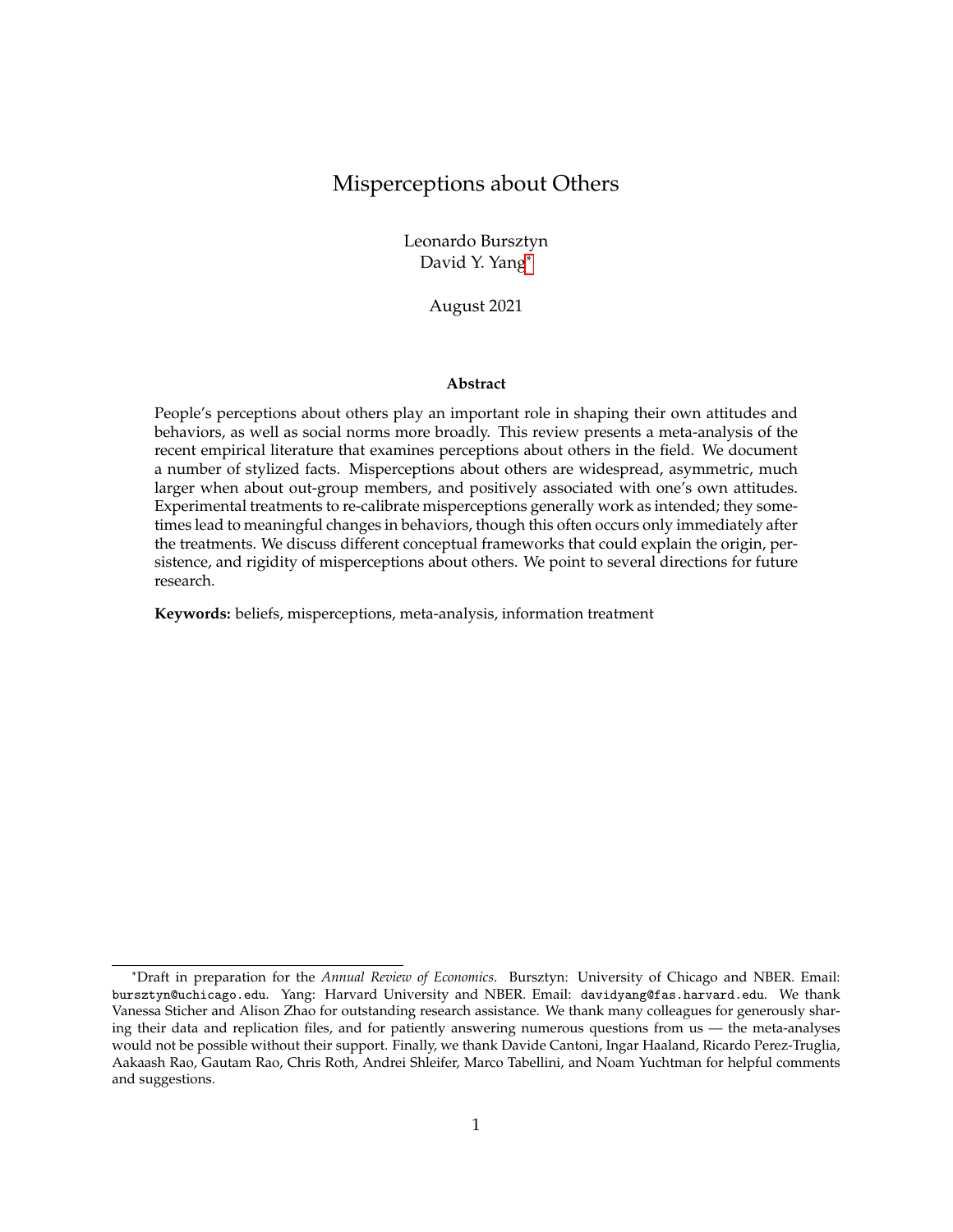Figure A.2: The gure replicates Figure 2, but is not limited to the primary components of the meta-analysis. It shows the share of correct perceptions (allowing for 0.5 SD around the truth) and the truth in relative terms. For perceptions with an in nite range of possible values, we restrict the scale by de ning a reasonable maximum (i.e., the maximum reported perception that is not clearly an outlier) — these beliefs are represented by the grey dots.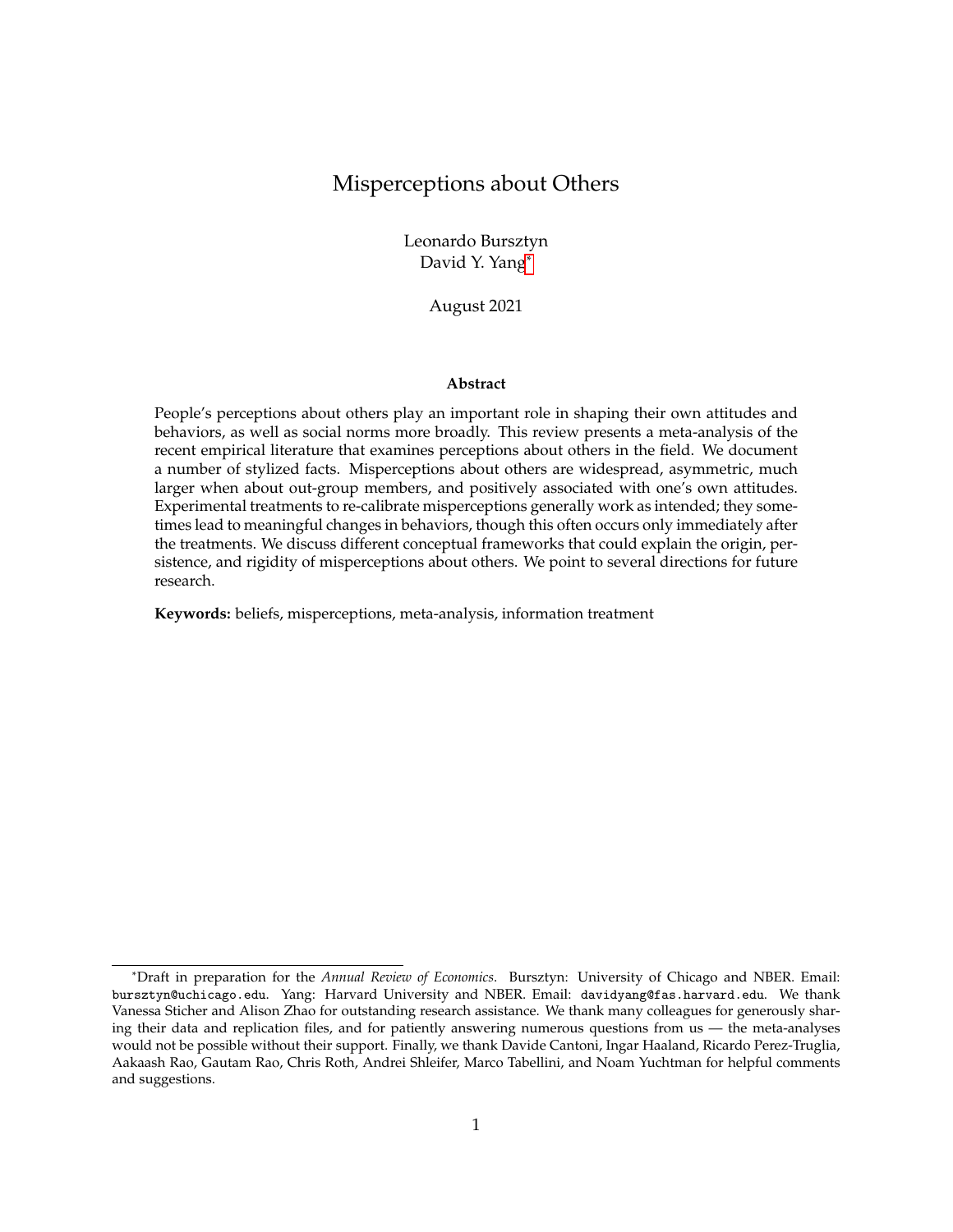Figure A.3: The gure replicates Figure 3, but is not limited to the primary components of the meta-analysis. It shows the distribution of asymmetry across papers. Asymmetry is de ned as the ration of underestimates to overestimates using the larger share as the numerator and the smaller share as the denominator. Vertical lines indicate deciles.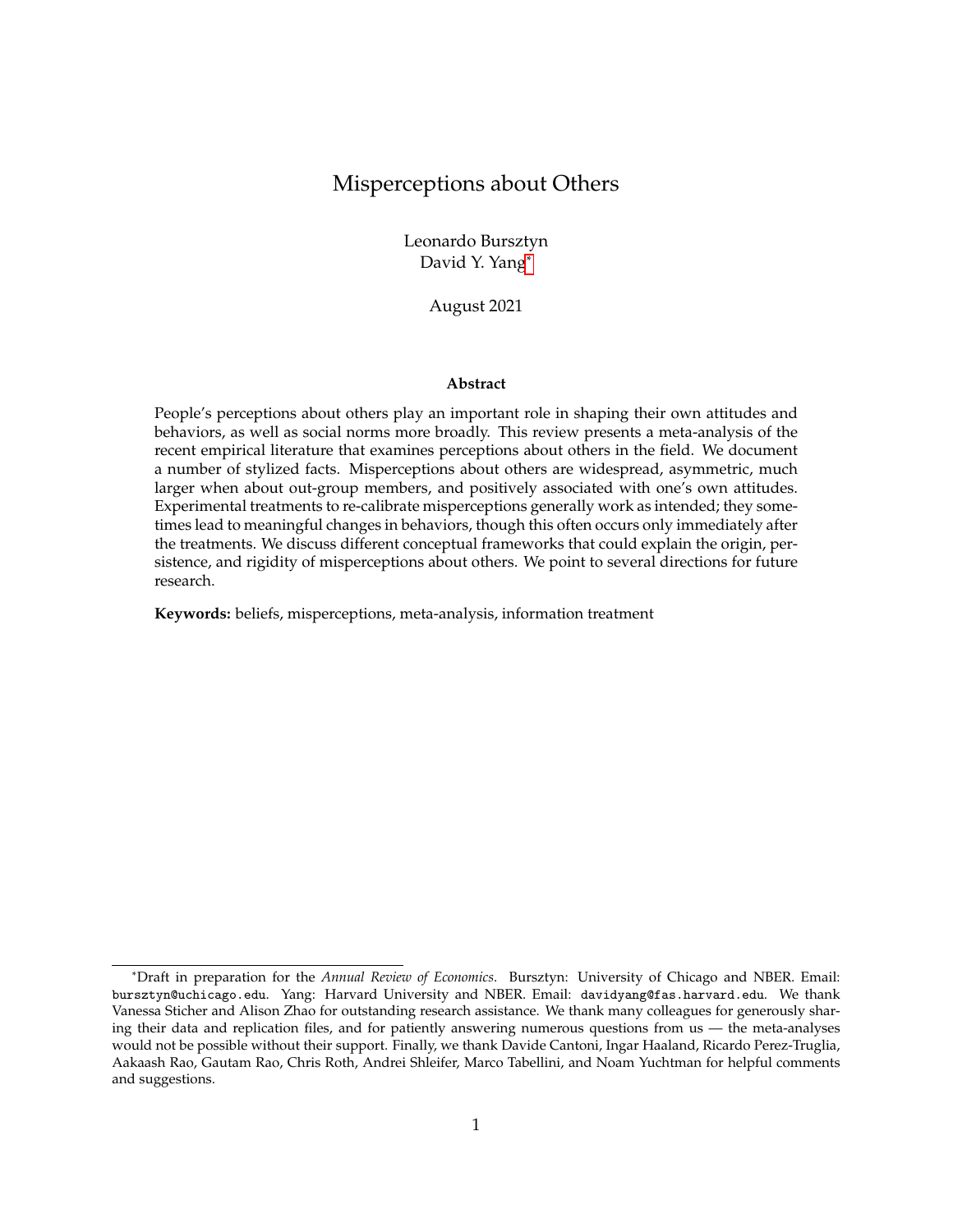Figure A.4: The gure replicates Figure 1 and shows the distribution of misperceptions, but it allows for different de nitions of correct perceptions. We de ne the different ranges based on the standard deviation of the beliefs, i.e., 0.25 SD, 1 SD, and 2 SD. Additional, we de ne a range around the truth based on the absolute value of the truth. The absolute range is de ned as follows: +/-5 percentage points for beliefs about percentages (except for beliefs about in ation rate: +/-0.5 percentage points), +/-0.5 points for political opinions measured on a scale from 1-7, +/-250 for beliefs about income with a truth of 904 and 1844, +/-500 for income with a truth of 2100, +/-5000 for income with a truth between 35,000 and 82,000, and +/-5 points for educational performance on a scale from 0-100. The sample for 0.25 SD is equal to the sample of Figure 1, the other gures only include papers for which we found replication data.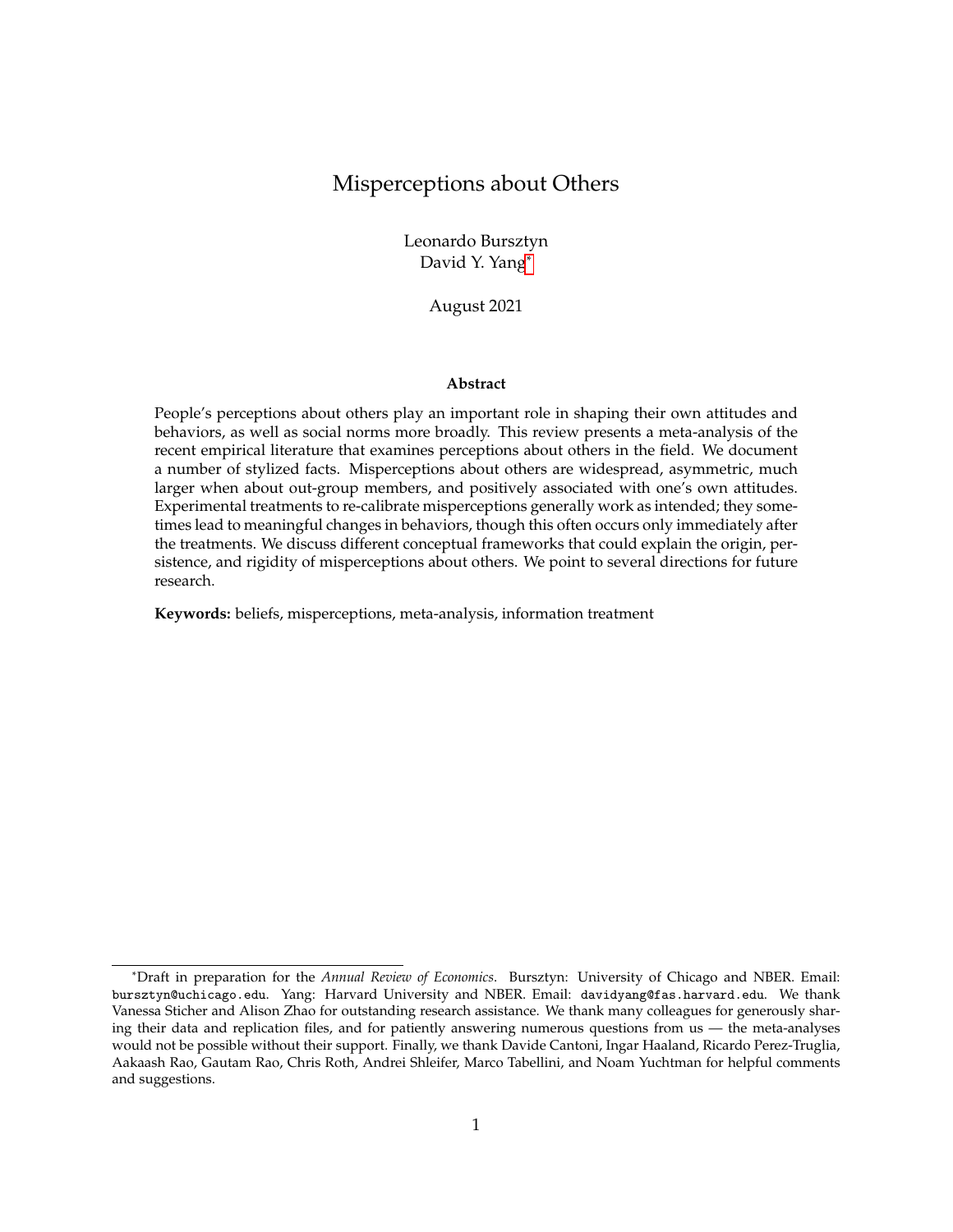Figure A.5: This gure shows the share of correct perceptions (allowing for 0.5 SD around the truth) and the truth in relative terms. For perceptions with an in nite range of possible values, we restrict the scale by de ning a reasonable maximum (i.e., the maximum reported perception that is not clearly an outlier) these beliefs are represented by the grey dots.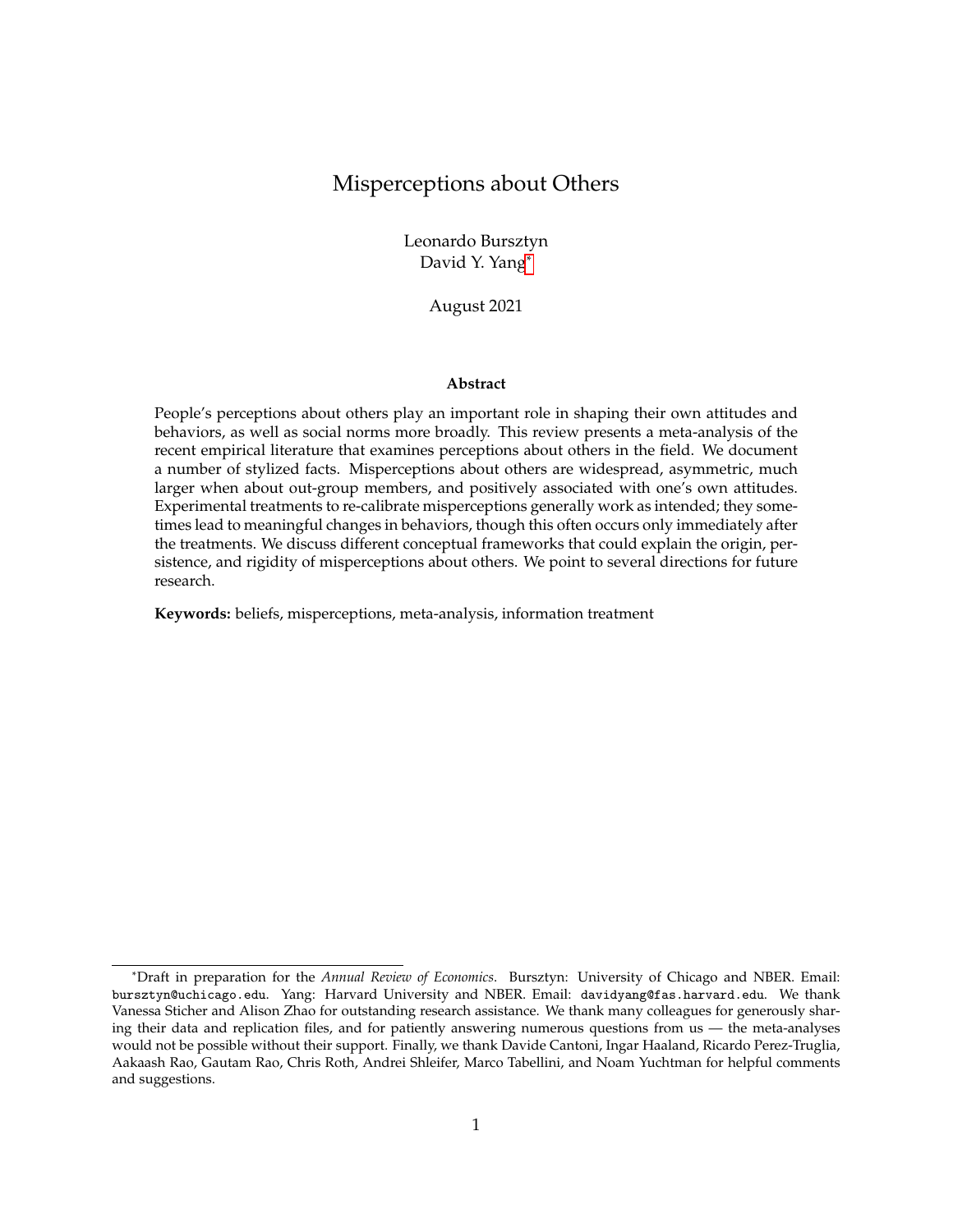

**Figure A.6:** The figure replicates Figure 3 allowing for different ranges around the truth (0.25 SD, 0.5 SD, 1 SD, 2 SD and an absolute range). Asymmetry is calculated as the ratio of overestimates to underestimates (using the larger share as the numerator and the smaller share as the denominator) excluding beliefs within the range of the truth.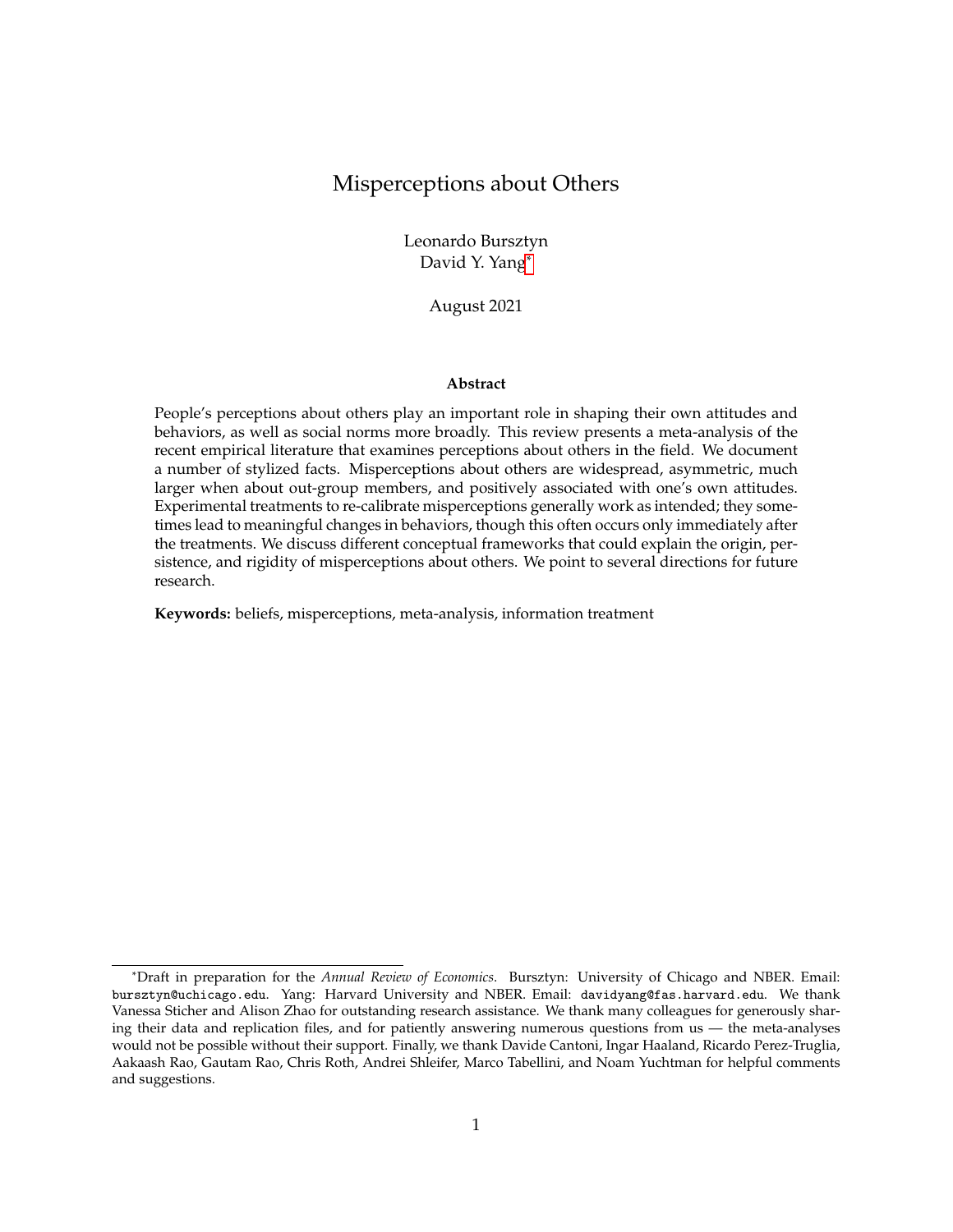

**Figure A.7:** The figure shows asymmetry (defined as the ratio of respondents on one side of the truth to respondents on the other side) and the truth in relative terms. The truth in relative terms is a non-transformed measure for perceptions measured as shares (e.g. percentage of people supporting a certain policy). For perceptions measured on an absolute scale, we transform the scale to a relative scale (e.g. if the truth for agreement with a statement on a scale from 1 to 7 is 4, this equal to 0.5 in relative terms). For perceptions with an infinite range of possible values, we restrict the scale by defining a reasonable maximum (i.e. the maximum reported perception that is not clearly an outlier). These beliefs are represented by the grey dots in the figure.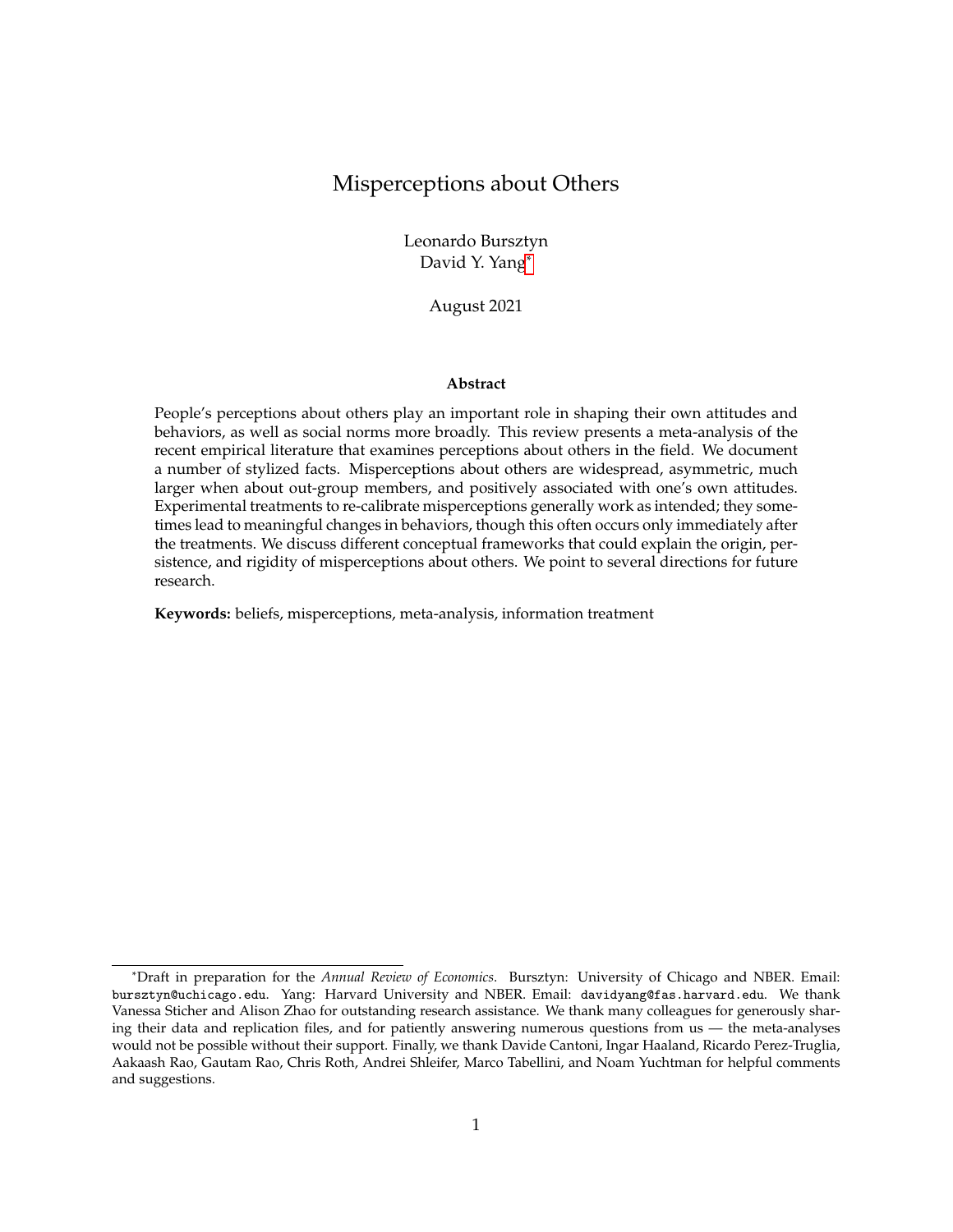

**Figure A.8:** The figure shows the correlations between in-group/out-group differences of share of correct beliefs within 0.5 SD and standard deviation (Panel A), standard deviation and asymmetry (Panel B), and share of correct beliefs within 0.5 SD and asymmetry (Panel C).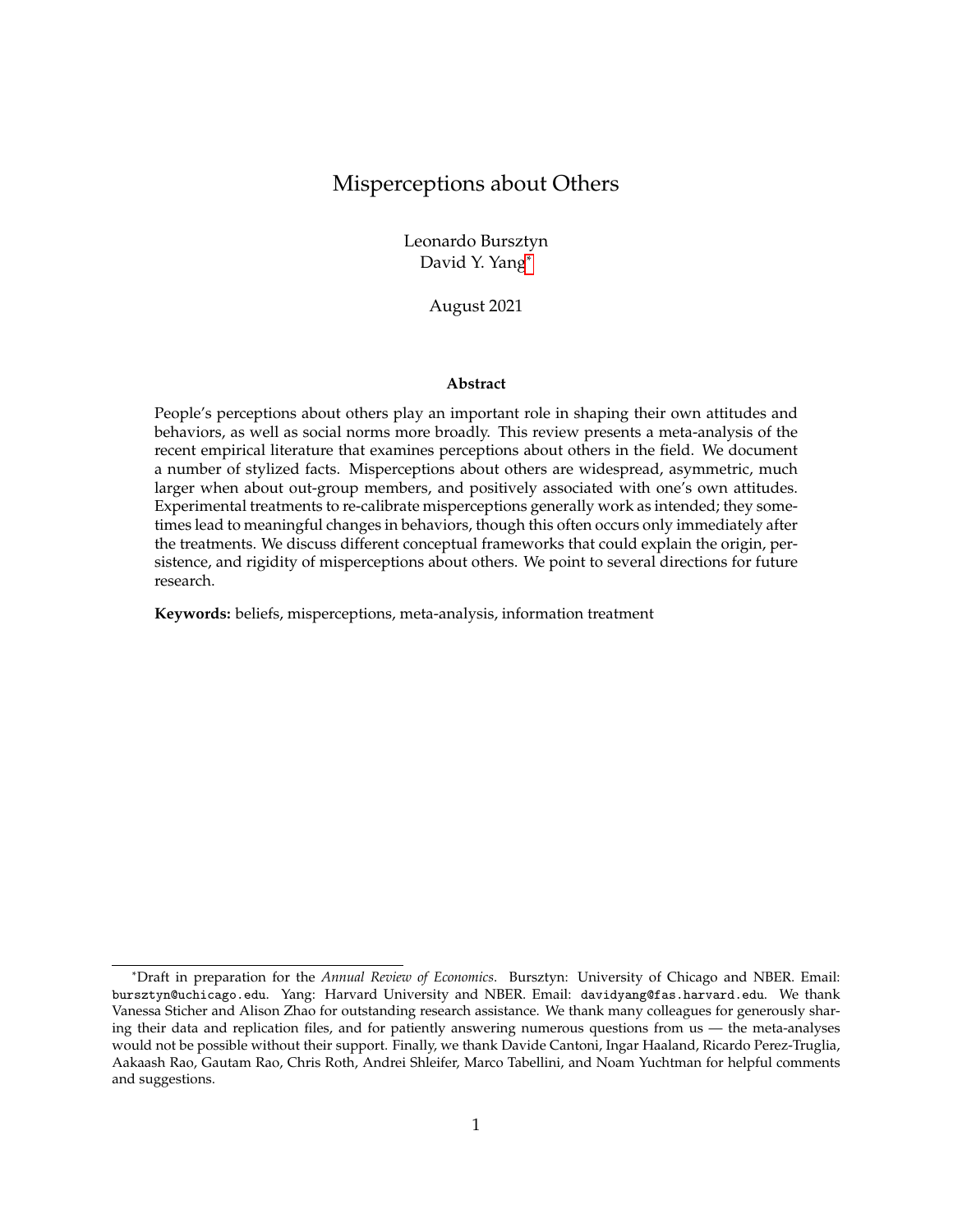



**Figure A.9:** The figure displays the belief changes at the individual level and at the aggregate level after imposing treatments of the full sample. Panel A shows the belief changes relative to prior beliefs. We sort the beliefs by the absolute differences between posterior and priors relative to priors and whether the posterior beliefs are moved in the intentional direction. Belief changes above 0 indicate that belief change directions match the intentional direction. Panel B shows the belief changes relative to true beliefs (which can be regarded as the percentage of misperceptions being corrected by treatments). We sort the beliefs by magnitudes of corrected misperceptions. Duration is "Immediate" if the prior and posterior beliefs are elicited in the same round of survey, and "Delayed" if the prior and posterior beliefs are elicited in separate surveys. A treatment is "Qualitative" if it is in the form of narrative or training, and "Quantitative" if it provides respondents statistics or the access to statistics. The mark "inc" is added to beliefs when the respondents are incentivized to guess right about others, and the mark "ag" is added to beliefs when the belief changes are calculated at the aggregate level.The mark "\*" on the belief label indicates that the belief is elicited under a different treatment.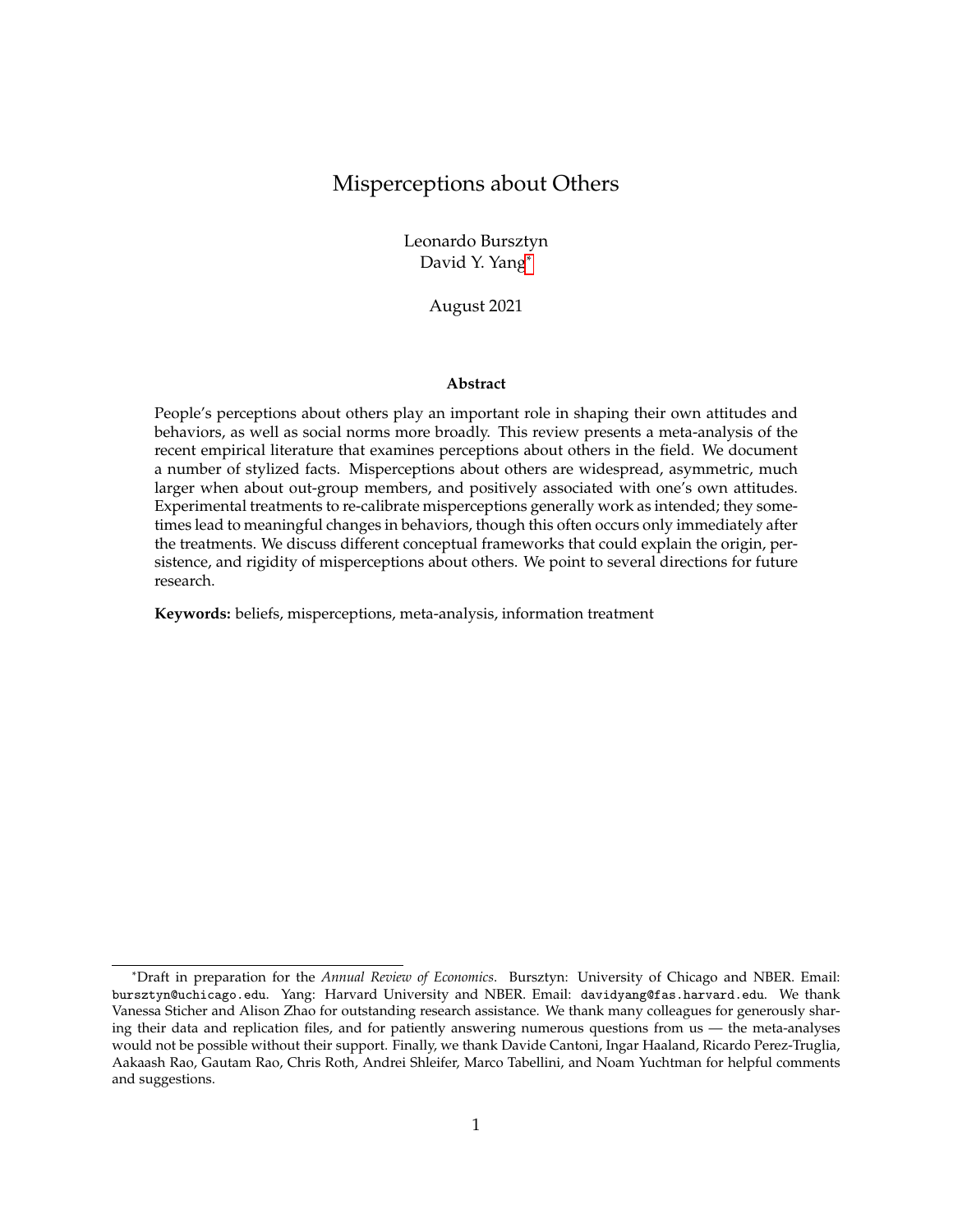

**Figure A.10:** The figure displays the belief changes at the aggregate level after imposing treatments of the primary beliefs. Panel A shows the belief changes relative to prior beliefs. Belief changes above 0 indicate that belief change directions match the intentional direction. Panel B shows the belief changes relative to true beliefs (which can be regarded as the percentage of misperceptions being corrected by treatments). Duration is "Immediate" if the prior and posterior beliefs are elicited in the same round of survey, and "delayed" if the prior and posterior beliefs are elicited in separate surveys. A treatment is "qualitative" if it is in the form of narrative or training, and "quantitative" if it provides respondents statistics or the access to statistics. The mark "inc" is added to beliefs when the respondents are incentivized to guess right about others.The mark "\*" on the belief label indicates that the belief is elicited under a different treatment.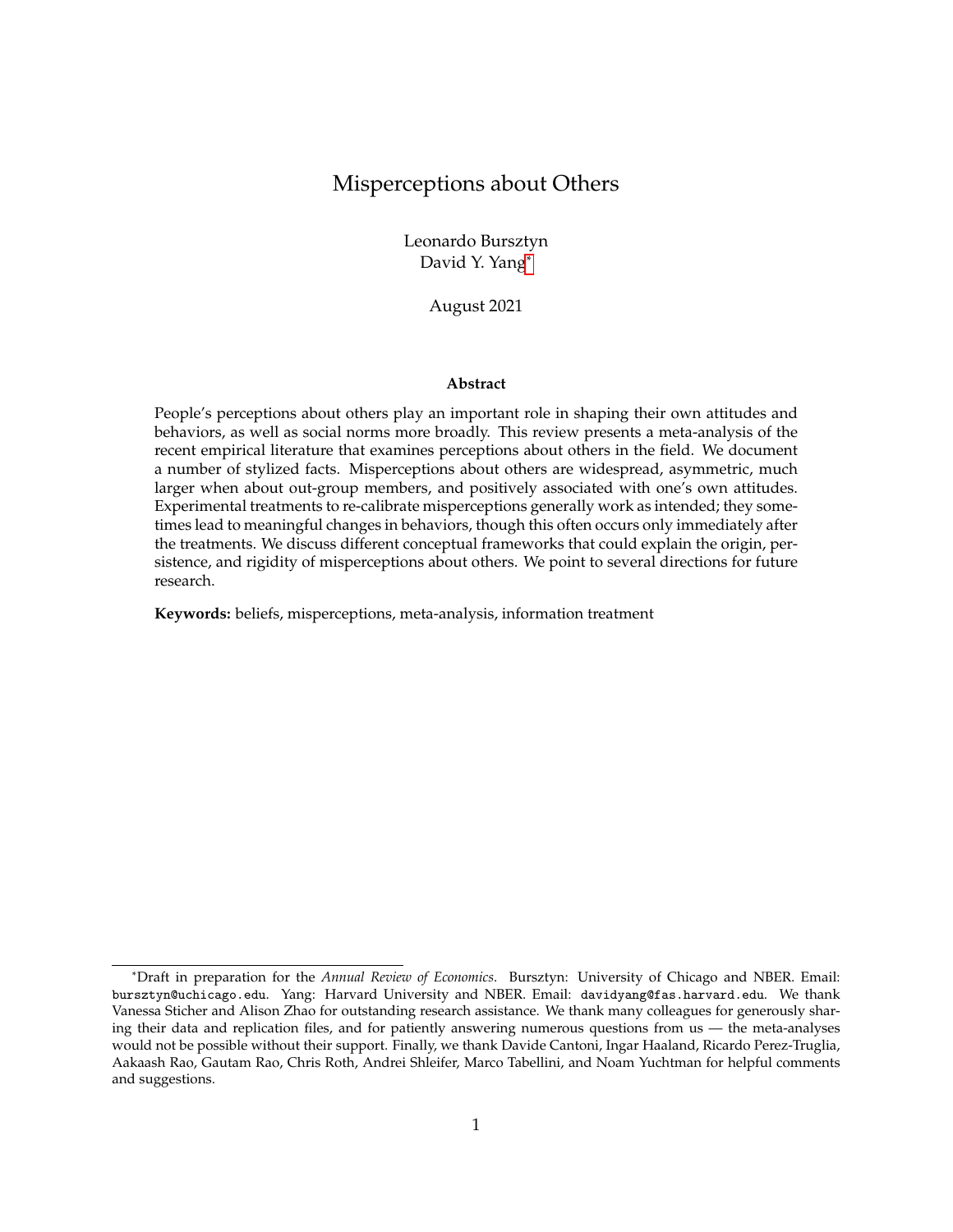

**Figure A.11:** This figure displays the persuasion rates of different treatments of the full sample. Duration is "Immediate" if the prior and posterior beliefs are elicited in the same round of survey, and "Delayed" if the prior and posterior beliefs are elicited in separate surveys. A treatment is "Qualitative" if it is in the form of narrative or training, and "Quantitative" if it provides respondents statistics or the access to statistics. Beliefs are elicited "Across groups" if the studies specify treatment groups and control groups, and "Within subject" if the prior and posterior beliefs are elicited from the same group of subjects. The mark "\*" on the belief label indicates that the belief is elicited under a different treatment.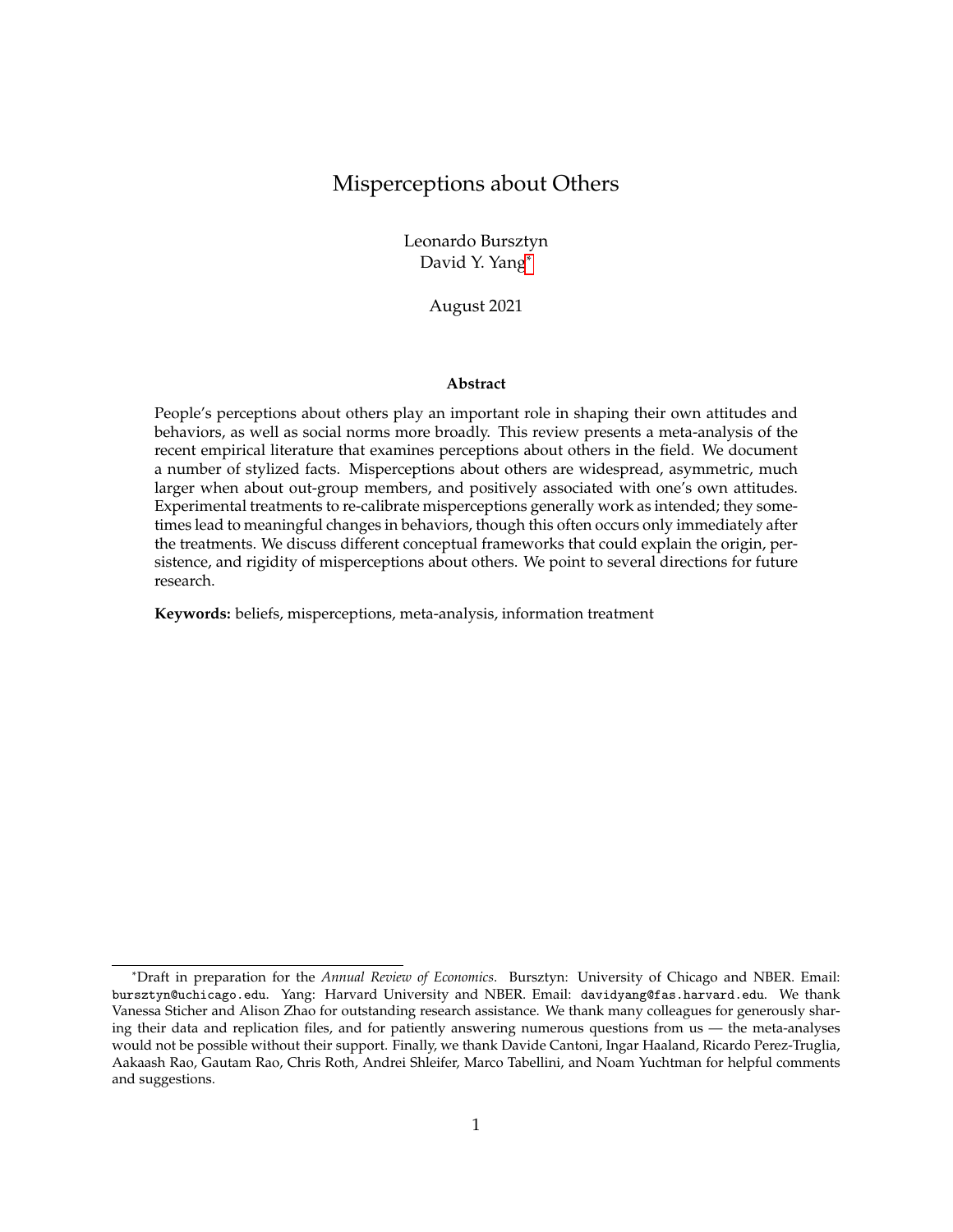

**Figure A.12:** This figure displays the persuasion rates of different treatments. We restrict the samples to the primary beliefs in the studies. A treatment is "Qualitative" if it is in the form of narrative or training, and "Quantitative" if it provides respondents statistics or the access to statistics. Beliefs are elicited "Across groups" if the studies specify treatment groups and control groups, and "Within subject" if the prior and posterior beliefs are elicited from the same group of subjects. The mark "\*" on the belief label indicates that the belief is elicited under a different treatment.